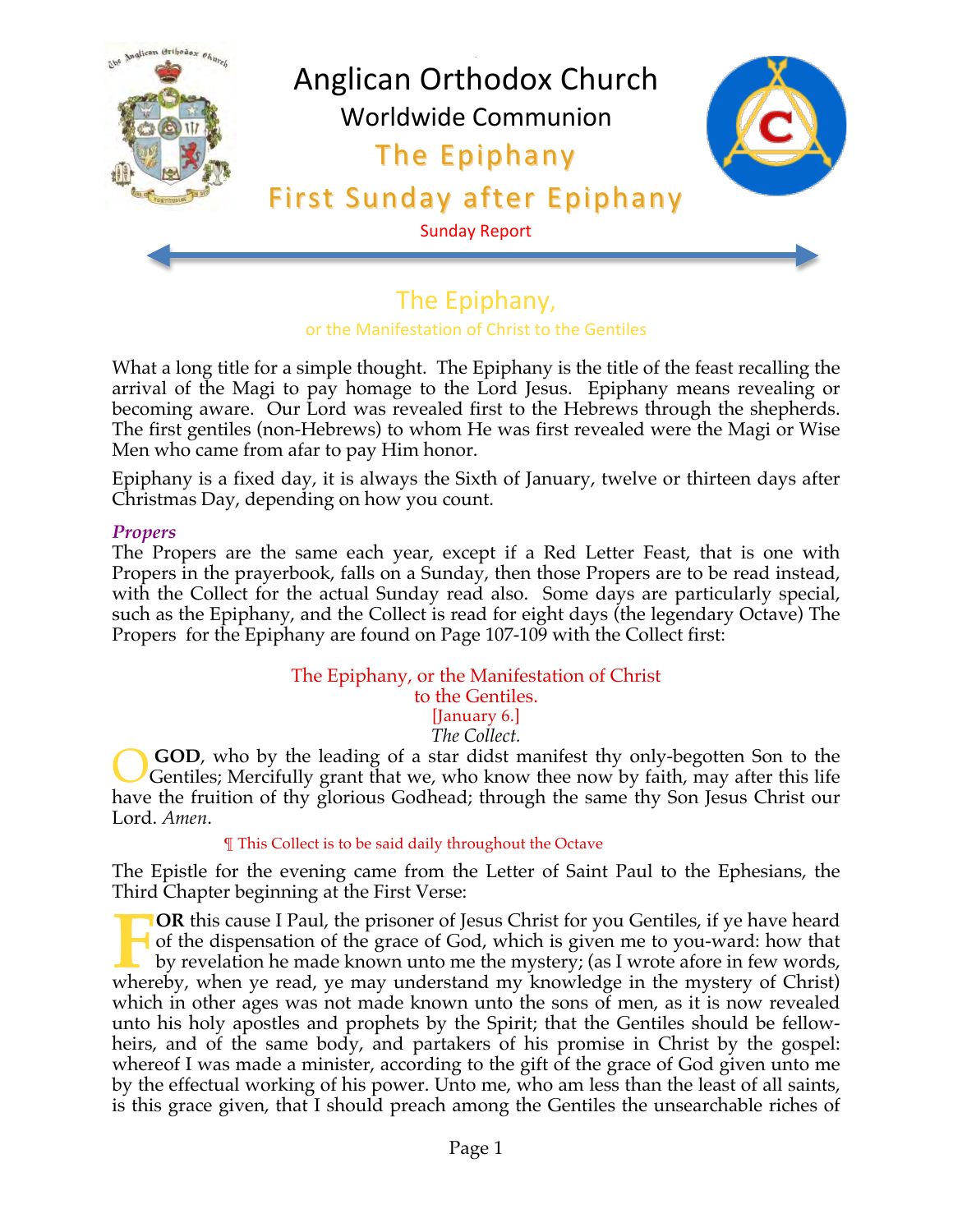Christ; and to make all men see what is the fellowship of the mystery, which from the beginning of the world hath been hid in God, who created all things by Jesus Christ: to the intent that now unto the principalities and powers in heavenly places might be known by the church the manifold wisdom of God, according to the eternal purpose which he purposed in Christ Jesus our Lord: in whom we have boldness and access with confidence by the faith of him.

The Gospel for the evening came from the Gospel of Saint Matthew, the Second Chapter beginning at the First Verse:

**HEN** Jesus was born in Bethlehem of Judæa, in the days of Herod the king, behold, there came wise men from the east to Jerusalem, saying, Where is he that is born King of the Jews? for we have seen his star in the east, and are **COME THEN** Jesus was born in Bethlehem of Judæa, in the days of Herod the king, behold, there came wise men from the east to Jerusalem, saying, Where is he that is born King of the Jews? for we have seen his star in the e and all Jerusalem with him. And when he had gathered all the chief priests and scribes of the people together, he demanded of them where Christ should be born. And they said unto him, In Bethlehem of Judæa: for thus it is written by the prophet, And thou Bethlehem, in the land of Juda, art not the least among the princes of Juda: for out of thee shall come a Governor, that shall rule my people Israel. Then Herod, when he had privily called the wise men, enquired of them diligently what time the star appeared. And he sent them to Bethlehem, and said, Go and search diligently for the young child; and when ye have found him, bring me word again, that I may come and worship him also. When they had heard the king, they departed; and, lo, the star, which they saw in the east, went before them, till it came and stood over where the young child was. When they saw the star, they rejoiced with exceeding great joy. And when they were come into the house, they saw the young child with Mary his mother, and fell down, and worshipped him: and when they had opened their treasures, they presented unto him gifts; gold, and frankincense, and myrrh. And being warned of God in a dream that they should not return to Herod, they departed into their own country another way.

#### *Thought for the Day*

At least in Descanso, the Epiphany service was not much different than that first Epiphany. Except this time there was one wise woman and two wise guys! Most important, Jesus was there! We had a great time worshipping. Join your local service some time, it is a lot of fun. It seems as if there is always plenty of room in the inn when there is church service going on. Cold outside, though!

# *Sermon – Reverend Hap Arnold - Time and Action*

*Church of the Faithful Centurion - Descanso, California*

Through the leading of the star, the wise men from Persia (modern day Iran) were led



to seek the Christ Child. This was the "revealing" of Christ to the Gentiles, and the first such event. Though he mainly ministered to the Jews of Israel, it is important that he ministered to the Roman governor and the Faithful Centurion (from which our parish gets its name) whom were Gentiles.

Though the Apostles in the early church did not think ministering to the Gentiles was worthy, through the actions of St. Paul, The Word began spreading to the Gentiles. Paul says in his Epistle the time has come we should start spreading to the Gentiles, and bring our gifts (talents) to His Service (as our talents are on loan from God, as Rush Limbaugh says) and use them accordingly to further His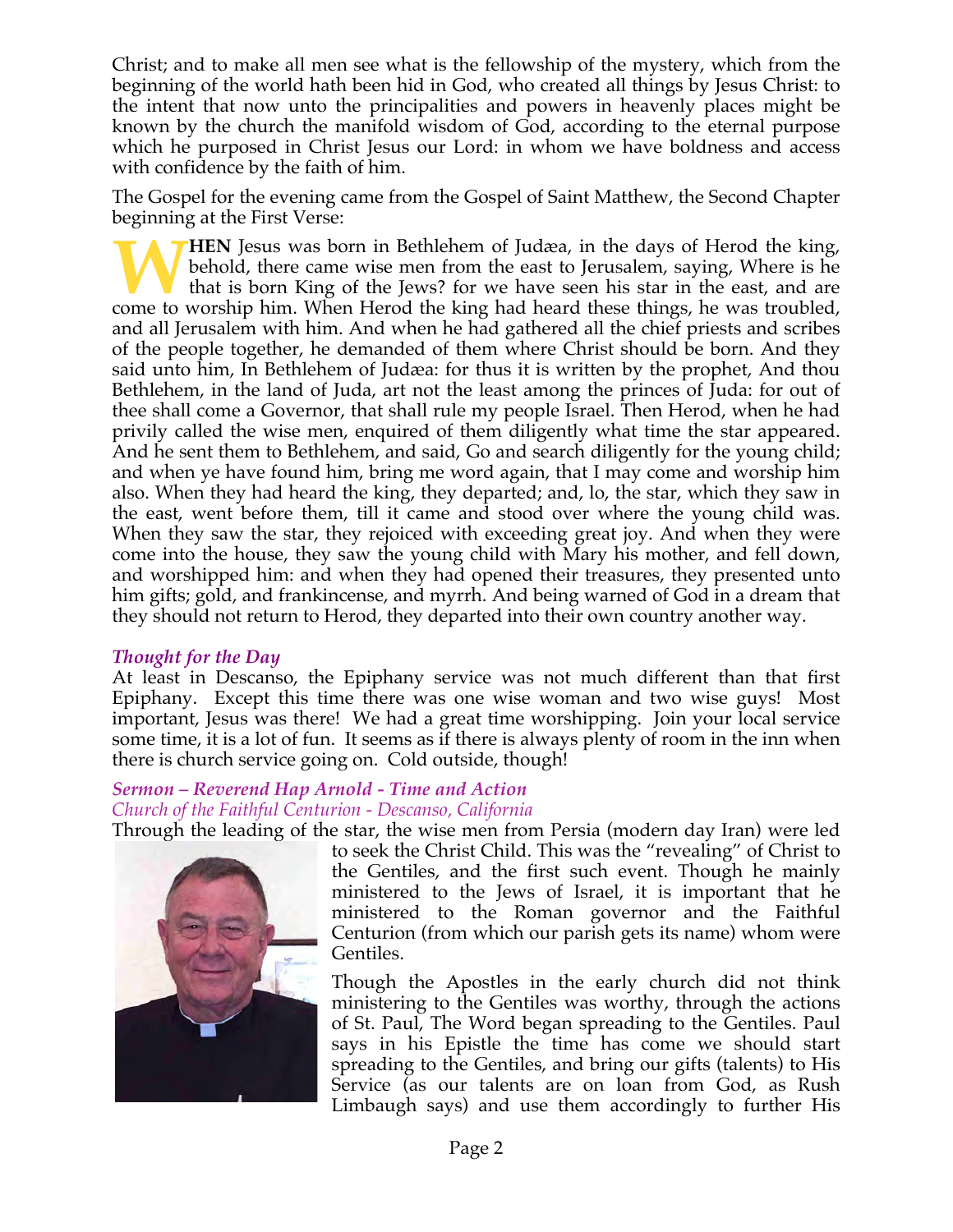purpose on this planet.

Paul also said that he was charged by God to bring The Word to all, not just the Jews. The time was now ripe to expand past the original target market (the Jews), and to spread it to all. He said that he wished to explain the mysteries (The Word) of God to all, including the Gentiles, that they might see and hear The Word.

In the Gospel, Herod tries to entice the wisemen to find the Christ child and report His whereabouts to him that, he claims "that I will come and will worship him." But like most modern leaders of the world today, his words were duplicitous in nature. "I will come and worship him" translated to he would come and murder Christ, as he did the Holy Innocents, while Christ was in Egypt.

After they visited the Christ child. God warned the wisemen in a dream of Herod's true intentions, and they went home a different way so they avoided a confrontation with Herod. They brought Jesus frankincense, incense and myrrh. In a way, they did what Paul talked about and brought Him "gifts" for His Service. Now we do not know if these gifts were ever used in Christ's life. But, like present time gift giving, it is not the gifts themselves that are important. It is the thought and meaning behind the giving of gifts.

Now in this troubled time, we must be ready to bring our talents to Him, to use for His Glory and to spread His Word. In this time, we must spread The Word and without ceasing praise Him and His Majesty. In order to institute a turn around of the moral decay, we must first act. If we do not act, then how can we expect to stem the tide of the moral decay. We must act with steadfast purpose.

This may require some courage on our behalf, as we will be mocked and perhaps in this troubled time, may come a day, when we like the apostles are thrown in jail. However scary this time may be for spreading His Word, no matter how hostile it is, we must do it anyway. We are soldiers of Christ and like our military counterparts, we must do out duty, then count the cost. We must step forward into this hostile world, and charge forward against the fire of hostile media and people, whose hearts have been turned to stone. We must charge against them, using The Word as our defense and our offense against Satan. The greatest defense is the best offense. And we truly have both in The Word of God. We must remember God wants everybody to follow Him, not just certain ethnic groups (like the Jews), and we must concentrate on spreading His Word, through bringing our Gifts and Talents to His Service.

He comes!

## **Be of God - Live of God - Act of God**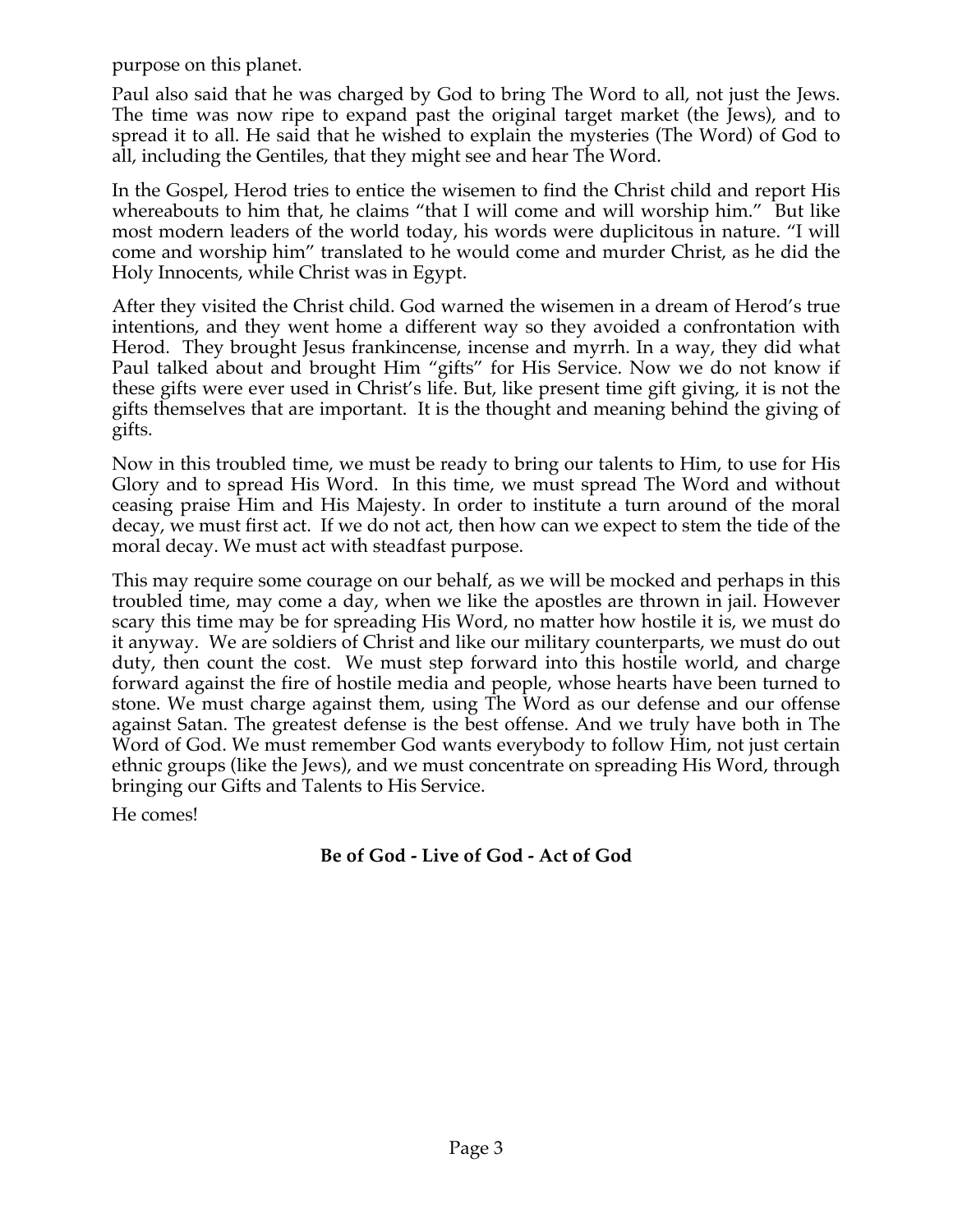# The First Sunday after the Epiphany

Today was the first Sunday after the Epiphany and Second Sunday of the New Year 2016.

#### *On Point*

Someone asked, where do the quotes come from? The answer is from the people who uttered them. But, how did you find them? Oh, that. Some from Bishop Jerry, many from Rev Bryan Dabney, a few from other places, some from Rev Geordie Menzies-Grierson, but overall mostly from Bryan. He always has a few great ones to share. On to the On Point quotes –

Let us not look back in anger, nor forward in fear, but around in awareness.

*James Thurber* American writer

Few skills are so well rewarded as the ability to convince parasites that they are victims. *Thomas Sowell*

#### *Creative Evolution*

One reason why many people find Creative Evolution so attractive is that it gives one much of the emotional comfort of believing in God and none of the less pleasant consequences. When you are feeling fit and the sun is shining and you do not want to believe that the whole universe is a mere mechanical dance of atoms, it is nice to be able to think of this great mysterious Force rolling on through the centuries and carrying you on its crest. If, on the other hand, you want to do something rather shabby, the Life-Force, being only a blind force, with no morals and no mind, will never interfere with you like that troublesome God we learned about when we were children. The Life-Force is a sort of tame God. You can switch it on when you want, but it will not bother you. All the thrills of religion and none of the cost. Is the Life-Force the greatest achievement of wishful thinking the world has yet seen?

> *Jack Lewis* Mere Christianity

He's wild, you know. Not like a tame lion.

*Mr. Beaver* Chronicles of Narnia

#### *Good and Evil*

If you do not take the distinction between good and bad very seriously, then it is easy to say that anything you find in this world is a part of God. But, of course, if you think some things really bad, and God really good, then you cannot talk like that. You must believe that God is separate from the world and that some of the things we see in it are contrary to His will. Confronted with a cancer or a slum the Pantheist can say, 'If you could only see it from the divine point of view, you would realise that this also is God.' The Christian replies, 'Don't talk damned nonsense.' For Christianity is a fighting religion. It thinks God made the world—that space and time, heat and cold, and all the colours and tastes, and all the animals and vegetables, are things that God 'made up out of His head' as a man makes up a story. But it also thinks that a great many things have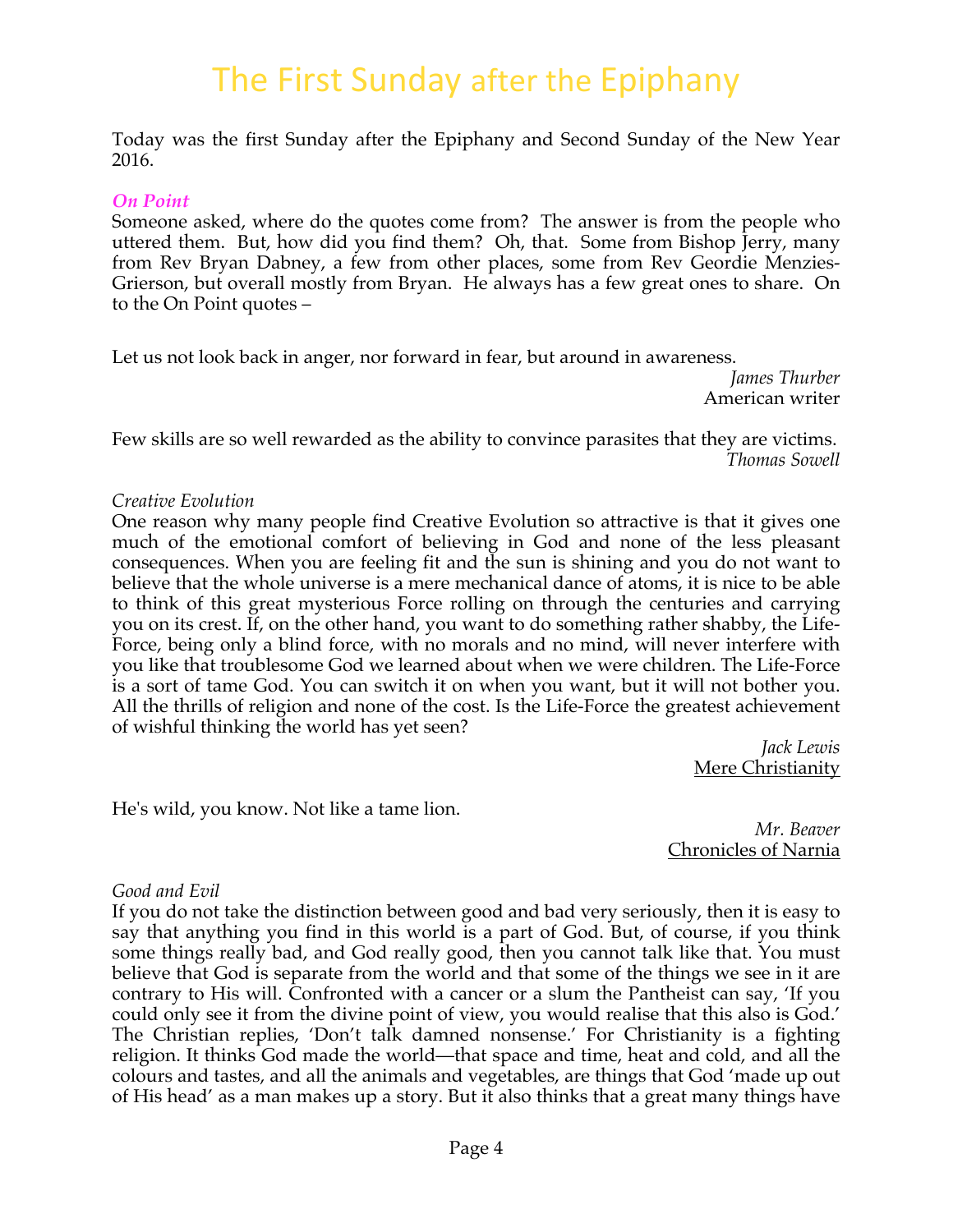gone wrong with the world that God made and that God insists, and insists very loudly, on our putting them right again. *Jack Lewis* Mere Christianity

Let us with caution indulge the supposition that morality can be maintained without religion. Whatever may be conceded to the influence of refined education on minds of peculiar structure, reason and experience both forbid us to expect that national morality can prevail in exclusion of religious principle.

> *President George Washington* Farewell Address, 1796

Treat everyone with politeness, even those who are rude to you - not because they are nice, but because you are.

*Author Unknown*

I've seen men die because they were sure that what should not happen, would not. *Robert Jordan*

What at first was plunder assumed the softer name of revenue.

*Thomas Paine*

Liberty ... is a political situation denoting the lawful capability of the citizen to defend himself and his near and dear without interference from the state.

> *Colonel Jeff Cooper*  $20<sup>th</sup>$  and  $21<sup>st</sup>$  century American patriot and firearms expert

. . . The slaughter perpetrated... by people who are legally armed by their state doesn't really interest anybody. What shocks the enlightened world... is not the millions slaughtered by states, but rather, those exceptions to the rule in which individuals— not regimes— perpetrate the slaughter. The authors of the American constitution wrote a document about as close to perfection as is humanly possible. They understood well that the first stop on the path to slavery is to rescind the citizen's right to defend himself, leaving him alone, helpless and vulnerable to the 'kindness' of the regime. Wherever a regime has become totalitarian, its first step is to disarm its citizens. We automatically assume that the state is a responsible power acting, first and foremost, for the benefit of its citizens. We feel good thinking that there is a big brother out there with whom we can deposit the responsibility for our fate. When a shocking shooting spree... takes place, nobody seriously checks what violent films children are watching. Nobody talks about training armed citizens to prevent more of these insane shootings. The easy solution – the solution that does not require taking responsibility – is to deposit arms and responsibility in the hands of the state... It is easy to slide down the slippery slope of totalitarianism. The loss of the ability to protect oneself is the loss of liberty.

*Moshe Feiglin*

 $20<sup>th</sup>$  and  $21<sup>st</sup>$  century Israeli statesman and author

Jesus Christ the same yesterday, and to day, and for ever.

*Hebrews 13:8*

The "living Constitution" argument usually proceeds from the observation that society's morality is evolving and that the Constitution should be interpreted by the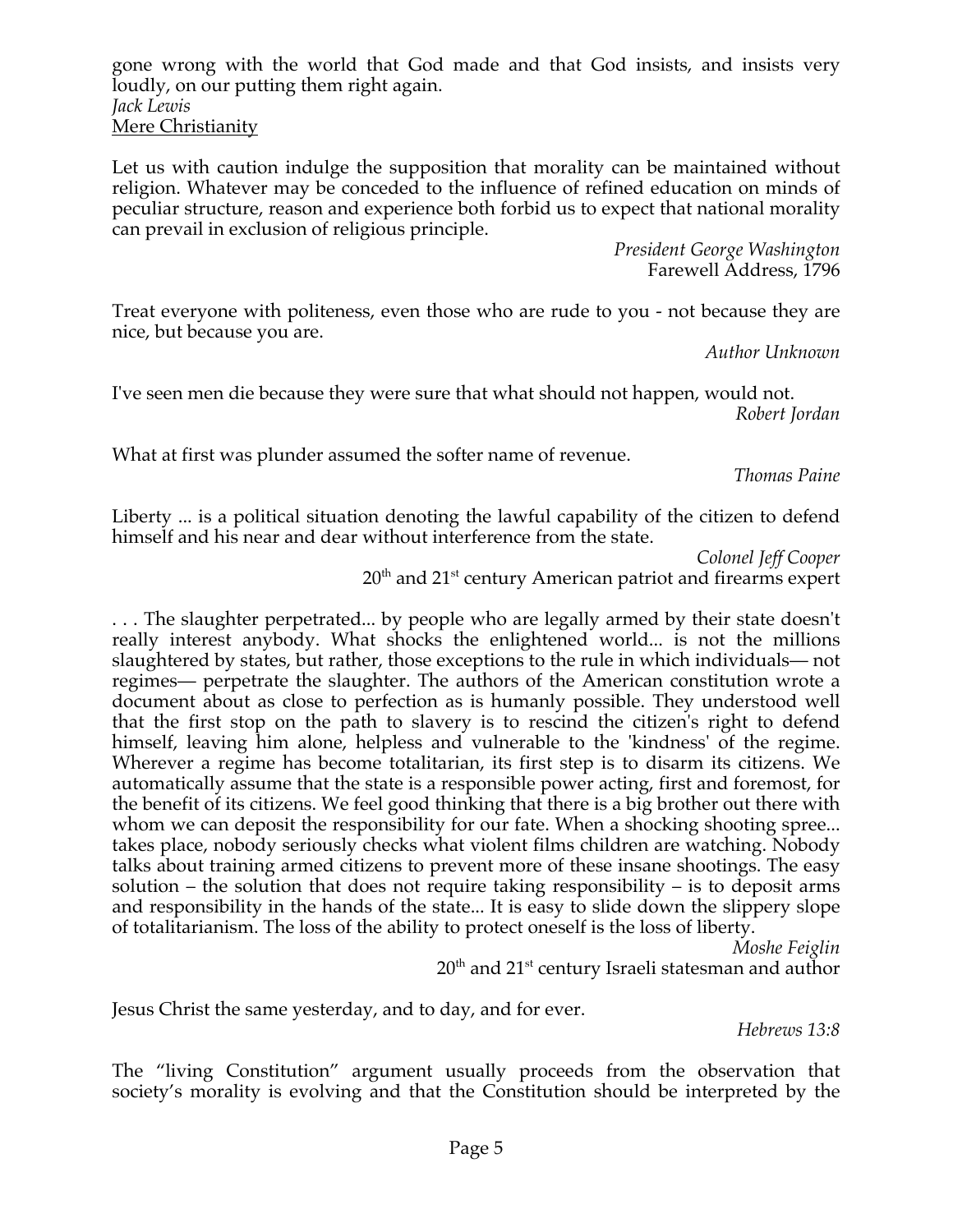courts to reflect that fact. The argument is disingenuous. When a court invalidates a statute, it invalidates the best evidence available of what society's morality entails. The evolving morality rationale, which the Supreme Court has used a number of times, is actually no more than a statement that the Court believes the morality it prefers should be enforced. The society is not evolving, only the Court is... These arguments are advanced only with respect to the Constitution, because a constitutional ruling cannot be overturned by the legislature. That fact reveals the antidemocratic animus, the socialist impulse, that lies behind [the arguments] for a Court that is not bound by the original understanding of the Constitution's principles.

> *Robert H. Bork*  $20<sup>th</sup>$  and  $21<sup>st</sup>$  century American jurist and author Coercing Virtue, pp. 80-81

If Eastern mysticism is the answer (to our environmental problems), then why are the economies and environments of Southeast Asia, where Hinduism, Buddhism, Taoism, and Zen predominate, in such a state of disaster? Who has the better environmental record? America, using proven traditional conservation practices, or those cultures where mystic beliefs are put into practice? Nowhere does science back up [New Agers'] theories. Should America put its trust in unproven theories or in scientifically tested, proven safe, traditional conservation practices?... Mystic religious beliefs are rapidly becoming enshrined in law and regulation... Take a hard look at what is happening to [our constitutional rights, specifically, "nor shall any person be deprived of life, liberty, or property without due process of law"]... [for] laws and regulations are being instituted on the basis of nothing more than unproven mystic pseudoscience founded in nature religion— not proven science. This effectively circumvents the intent of the First Amendment... "Congress shall make no law respecting an establishment of religion..." [thus] the only thing missing that makes this religion unaccountable to the First Amendment is that there is no established "Church of Nature."

Dr. Michael Coffman– 20th and 21st century American ecologist and author (Saviors of the Earth?, p. 154).

#### *Dependency*

It is illegal to feed dolphins in the United States. Federal law prohibits this... Why shouldn't people be allowed to feed dolphins? Because, marine biologists say, giving dolphins free food addicts them to handouts. People are turning dolphins into welfare bums... Marine biologists, who are themselves being fed by the federal government, understand the threat to ecology posed by welfare economics. It is a bad idea, they say, to addict smart fish to handouts... What is gospel at the National Marine Fishing Service is anathema at the Department of Health and Human Services. What the government's experts on fish see as a threat to fish, the government's experts on human beings do not see as a threat to people. What is the threat? Creating permanent dependence.

*Gary North*

20<sup>th</sup> and 21<sup>st</sup> century American economist and author

When all government, domestic and foreign, in little as in great things, shall be drawn to Washington as the center of all power, it will render powerless the checks provided of one government on another, and will become as venal and oppressive as the government from which we separated.

*Thomas Jefferson* American patriot and President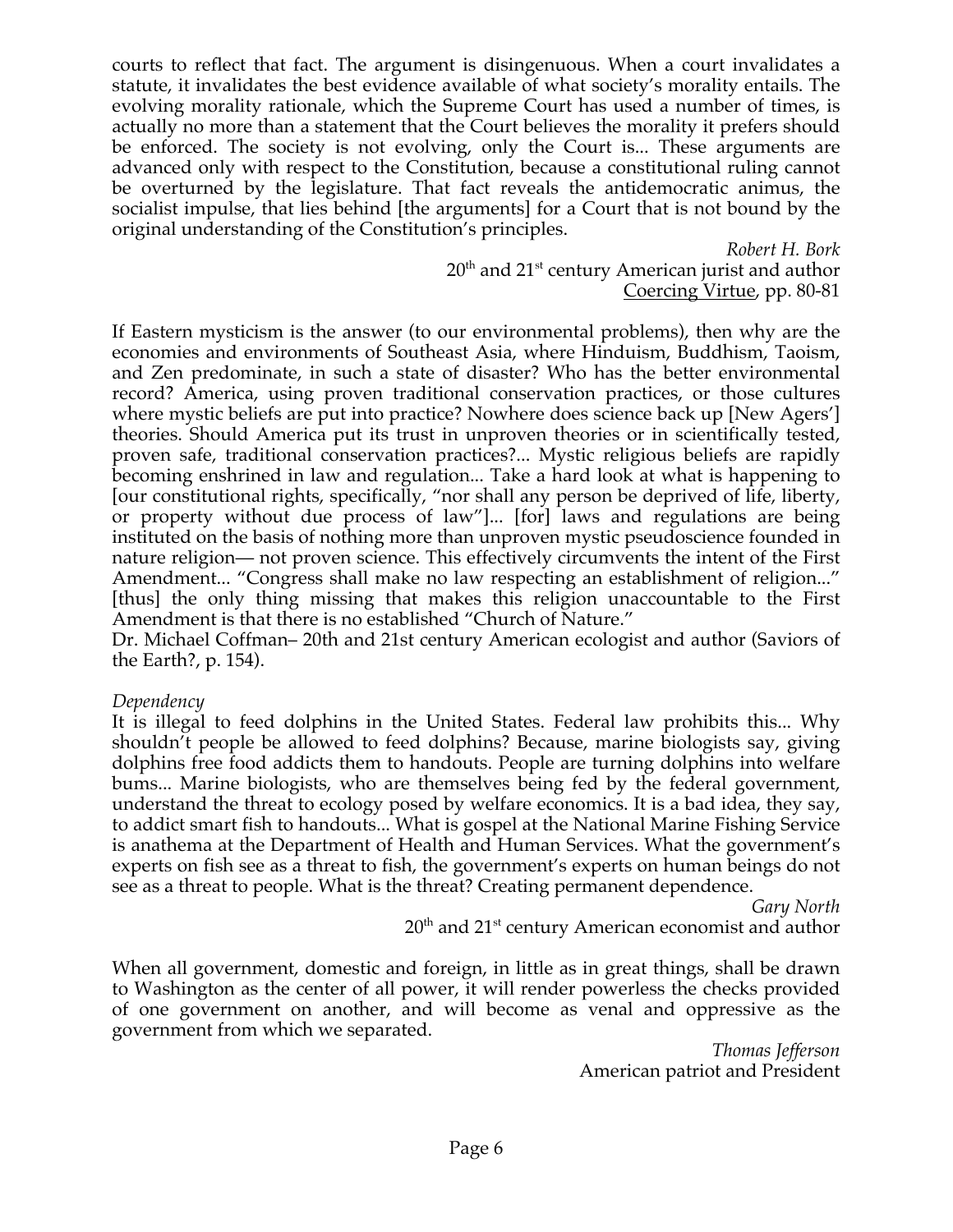## *Labels*

In reality, the fact that a person may call himself a liberal is irrelevant. He might just as well call himself a "socialist" or "communist," because, in the final analysis, all three of these banners advertise a belief in compulsory compassion, which necessitates a belief in the morality of sacrificing the rights of some individuals to the so-called good of others... It is therefore important that you not be fooled by labels. A more appropriate name to describe all three... would be "theftists," because all three share a deep-seated belief in the morality of theft. Underneath all their benevolent propaganda, they tenaciously adhere to the perversity of [theft]... A liberal is... a closet communist; a socialist is in the process of coming out of the closet; and a communist is already... outside, trying to shove you into the closet. But the important thing to remember is that all liberals are dangerous. Dispel the notion that [they] are well-meaning... for... what really lies at the heart of [their] activities [is] the use of force against those who refuse to go along with [their] ideas and demands... they shoot to kill! If you don't believe this, just refuse to obey one of their laws of aggression (i.e., aggression against you), then follow through by trying to defend yourself when they attempt to force you to obey. You will very quickly find out just how benevolent [they] are.

> *Robert Ringer*  $20<sup>th</sup>$  and  $21<sup>st</sup>$  century American Libertarian and author How You Can Find Happiness During The Collapse Of Western Civilization

## *Propers*

Each Sunday there are Propers: special prayers and readings from the Bible. There is a Collect for the Day; that is a single thought prayer, most written either before the refounding of the Church of England in the 1540s or written by Bishop Thomas Cranmer, the first Archbishop of Canterbury after the re-founding.

The Collect for the Day is to be read on Sunday and during Morning and Evening Prayer until the next Sunday. The Epistle is normally a reading from one of the various Epistles, or letters, in the New Testament. The Gospel is a reading from one of the Holy Gospels, Matthew, Mark, Luke and John. The Collect is said by the minister as a prayer, the Epistle can be read by either a designated reader (as we do in our church) or by one of the ministers and the Holy Gospel, which during the service in our church is read by an ordained minister or our Deacon Striker.

The propers are the same each year, except if a Red Letter Feast, that is one with propers in the prayerbook, falls on a Sunday, then those propers are to be read instead, except in a White Season, where it is put off. Red Letter Feasts, so called because in the Altar Prayerbooks the titles are in red, are special days. Most of the Red Letter Feasts are dedicated to early saints instrumental in the development of the church, others to special events. Some days are particularly special and the Collect for that day is to be used for an octave (eight days) or an entire season, like Advent or Lent.

The Propers are found on Page 109-111 with the Collect first:

#### The First Sunday after The Epiphany. *The Collect.*

 **LORD**, we beseech thee mercifully to receive the prayers of thy people who call upon thee; and grant that they may both perceive and know what things they ought to do, and also may have grace and power faithfully to fulfil the same; through Jesus Christ our Lord. *Amen.* **O**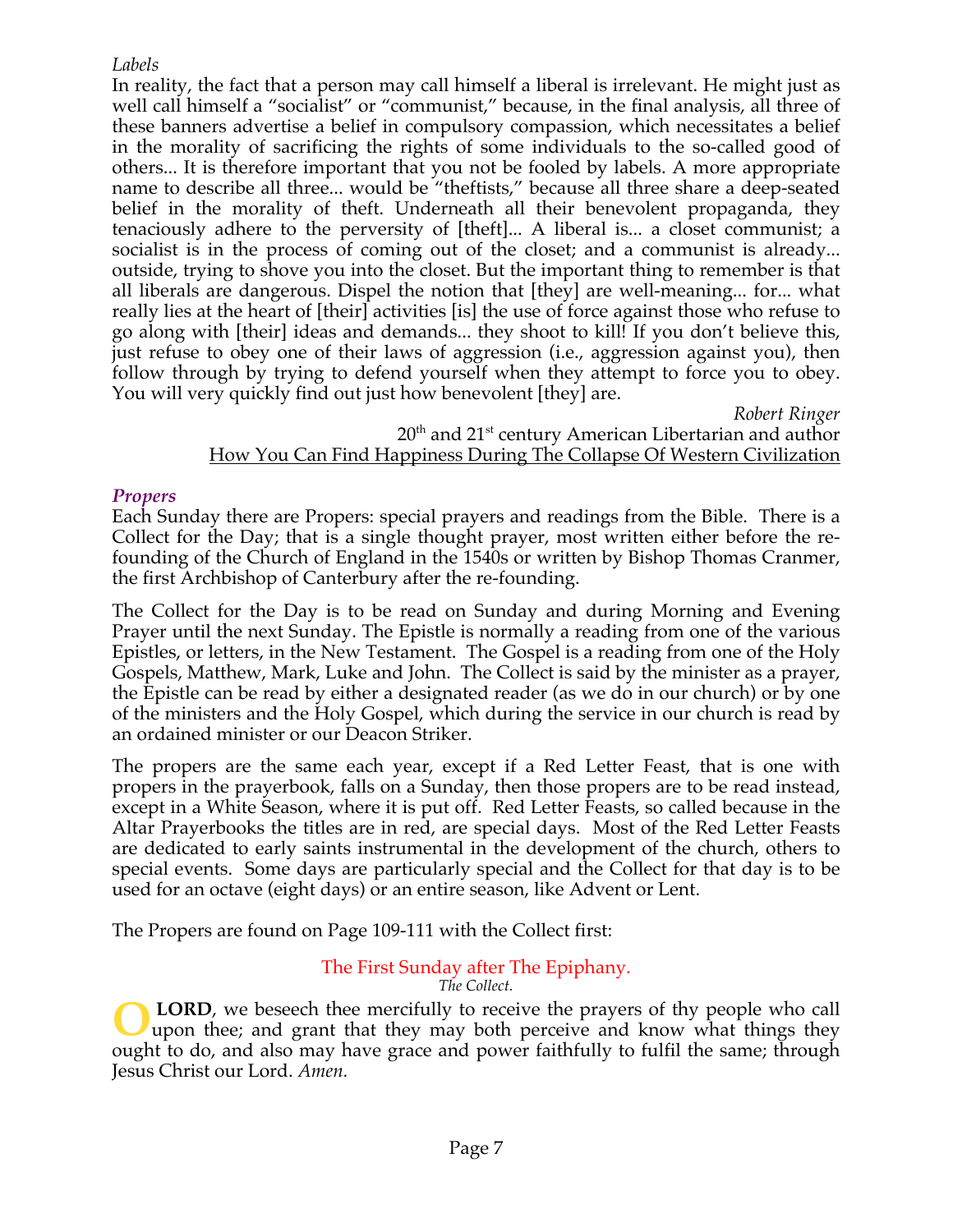#### The Epiphany, or the Manifestation of Christ to the Gentiles. [January 6.] *The Collect.*

**GOD**, who by the leading of a star didst manifest thy only-begotten Son to the Gentiles; Mercifully grant that we, who know thee now by faith, may after this life have the fruition of thy glorious Godhead; through the same thy Son Jesus Christ our Lord. *Amen*. O

#### ¶ This Collect is to be said daily throughout the Octave

The Epistle for today came from the Twelfth Chapter of Paul's letter to the Romans beginning at the First Verse. Paul asks not only those long gone Romans, but us, as well, to "present your bodies a living sacrifice, holy, acceptable unto God, which is your reasonable service." He tells us our home is in heaven. Life here is not the end, rather the stepping off point, either to heaven or hell. Thus were are "not conformed to this world: but <u>to</u> be <del>ye</del> transformed by the renewing of your mind, that <u>we</u> ye may prove what is that good, and acceptable, and perfect, will of God." Some of us may be better than others, but all fall short of the minimum standard. Through Christ we attain eternal life. In the meantime, each of us should not "think of himself more highly than he ought to think; but to think soberly, according as God hath dealt to every man the measure of faith." Each of us has a place in the church, a reason to be and job to do. "For as we have many members in one body, and all members have not the same office: so we, being many, are one body in Christ, and every one members one of another."

**BESEECH** you therefore, brethren, by the mercies of God, that ye present your bodies a living sacrifice, holy, acceptable unto God, which is your reasonable service. And be not conformed to this world: but be ye transformed by the renewing **BESEECH** you therefore, brethren, by the mercies of God, that ye present your bodies a living sacrifice, holy, acceptable unto God, which is your reasonable service. And be not conformed to this world: but be ye transform God. For I say, through the grace given unto me, to every man that is among you, not to think of himself more highly than he ought to think; but to think soberly, according as God hath dealt to every man the measure of faith. For as we have many members in one body, and all members have not the same office: so we, being many, are one body in Christ, and every one members one of another.

The Gospel for today came from the Second Chapter of the Gospel of St. Luke beginning at the Forty-First Verse. It tells the story of when Jesus stayed behind in Jerusalem after the Passover Feast in his twelfth year. When they were done, the family group, for they likely traveled with their extended family for safety, left together. After the first day's travel they stopped for the night and could not find Jesus. So, fearing the worst, they headed back at night for Jerusalem. Braving robbers and worse, they made their way back. After looking for three days, they went to the temple, where lo, they found him<sup>1</sup>. He was among the learned men "both hearing them, and asking them questions. And all that heard him were astonished at his understanding and answers." His parents were amazed and confounded. He asked them why they worried and why they did not understand that he was about his Father's business. It is noteworthy that Jesus at twelve was able to "hold his own" with the learned scholars of Judah. He was able to out reason those who lived to dissect the Law. "A little child shall lead them," (Isaiah 11:1-10)

<sup>&</sup>lt;sup>1</sup> Note also the tremendous advantage that God has over the Devil. No only did God make both man and the Devil, but He has actually been a man, the Devil only read about men and thought about men and contemplated men. In Jesus, God has been a man. Note - in this instance, He learned about the compassion, worry and duty of parents towards their Son! The Devil, not so much.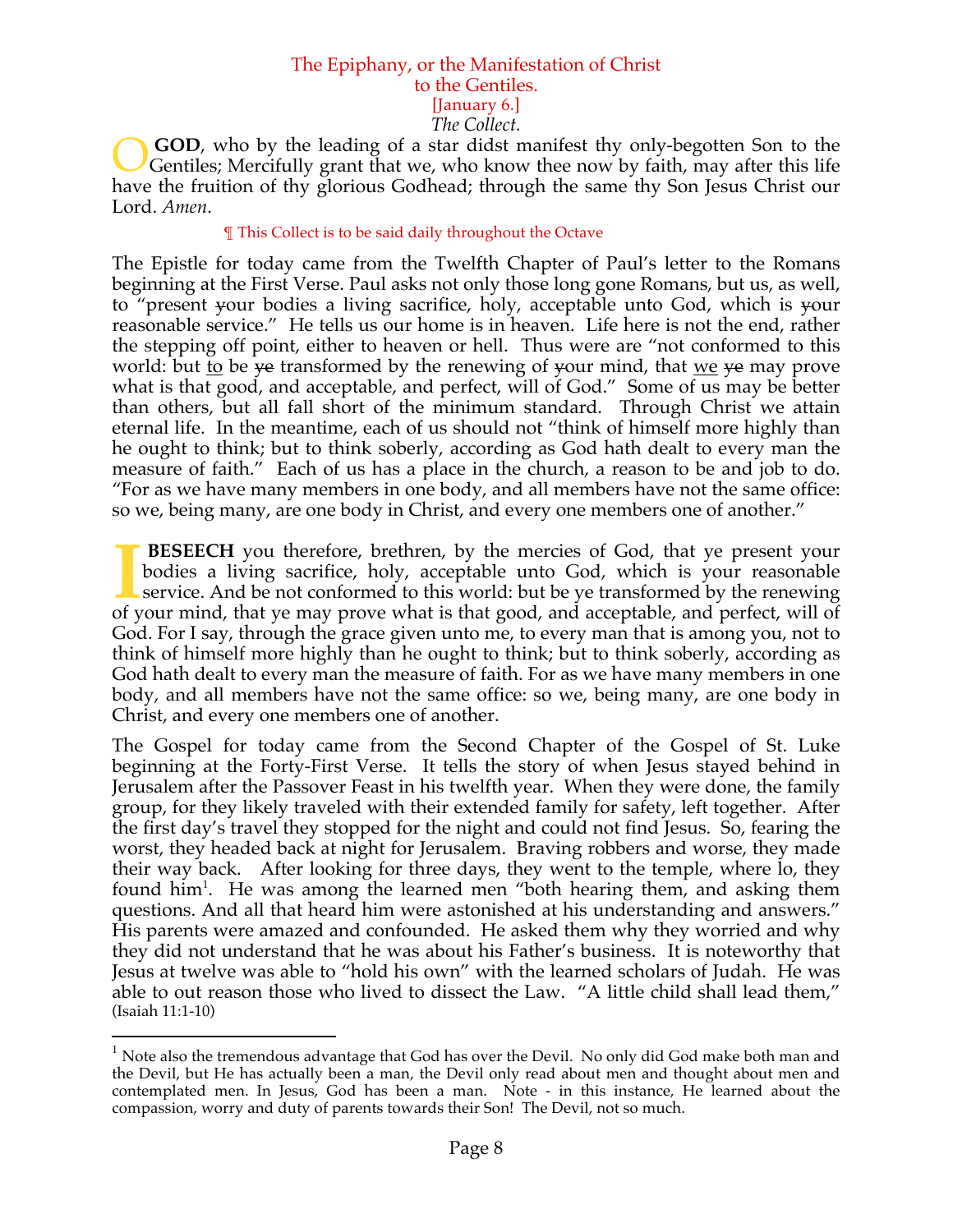**OW** his parents went to Jerusalem every year at the feast of the passover. And when he was twelve years old, they went up to Jerusalem after the custom of the feast. And when they had fulfilled the days, as they returned, the child Jesus TOW his parents went to Jerusalem every year at the feast of the passover. And when he was twelve years old, they went up to Jerusalem after the custom of the feast. And when they had fulfilled the days, as they returned, supposing him to have been in the company, went a day's journey; and they sought him among their kinsfolk and acquaintance. And when they found him not, they turned back again to Jerusalem, seeking him. And it came to pass, that after three days they found him in the temple, sitting in the midst of the doctors, both hearing them, and asking them questions. And all that heard him were astonished at his understanding and answers. And when they saw him, they were amazed: and his mother said unto him, Son, why hast thou thus dealt with us? behold, thy father and I have sought thee sorrowing. And he said unto them, How is it that ye sought me? wist ye not that I must be about my Father's business? And they understood not the saying which he spake unto them. And he went down with them, and came to Nazareth, and was subject unto them: but his mother kept all these sayings in her heart. And Jesus increased in wisdom and stature, and in favour with God and man.

#### *Bishop Ogles' Sermon*

We are oft fortunate to get copies of Bishop Jerry's sermon notes. Today is one of those

Sundays. Today's sermon starts off with the collect, and like always, it will give you a lot to consider in your heart.

#### **Sermon Notes**

First Sunday after The Epiphany 10 January 2016, Anno Domini (in the Year of Our Lord)

**OW** when Jesus was born in Bethlehem of Judæa, in the days of Herod the king, behold, there came wise men from the east to **NOW** when Jesus was born in Bethlehem of Judæa, in the days of Herod the king, behold, there came wise men from the east to Jerusalem, saying, Where is he that is born King of the Jews? for we have seen his star in the east, and are

come to worship him. When Herod the king had heard these things, he was troubled, and all Jerusalem with him. And when he had gathered all the chief priests and scribes of the people together, he demanded of them where Christ should be born. And they said unto him, In Bethlehem of Judæa: for thus it is written by the prophet, And thou Bethlehem, in the land of Juda, art not the least among the princes of Juda: for out of thee shall come a Governor, that shall rule my people Israel. Then Herod, when he had privily called the wise men, enquired of them diligently what time the star appeared. And he sent them to Bethlehem, and said, Go and search diligently for the young child; and when ye have found him, bring me word again, that I may come and worship him also. When they had heard the king, they departed; and, lo, the star, which they saw in the east, went before them, till it came and stood over where the young child was. When they saw the star, they rejoiced with exceeding great joy. And when they were come into the house, they saw the young child with Mary his mother, and fell down, and worshipped him: and when they had opened their treasures, they presented unto him gifts; gold, and frankincense, and myrrh. And being warned of God in a dream that they should not return to Herod, they departed into their own country another way. (Matthew 2:1-12)

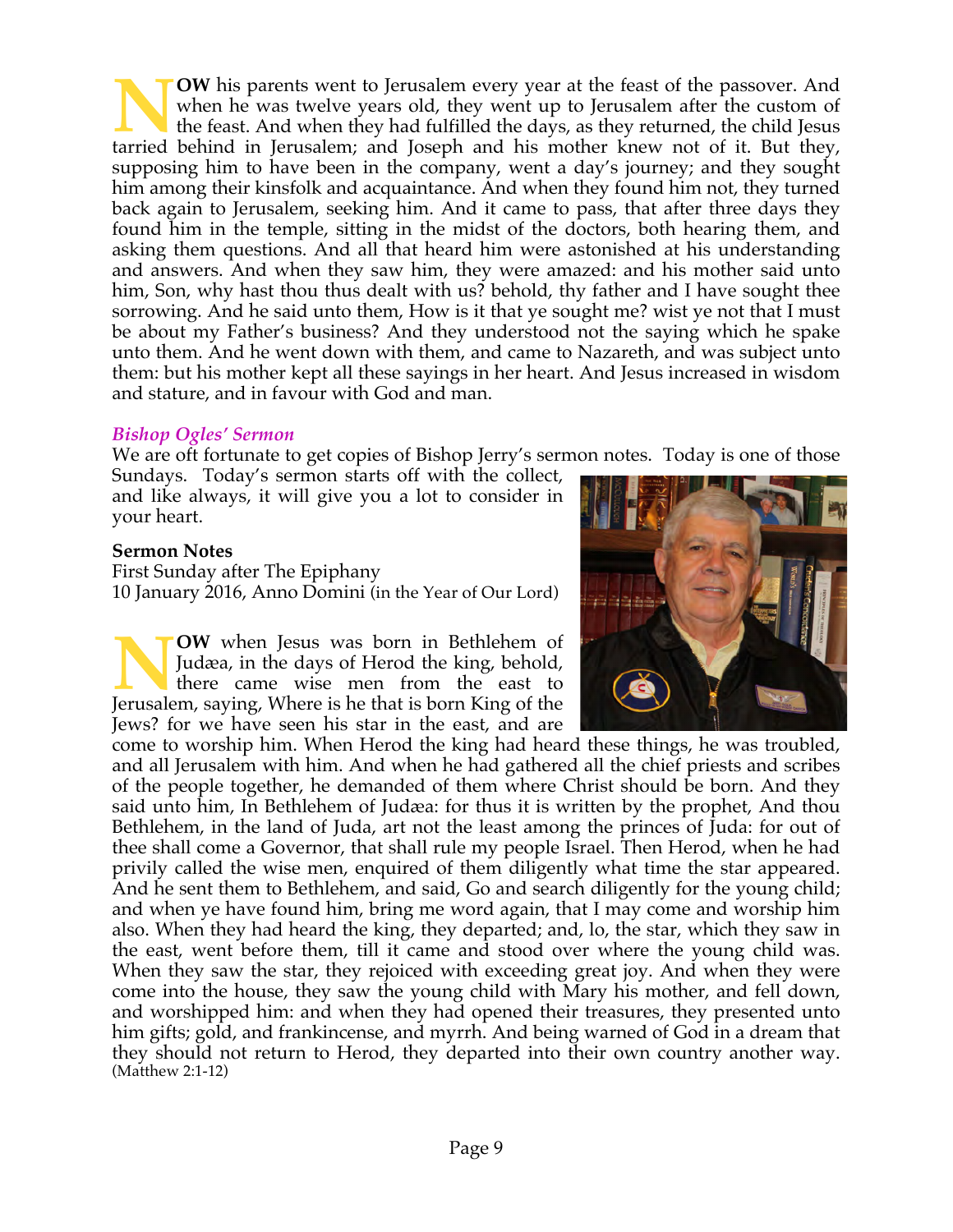#### The First Sunday after The Epiphany.

*The Collect.*

 **LORD**, we beseech thee mercifully to receive the prayers of thy people who call upon thee; and grant that they may both perceive and know what things they ought to do, and also may have grace and power faithfully to fulfil the same; through Jesus Christ our Lord. *Amen.* **O**

#### The Epiphany, or the Manifestation of Christ to the Gentiles. [January 6.]

*The Collect.*

**GOD**, who by the leading of a star didst manifest thy only-begotten Son to the Gentiles; Mercifully grant that we, who know thee now by faith, may after this life have the fruition of thy glorious Godhead; through the same thy Son Jesus Christ our Lord. *Amen*. O

#### ¶ This Collect is to be said daily throughout the Octave

 We are now in the Epiphany season of our Church year and we are thinking of the time when the Wise Men came from the East to baby Jesus. *Many shall come from the east and the west, and shall sit down with Abraham, and with Isaac, and with Jacob*. (Matthew 8:11) Perhaps the bigger picture is the fact that the lowly shepherds were told of the birth, and they came to Christ. These were Judean shepherds and belong to the blood of Israel. A bit later, God drew the Wise Men of the East to come to Christ. These men were gentiles; therefore, the symbolism is dramatic. God was making it very clear that all races of people were invited to come to Him.

 The one quality that has defined the Coming of Christ into the world, both at Christmas and beyond, is the coming Light into a world of darkness – and the Lord Jesus Christ is that Light of the World and of Heaven itself. There were men of the East who sat in the darkness of superstition and ignorance for the generations of their lives, but they were men, also, whose minds were open to the evidence of Nature and Reason that there MUST be a God who spanned the Heavens and created all the beauty of the earth. So they studied, perhaps, many diverse religious notions and fell upon the one God described in the Hebrew prophets. They did not read these prophets with a casual demeanor, but with intense and diligent study. I have read a number of scholarly written theories concerning from when these Wise Men came, but the Bible does not say. While living in Esfahan, Iran, I became familiar with the Zoroastrian religion which was still practiced, alongside Islam, in that city. It was the religion of Cyrus (at one point), of Darius, of Xerxes (Ahasuerus of Esther's fame), and Artaxerxes. These people believed in a duality in God – good (AhuraMazda) and evil (Ahriman). They also maintain a perpetual fire of AhuraMazda which they venerated as light. Their priests, even in the contemporary era, are called magi. It seems possible to me that these were the Wise Men who studied the lights of heaven, compared them with the prophetic writings of Scripture, and settled on the prophecy of the Coming Light of Christ. Perhaps these scholars took particular note of the prophecy: *I shall see him, but not now: I shall behold him, but not nigh: there shall come a Star out of Jacob, and a Sceptre shall rise out of Israel*…….. (Num 24:17) They searched the heavens and constellations for a sign of His Coming, and they SAW it! I do not believe this Star was some sort of natural alignment of heavenly bodies to produce an explainable phenomenon, but a special Star (or Heavenly body) of God's own special creation to answer the need for this great occasion. Why would it not be when God created all heavenly bodies at the beginning and is still able to create as He pleases?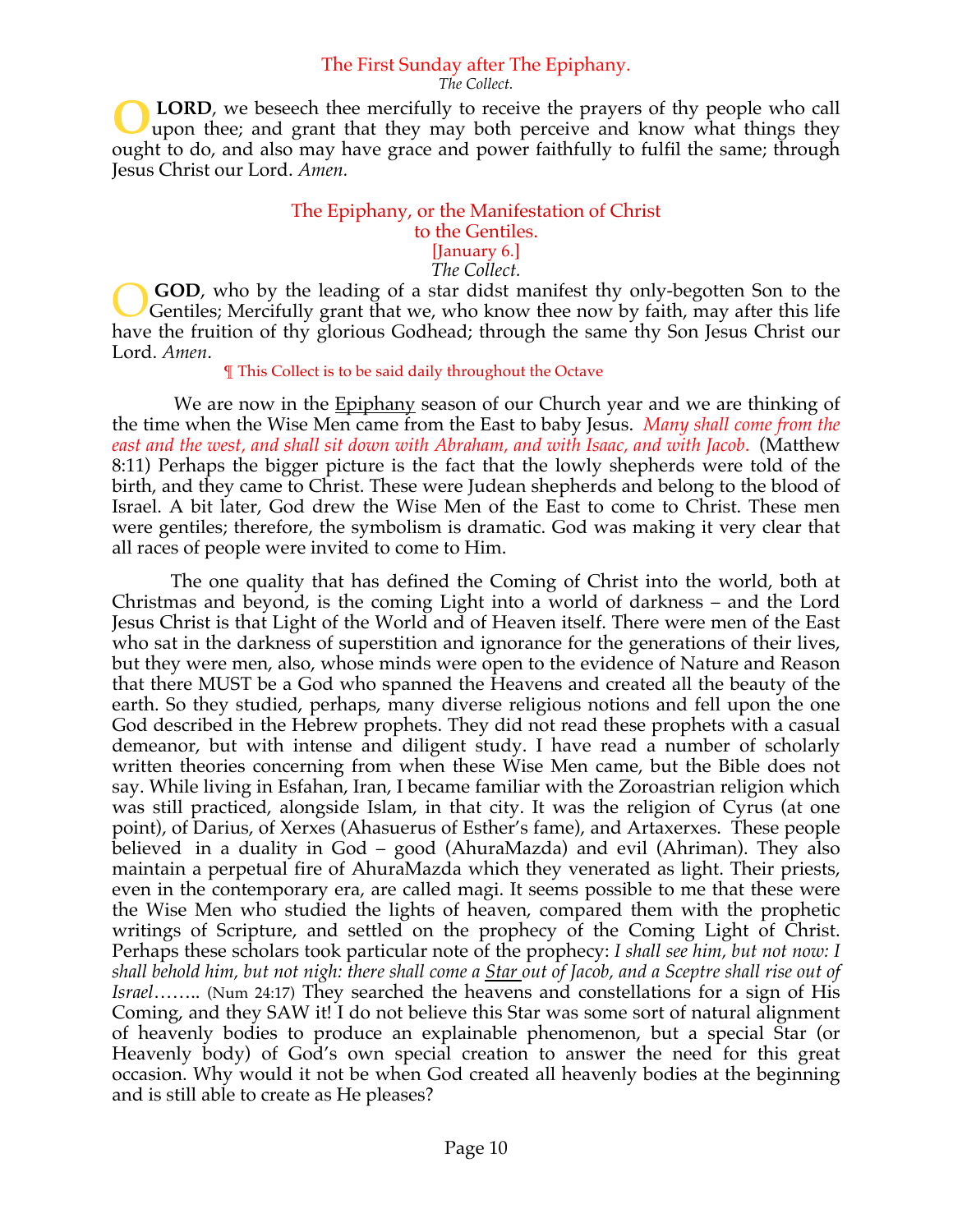*Now when Jesus was born in Bethlehem of Judaea in the days of Herod the king, behold, there came wise men from the east to Jerusalem*. Please bear in mind that these men saw His Star in the East and followed it to Judea but, as they have drawn near to Jerusalem, they stopped following the Star and began to follow their own wisdom. The Star did not lead them to Jerusalem for that was not where the child, Jesus, was to be found. It might be supposed as they drew near to Jerusalem (Bethlehem is only six miles away), they probably began to reason that the Coming King would not be born in a rural village but in capital city of Jerusalem, and most likely in the palace of the King Herod. They were wrong, for man's thoughts are not God's thoughts. God places no stock by glitter and glamour, but in the simple things of beauty and truth. *Saying, Where is he that is born King of the Jews? for we have seen his star in the east, and are come to worship him* There seems to be no question at all in the hearts of the Wise Men regarding the identity of the Child to be born. They possessed strength of faith that exceeded that of the Scribes and Priests of Israel. Their faith had been confirmed by Light – the Light of the Star – and they had come to WORSHIP Him.

 *When Herod the king had heard these things, he was troubled, and all Jerusalem with him.* The leadership of a nation, whether good or bad, has a critical effect on the direction of the hearts of the people. If our leader is Godly, he will pursue measures to strengthen the faith of the people. If he is corrupt, the thoughts of the people will be easily inclined to corruption. Note in our present verse how the King (Herod) was troubled at the news of the birth of Christ. It should not have troubled him for he was aware that the coming King of the Jews was a prophecy reinforced by all of the prophets. The amazing fact is that ALL of Jerusalem was troubled with him. See how blindly men will follow the example of a devious leader? The Scribes and Priests knew well the [prophecies, yet they were troubled along with the King and all of his subjects. How sad!

 *And when he had gathered all the chief priests and scribes of the people together, he demanded of them where Christ should be born.* That old snake, Herod, knew well of the prophecy and he demonstrates the same by summoning the scribes and chief priests together to inquire of the details of the Lord's birth. He desired to know the EXACT place of His birth for the sake of taking action to destroy the Son of God. What a vile creature he was, and blight upon the face of the earth!

 *And they said unto him, In Bethlehem of Judaea: for thus it is written by the prophet, And thou Bethlehem, in the land of Juda, art not the least among the princes of Juda: for out of thee shall come a Governor, that shall rule my people Israel.* Notice that these scribes and chief priests, who were alike troubled at the news of Christ's birth, knew well the prophecies of His Coming birth and accurately related them to Herod. It is this attitude that seems to prevail among the religious leaders of Israel, not only at this time, but throughout the ministry of Christ, that convinces me that their evil hearts always knew who Christ was and rejected Him out of that knowledge and not out of ignorance as is proffered today by many preachers. These culprits quoted the prophecy well. They also believed the prophecy for they told Herod that the Child would be born in Bethlehem for thus it is written. The last phrase of the prophecy is that which troubled Herod beyond all measure: *for out of thee shall come a Governor, that shall rule my people Israel.* Herod was concerned for his own power and rule by this last phrase.

 *Then Herod, when he had privily called the wise men, inquired of them diligently what time the star appeared.* We can deduce the motive of Herod here in asking, privately, when the Star appeared. He obviously wished to know the age of the Child and considered Him to have been born at the appearing of the Star. Bear in mind that the Wise Men traveled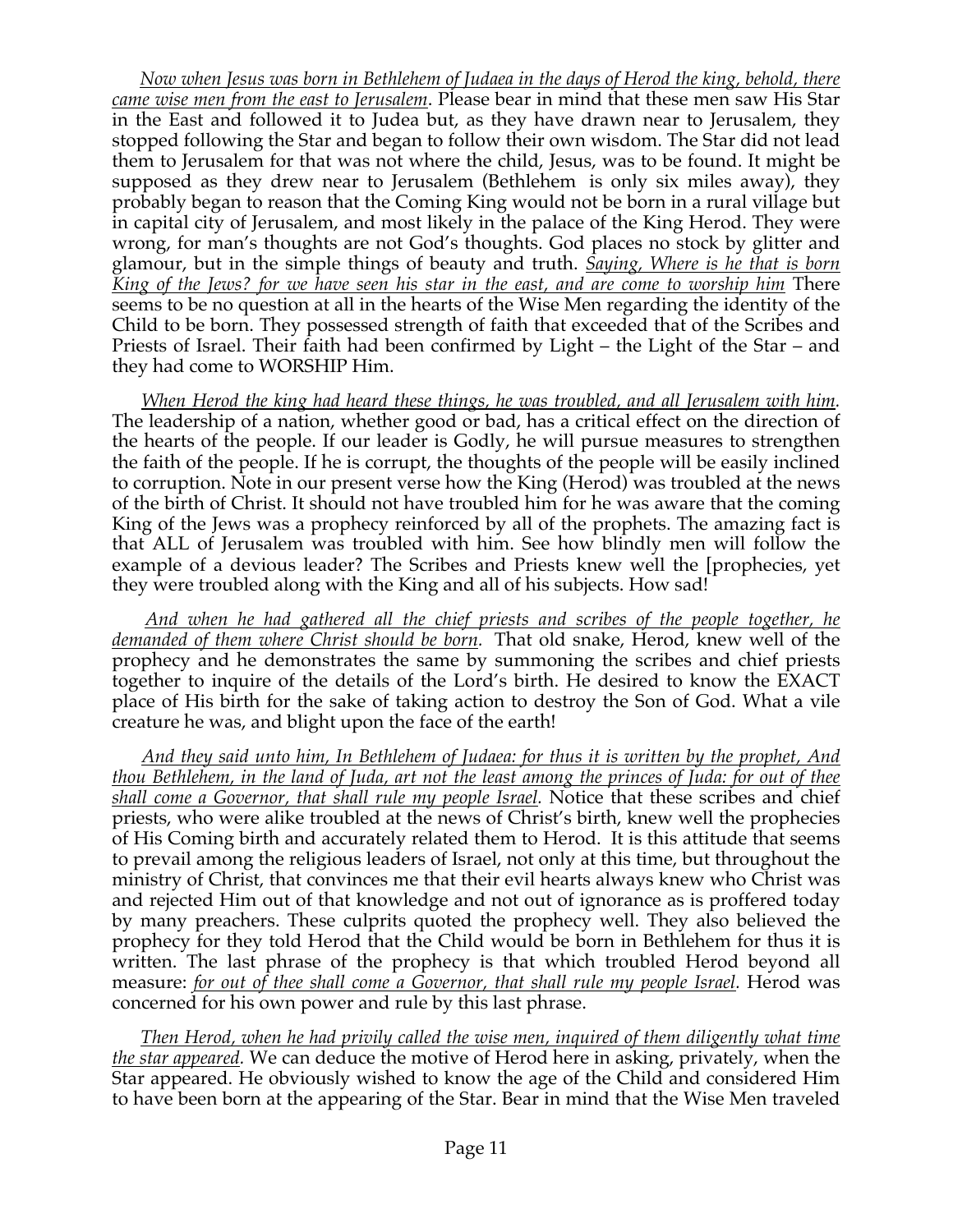many months, if not a year or two, in traversing the desolate deserts of Arabia in following the Star. Moreover the rivers of the Tigris and Euphrates had to be crossed. So Herod inquired 'diligently' for he believed he had a personal stake in the answer.

 *And he sent them to Bethlehem, and said, Go and search diligently for the young child; and when ye have found him, bring me word again, that I may come and worship him also.* I must confess that Herod is worse than a serpent for a snake will not chase us down to murder us, but Herod asks cunningly about the age of the Child and requested the Wise Men to report back His exact whereabouts when they have found Him. He adds that he would like this information that he might come and worship Christ as well. As you will recall, Herod sent soldiers to Bethlehem later and slew every male child two years of age and younger.

 *When they had heard the king, they departed; and, lo, the star, which they saw in the east, went before them, till it came and stood over where the young child was.*. I am amazed at the concise manner in which much meaning is conveyed in Holy Scripture. Observe, not only that which is spoken, but that which is implied in this verse. When the Wise Men departed from the false, man-made lights of the city, they again saw the Star which they had stopped following when they entered Jerusalem. The Light will always lead us to Christ for all Light knows its source. Christ is the Light of the World and, like the Sun, generates Light and IS the Light. The Star led them to Bethlehem and stood over where the young Child was. The child was no longer a new-born baby but a young child.

 *When they saw the star, they rejoiced with exceeding great joy.* That is, when they saw that the Star stopped and stood over the place they knew would mark the place of the young Child. They have traversed desert, plain, mountain, and great waters for this very moment. Now their expectations will be fully satisfied! *And when they were come into the house, they saw the young child with Mary his mother, and fell down, and worshipped him*. The Great Lighthouse casts its beams across the tempestuous Seas and billows to herald all ships at sea who will respond to its beckon that here is the harbor of calm and safety. Come hither for rest and security. The Wise Men have followed the warm and radiant beams of a Star Light to Christ. When a sinner comes near to Christ, he must not stop at the threshold, but enter in to the company of Christ. The Wise Men enter into the house without delay. Immediately upon seeing Christ with His mother Mary, they fell down and worshipped Him. These were no beggars, but men of renown and fortune who were honored in their homeland. But they fall down and worship a little Baby Jesus immediately upon seeing Him. The battered ship, having weathered the storm to come to safe harbor must let go anchor. We have found a place of constant abiding in Him.

 ……*and when they had opened their treasures, they presented unto him gifts; gold, and frankincense, and myrrh.* These men were Wise because they employed their faculties in coming to Christ. They went to a great deal of trouble to find Him. How much effort have we expended to come to Him? They remembered to bring their treasures. Today, we bring our talents, our souls, and bodies. The gifts of the Wise men are particularly prophetic: the Gold signified His royalty, the Frankincense His Deity (as the smoke of the incense rises over the altar, it represents our prayers being raised to God), and the Myrrh represents His death. It was perhaps these precious gifts that provided support for Mary, Joseph and Jesus during their repose in Egypt.

 *And being warned of God in a dream that they should not return to Herod, they departed into their own country another way*. God has taken precaution against that Old Fox –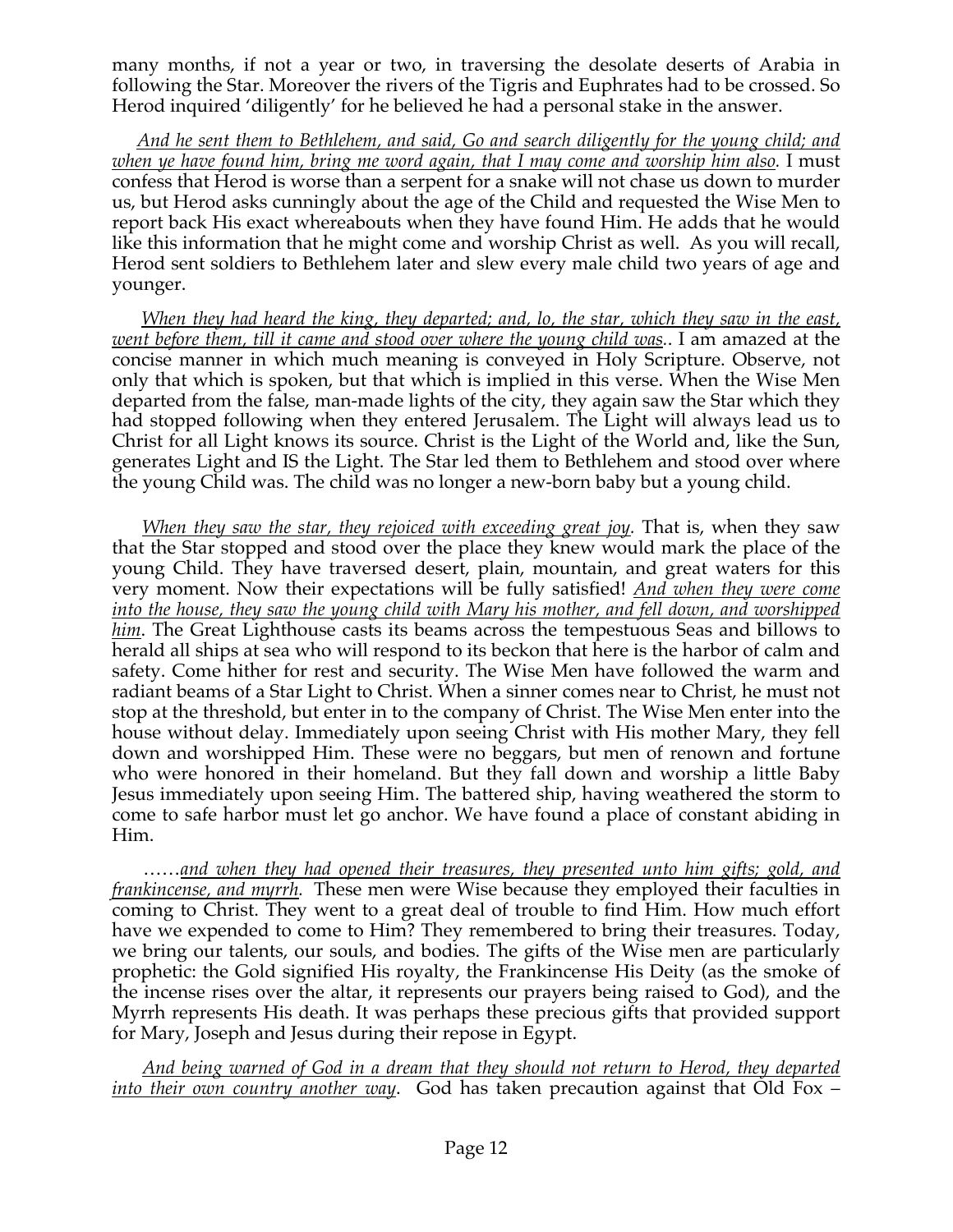Herod, and warned the Wise Men to return home on another route than that which they had traveled in coming. There is a coming terror to the mothers and male children of Bethlehem. That dire prophecy, uttered by Jeremiah the prophet, is about to transpire: *Thus saith the LORD; A voice was heard in Ramah (Bethlehem), lamentation, and bitter weeping; Rahel weeping for her children refused to be comforted for her children, because they were not*. (Jer 31:15) These precious children, ruthlessly murdered by a power-mad ruler, became the first martyrs in the cause of Christ. We acknowledged their Day of Holy Innocents three days following Christmas Day. Their precious little souls were also perhaps first to rest in the bosom of another Child, the Lord Jesus Himself!

## *Sermon - Rev Hap Arnold*

### *Church of the Faithful Centurion - Descanso, California*

Today's sermon ties together the propers, that is to say the prayer and readings for this



week. Consider these words from the Collect:

…grant that they may both perceive and know what things they ought to do, and also may have grace and power faithfully to fulfil the same…

As imperfect creatures with free will, we will never figure out what we should be doing, let alone do it, on our own. That is the part of the reason God sent the Holy Ghost; that we might listen to Him and understand. He will give us the ability to figure out and know what and how we are to do the things we need to do here on Earth for Him. Not just understand The Word spoken to us through Jesus and the Scriptures, but to understand what we should do;

hence the prayer to figure out what we need to do, then give us the power or strength to do what we are supposed to do. We might have some difficulties, some nervousness, some stumbling, but in the end as long as we do our best to follow His will, and not worry, things shall be ok. Because then we will be on the path to eternal life and happiness, as he wants us to be happy. To actually be on that very real and difficult path and not just think or talk about being on it. We need to actively follow Our Lord and not be passive about it, but actually physically do it. We need to act, using the Scriptures as our Holy Handbook for our actions within our lives. He did not mean for us to simply read it only, but to digest it and use what we learned in the real world.

After all isn't that what the school system was supposedly put in place for? University, the words comprise it are "Una Veritas", meaning "One Truth", as it was supposed to be a place of Godly learning, where one would learn the "One Truth". The school system was intended that we might have Godly children growing up in the faith, therefore strengthening them as men/women of great moral character. If we put back the Scriptures in our schools and held the kids to the standards of those Scriptures, then we would find ourselves on a moral higher ground. The Scriptures are the only true truth, as they are based on the Word of God, who is truth in every sense of the word. It it something should use to help develop ourselves in life, to use a term from the Japanese, kai-zen, or continuous self improvement.

The first thing tsunami watchers would tell people, is at the first sign of a tsunami approaching, go to higher ground. That same principle applies to our lives. At the first sign of any sort of evil, temptation or sin, head to the higher ground God lives on and seek Him out, rather than wait for the wave of evil to envelop us. We also have to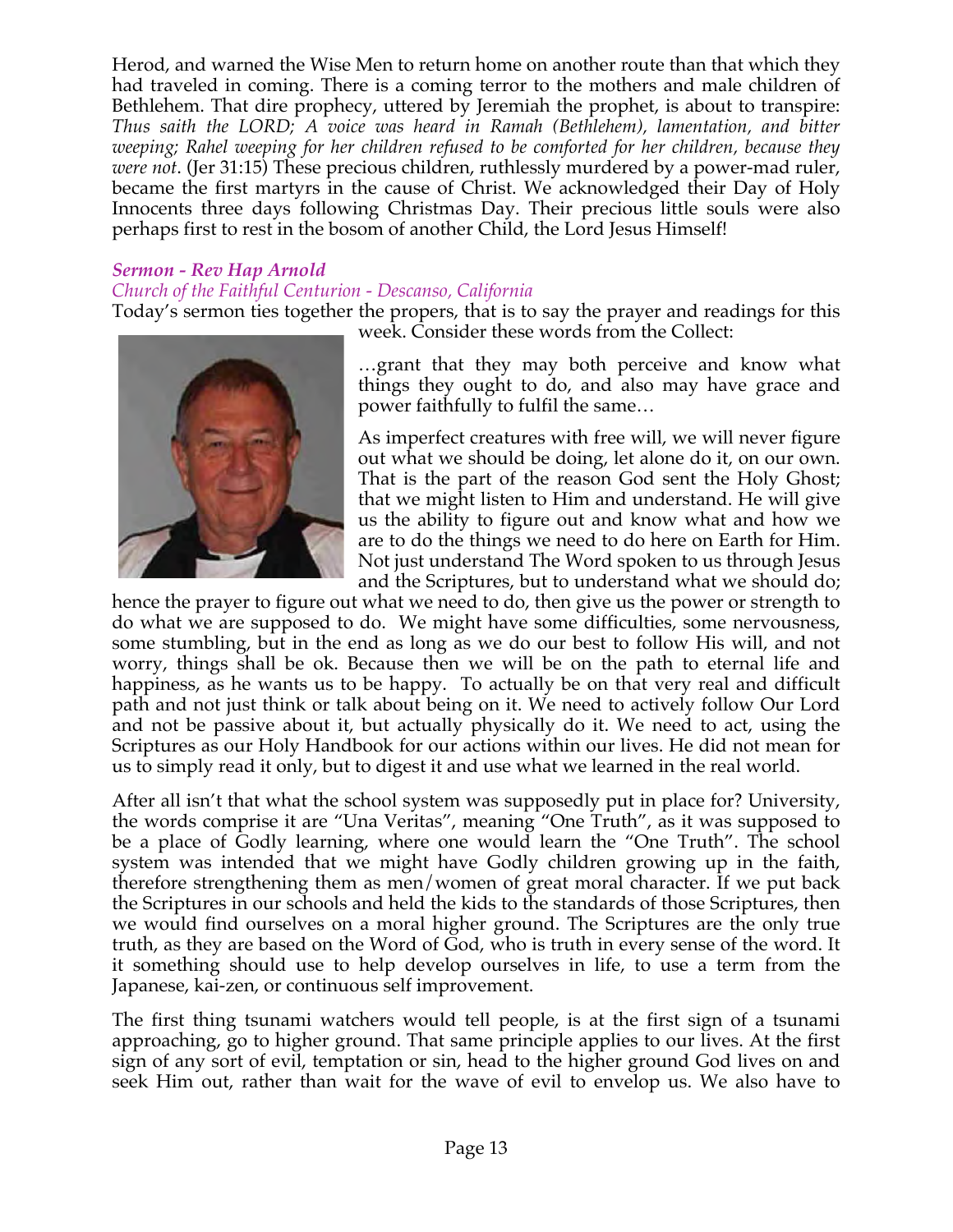recognize the signs we are in trouble and immediately consult Him and His Word and figure out an action plan according to the principles in Scripture.

We are asking God to help us know what we should do and then help us to do it right. Seems pretty simple. That is the root of almost all our problems. It is harder to do what is right than what seems easy to us. First, even if we ask God what He wants us to do, "There are none so deaf as those who will not hear." Then, if we hear what He wants us to do, and hear it correctly, we often find it "too hard." Do you recall this quote from GK Chesterton:

• "Christianity has not been tried and found wanting; it has been found difficult and not tried."

So once we find out what God wants, we often rationalize our way around it. Think about the 613 Mosaic laws and the Pharisees who made a good living telling people how to comply with them to the letter and still do just what they wanted to do. So, then even if we find out what God wants and decide to actually do it instead of avoid it, we are faced with the often huge problem of where do we get the strength to accomplish this task. The answer is circular, from God. He never asks us to do anything we cannot do good enough for Him if we rely on Him. Never. End of that discussion.

Now, once you have managed to get this far, you gain the power needed to become one of Paul's New Men, a person who has accepted God's Grace, turning to God and relying on Him for guidance, strength, courage and perseverance. To do that, we need to turn outward. Not think of ourselves, but of God and our fellow Christians. Speaking of that, one of the tools God gives us to get things done is a Team, that Team is fellow Christians. So, we need to work together as a Team. Think not of your glory, but that of God. President Reagan had a sign on his desk, which read:

"There is no limit to the amount of good you can do if you don't care who gets the credit."

Paul tells us not to concentrate on our status, position or grandeur, but to see what we can do to help. Just like our body would not function if all parts were brains, neither will Christ's Team function if everyone is concerned about their position.

When we look at the Gospel today, aside from the historical function telling us that Jesus was in the temple bringing the light of the gospel to the rabbis, I am reminded there are other lessons. It is not that we want to micromanage your life, but keep your friends and family informed of what you are doing and where you are going. Jesus' earthly parents risked life and limb going back up the road to Jerusalem at night. But, that was their duty as parents. A duty which must have been done, no matter the cost. The lesson here is to keep your family and friends well informed of what you are doing, rather than going off on your own, figuring you can handle it. Except most times, we cannot, as we are not like Jesus, we are not the Son of God, but rather mortals adopted into God's Family. There are some things we cannot do on our own without His Help and without the help of our family and friends.

Duty means to do what you are supposed to do, then count the cost. There is no sense of duty if you are merely doing what is easiest for you at the time. While doing your duty will in the end be the right thing, thus the easiest thing, it may not be at the time. Doing one's duty can result in one's temporal death, the end of their time here on earth. Not an easy way. But, recall that easy downhill path leads to the pit, it does not lead to the summit. Our country is where it is today because of those who preceded us, those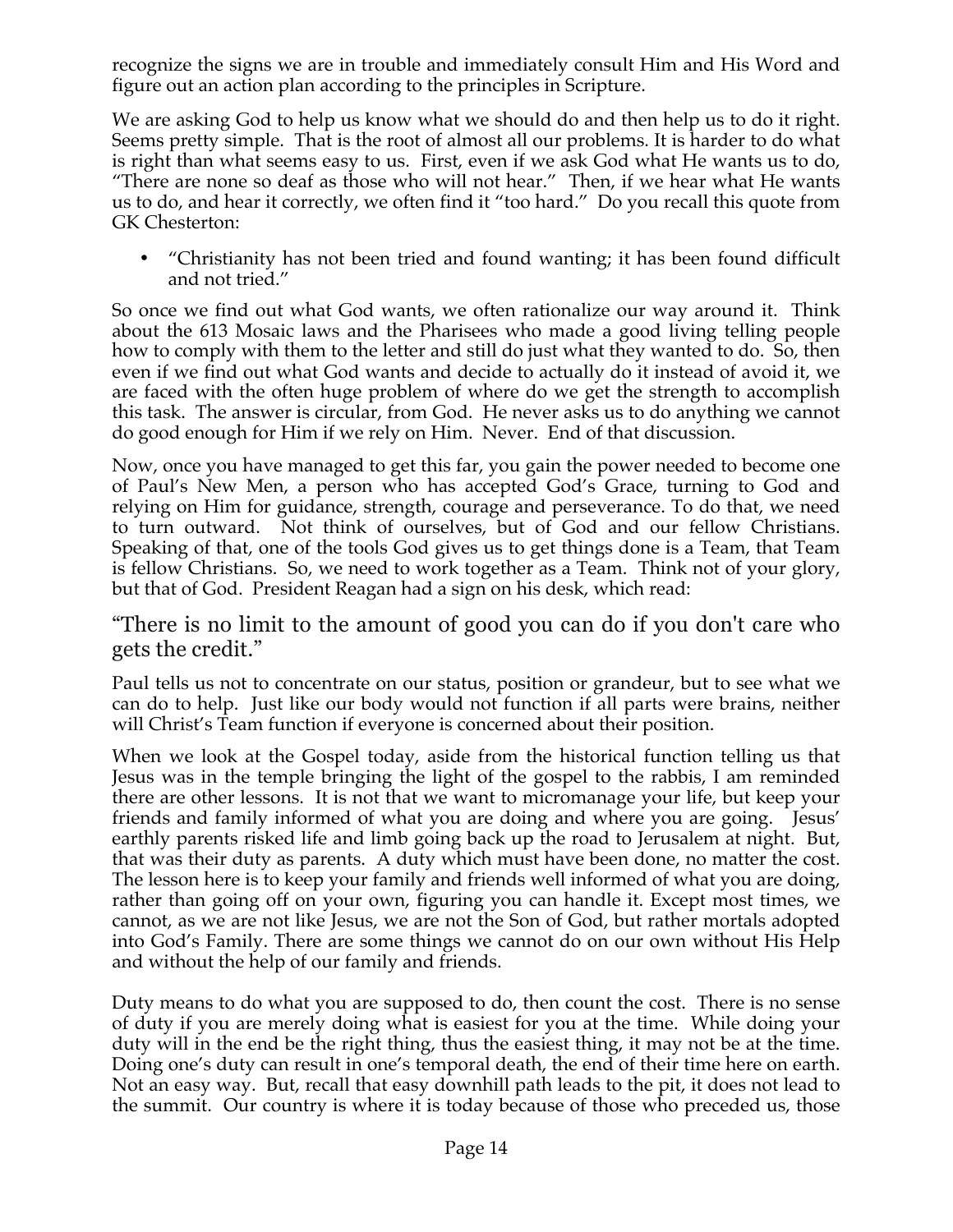who did their duty. It will not keep going up if, as a country we stroll down that wide smooth downhill boulevard. We must struggle to stay on the narrow path, which leads to the summit.

Look back at those who stepped forward when the country called, Concord, Veracruz, Gettysburg, San Juan Hill, Chateau Thierry, Pearl Harbor, Normandy, Peleliu, Bastogne, Iwo Jima, Okinawa, Chosin Reservoir, Ia Drang Valley, Khe Sanh, Hanoi, Laos, Cambodia, Basra, Kabul, Bagdad and countless unfamiliar names in Southwest Asia. In them, you find a unifying theme of Duty, doing what you have to do, no matter what it takes, then count the cost. Those who fought for our country did it out of duty to their country and God and to protect their family. We must emulate their purpose and serve God dutifully. Christ is the ultimate example of this, the only begotten Son of God, yet doing His duty to die for us, which is what God wanted Him to do, to save us from eternal hellfire. So it was His Duty and He did it with honor.

Through duty, we too might have a noble death and welcoming in heaven.

 $Duty -$ 

## **God • Honor • Country • Family**

But, back to the Gospel and the parents' arrival at the temple, where lo, they found him. He was among the learned men "both hearing them, and asking them questions. And all that heard him were astonished at his understanding and answers." His parents were amazed and confounded. He asked them why they worried and why they did not understand that he was about his Father's business<sup>2</sup>. It is noteworthy to see Jesus at twelve was able to "hold his own" with the learned scholars of Judah. He was able to out reason those who lived to dissect the Law. "A little child shall lead them," Isaiah 11:1-10

He comes!

## **Be of God - Live of God - Act of God**

#### *Roy Morales-Kuhn, Bishop and Pastor - St. Paul's Anglican Church - Anglican Orthodox Church*

Bishop Roy is pastor of the biggest AOC parish West of the Mississippi and is in charge of the Diocese of the Epiphany.

> First Sunday after Epiphany *The significance of the Epiphany* 10 January 2016, Anno Domini Psalm 72 • Isaiah 60:1-9 • Matthew 2:1-12

The First Sunday after The Epiphany. *The Collect.*

 **LORD**, we beseech thee mercifully to receive the prayers of thy people who call upon thee; and grant that they may both perceive and know what things they ought to do, and **O**



also may have grace and power faithfully to fulfil the same; through Jesus Christ our

 $2$  Note also the tremendous advantage that God has over the Devil. No only did God make both man and the Devil, but He has actually been a man, the Devil only read about men and thought about men and contemplated men. In Jesus, God has been a man. Note - in this instance, He learned about the compassion, worry and duty of parents towards their Son! The Devil, not so much.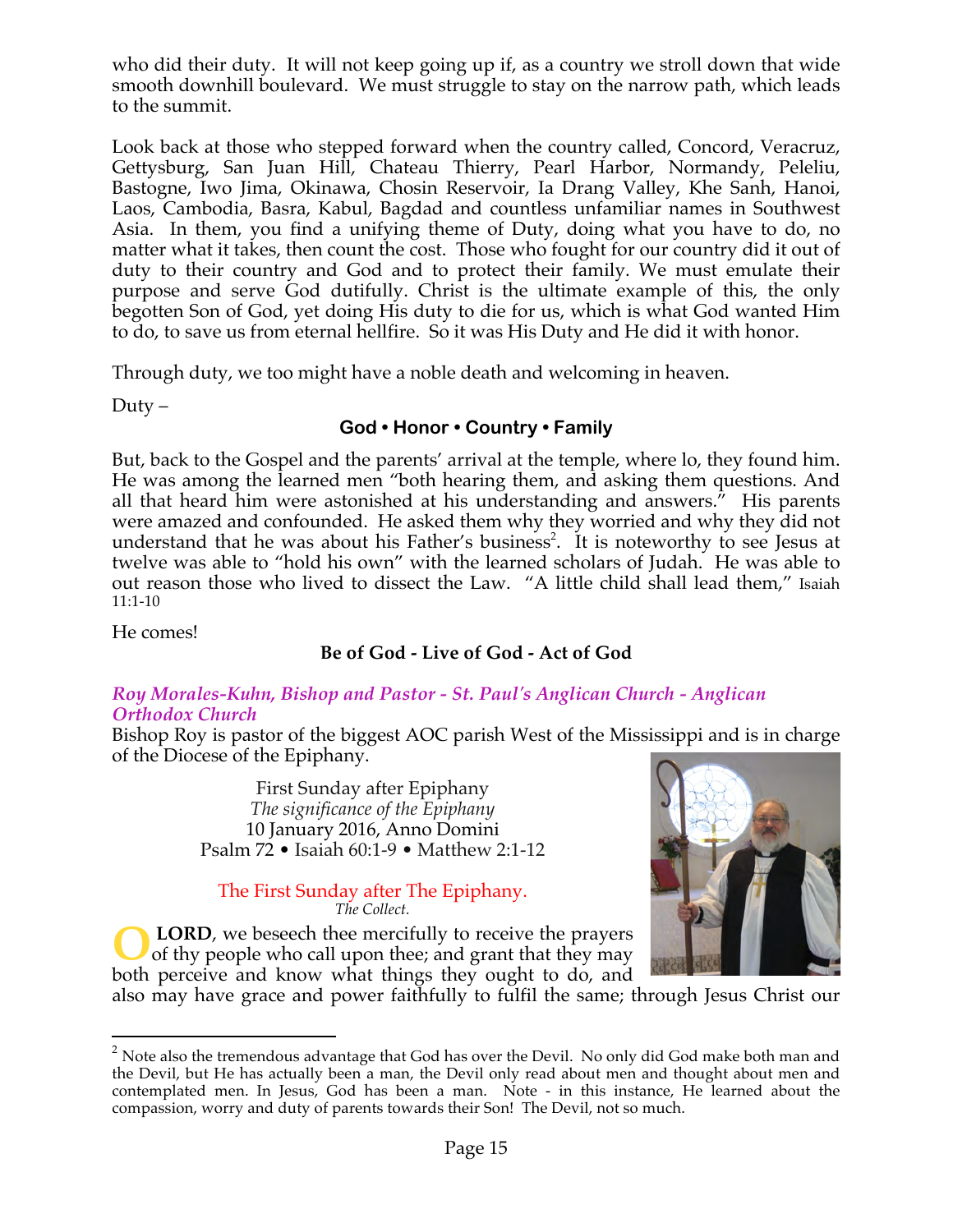## Lord. *Amen.*

This Sunday, the first Sunday after the Epiphany, we see a wonderful coordination between the Old and New Testament readings. The passage from Isaiah depicts the Light and Glory of the Lord being a beacon or a draw for the Gentiles. "...and the Gentiles shall come to thy light, and kings to the brightness of thy rising..." Two of the three gifts offered to the Christ child are mentioned by name; gold and incense.

What is the symbolism of each of those gifts? Gold=kingship; incense=prayer ascending to heaven, in other words a High Priesthood. This High Priesthood would be fulfilled by the life and ministry of Jesus Christ upon earth in a brief 3½ years. Both gifts were offered to the baby Jesus in Bethlehem by the Magi, who came from the East. Notice the symbolism in Verse 3, '...the Gentiles shall come to the light and kings to the brightness of thy rising...'

This passage doesn't necessarily make reference to the Magi as kings, but it does give us the foreshadowing of the revealing of LORD to the Gentiles. And as to the brightness rising, that is the description of the star that led the Magi to Bethlehem.

God the Creator, can create anything for His purpose. He can make the sun stand still, create a large sea creature capable of swallowing a man {Jonah}, part rivers or seas for safe passage of people, or create a star that acts like no other before or since.

What were the properties of the star that led the Magi? It rose or appeared in the WEST. It moved west to led them from the eastern lands, most likely ancient Persia, it led them south and east out of Jerusalem; where they had stopped to ask directions to the King of the Jews birth place, to the tiny town of Bethlehem. It STOPPED over the place where the LORD was dwelling at the time, in Bethlehem; and then it disappeared.

These behaviors had never been observed before this star and have never been observed since. The modern secular astronomer would say:

- 1. It never happened.
- 2. It was an exploding super nova in a distant part of the universe.
- 3. It was a comet.
- 4. It was the conjunction of several of our larger planets, Jupiter, Saturn and the bright Venus.

The only problem is this star did not behave like any of the above mentioned natural phenomena; in fact the star was extraordinary, special and unique to the time and place reported. In other words, God created a messenger in the heavens to led a group of astronomers from the east, to a simple cottage in a back-water village near Jerusalem, to see the KING of the Jews, recently born.

Ok, now to see the 'star' treatment as described in the New Testament. In St. Matthew's gospel we read a more Hebraic or Jewish take on the birth of the Christ child.

I want you to think about something interesting. In a time of very little or ineffective artificial light, when if you looked out your door or from the roof of your house, you could see the vast expanse of the heavens on a clear night, why didn't the people of Jerusalem see the star?

Several different explanations are given:

- 1. The star was not visible to those who were not seeking the coming King of kings.
- 2. The average person was so busy trying to stay alive, both in body and soul, that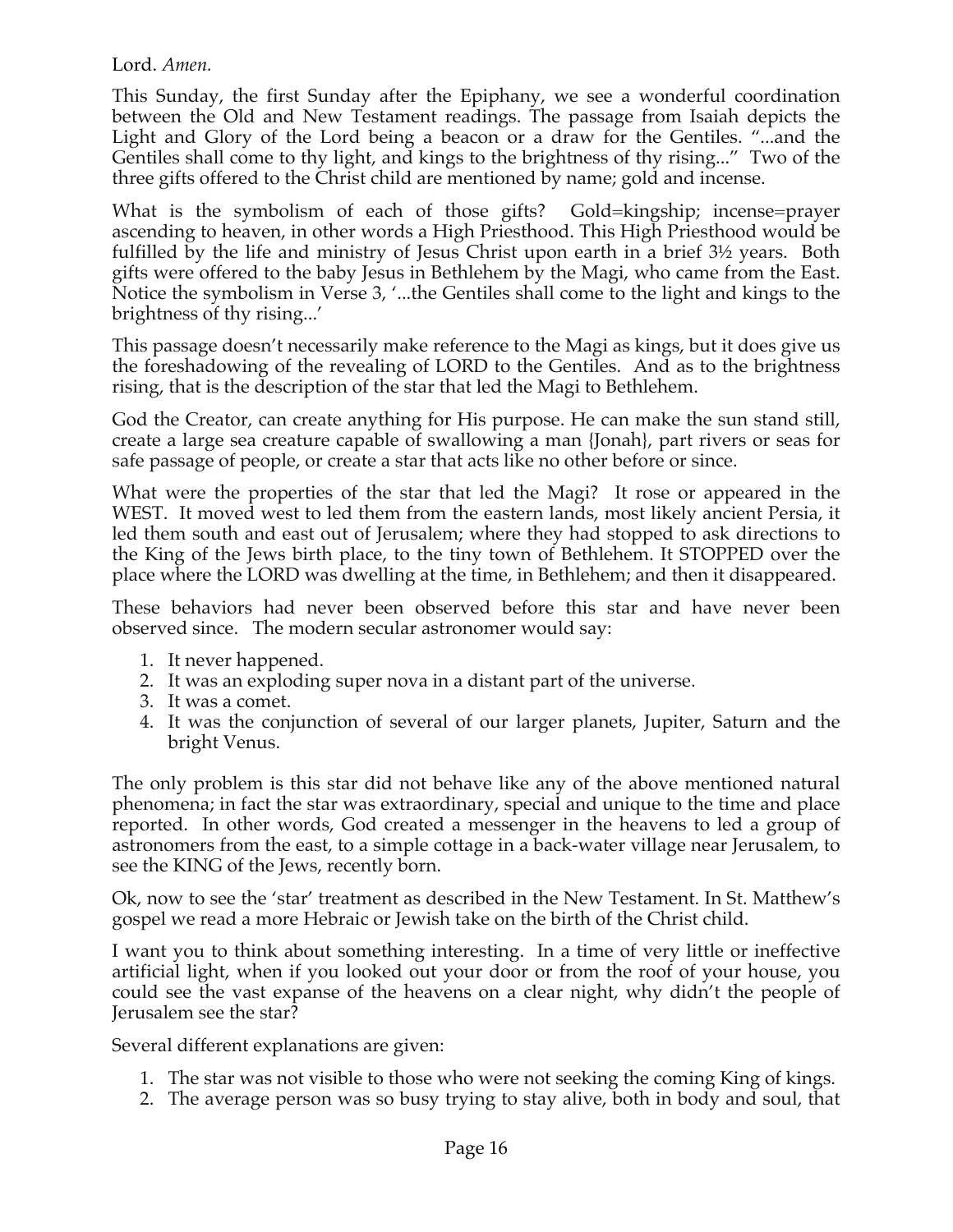they did not afford themselves the pleasure of observing the night sky. {The only problem with this explanation, the observant Jew always celebrated New Moon feasts, which occur every 28 days.} That means they were looking at the sky to see the first sliver of a new moon each month.

3. They didn't care or were unconcerned with what was happening around them.

It seems that the star was visible to the Magi only, or those who traveled with the Magi, this would be to fulfill the prophecy of Isaiah. Is this possibly a lesson to us today? We are to constantly seek the face of Jesus, in his Word and in prayer. We are to not only feed upon his Word but to also seek to share that with others as the Word was shared with the Gentile so many eons ago.

The chief priest and scribes knew where the that Bethlehem of Judaea was going to be the village where the Governor (ruler) would come from, who would rule Israel. And yet they did not understand the significance of this visit of Magi from the east. Why didn't anyone ask the question? Why didn't they question this arrival of Gentiles, risking the dangers of travel, to come visit what they said was the Christ, the Governor of the people of Israel? The scribes and priests had book knowledge, they just didn't have heart knowledge, of the coming Messiah.

Let us pray we don't do the same thing.

Now the last part of the Isaiah prophecy is now fulfilled. The presentation of the gifts:

Gold Kingship Frankincense High priesthood, Only High priesthood offered by Jesus Christ Myrrh A balm made from several plant saps was used in funerary preparation the myrrh would be a foreshadowing of the death that this little baby would eventually suffer for the salvation of man.

Now let us go back to the record of this event found in the gospels of St. Matthew.

10 When they saw the star, they rejoiced with exceeding great joy.

11 And when they were come into the house, they saw the young child with Mary his mother, and fell down, and worshipped him: and when they had opened their treasures, they presented unto him gifts; gold, and frankincense, and myrrh.

What would compel a group, we don't know the actual number of Magi, tradition says three because of the three gifts, to bow down and worship a young child? Especially a young child of another race or ethnicity, what would compel them to do this? They apparently had access to the great libraries of antiquity where they were able to pour over ancient prophecies written down and from these writings were able to understand the significance of the 'light'. The very light that had be prophesied by Isaiah and others, such as David's Psalm 72; all pointed to the light.

So a group of Gentiles would travel all this way to worship the King, they would risk great personal harm to seek out the Lord of the Universe, the King of kings, the Savior of all who seek him, how much more should we seek to serve him; King of kings, Lord of lords?

We in the western civilizations, have far less to lose if we fall down and worship him. Him who came to save us from our sins, let us meditate and ponder the great mystery of the revealing of the Christ child to the Gentiles, oh so many years ago. We have that epiphany now, we can know the Savior, he who came as a child, who grew up in a land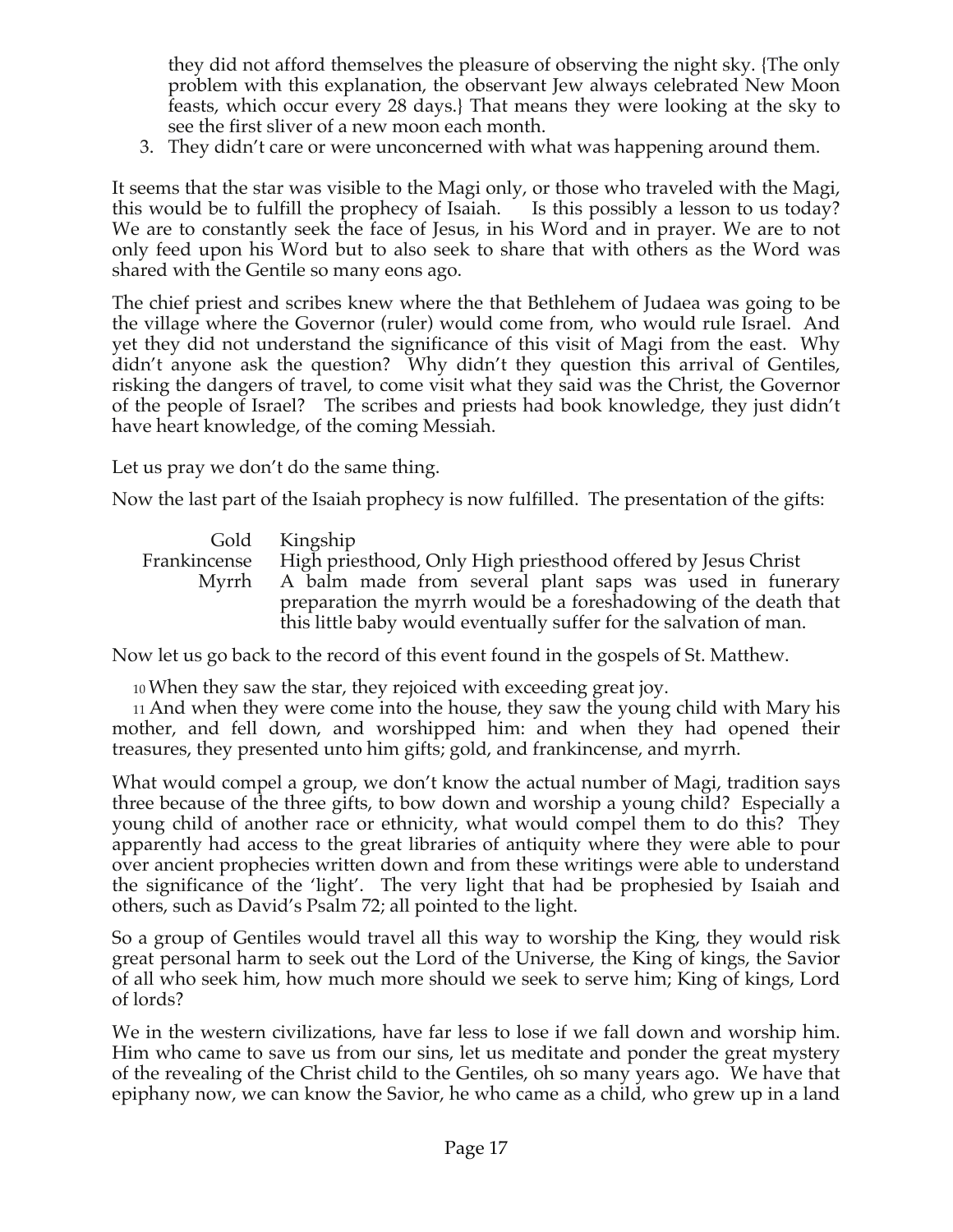fraught with dangers, who would reveal to the world his Salvation. We have no excuse to know Christ as our Savior, we have no excuse to turn from him and flee, except our sinful nature. Beloved come to Jesus, he who was revealed to the world on that Day of Epiphany, he will save you, he will one day welcome you home to his mansion. That mansion, with many rooms, where he has prepared a place for his believers.

Let us pray:

**GOD**, who by the leading of a star didst manifest thy only-begotten Son to the GGOD, who by the leading of a star didst manifest thy only-begotten Son to the Gentiles; Mercifully grant that we, who know thee now by faith, may after this life have the fruition of thy glorious Godhead; through the same thy son, Jesus Christ our Lord. *Amen*.

**LMIGHTY** God, who hast given us this good land for our heritage; At the **ALMIGHTY** God, who hast given us this good land for our heritage; At the beginning of this New Year we humbly beseech thee that we may always prove ourselves a people mindful of thy favour and glad to do thy will. Bless our land with honorable industry, sound learning, and pure manners. Save us from violence, discord, and confusion; from pride and arrogancy, and from every evil way. Defend our liberties, and fashion into one united people the multitudes brought hither out of many kindreds and tongues. Endue with the spirit of wisdom those to whom in thy Name we entrust the authority of government, that there may be justice and peace at home, and that, through obedience to thy law, we may show forth thy praise among the nations of the earth. In the time of prosperity, fill our hearts with thankfulness, and in the day of trouble, suffer not our trust in thee to fail; all which we ask through Jesus Christ our Lord. *Amen.*

**LMIGHTY** God, whose compassion fail not, and whose loving-kindness reacheth **ALMIGHTY** God, whose compassion fail not, and whose loving-kindness reacheth unto the world's end; We give thee humble thanks for opening heathen lands to the light of thy truth; for making paths in the deep waters and highways in the desert; and for planting thy Church in all the earth. Grant, we beseech thee, unto us thy servants, that with lively faith we may labor abundantly to make known to all men thy blessed gift of eternal life; through Jesus Christ our Lord. *Amen*.

**IRECT** us, O Lord, in all our doings, with thy most gracious favour, and further us with thy continual help; that in all our works begun, continued, and ended in thee, with thy continual help; that in all our works begun, continued, and ended in thee, we may glorify thy holy Name, and finally, by thy mercy, obtain everlasting life; through Jesus Christ our Lord. *Amen*. ✟

#### *Bishop Dennis Campbell's Sermon*

Bishop Dennis is a brilliant speaker. He is able to take biblical precepts and make them



perfectly understandable, even to me. Oft he provides the text of his sermons and I take the utmost pleasure in passing them on:

> **Serious About God** Genesis 16 • Mathew 6:16-34 First Sunday after Epiphany January 10, 2016

On Thursday our program of daily Bible readings brought us to one the highest pinnacles of the New Testament, known as the Sermon on the Mount. This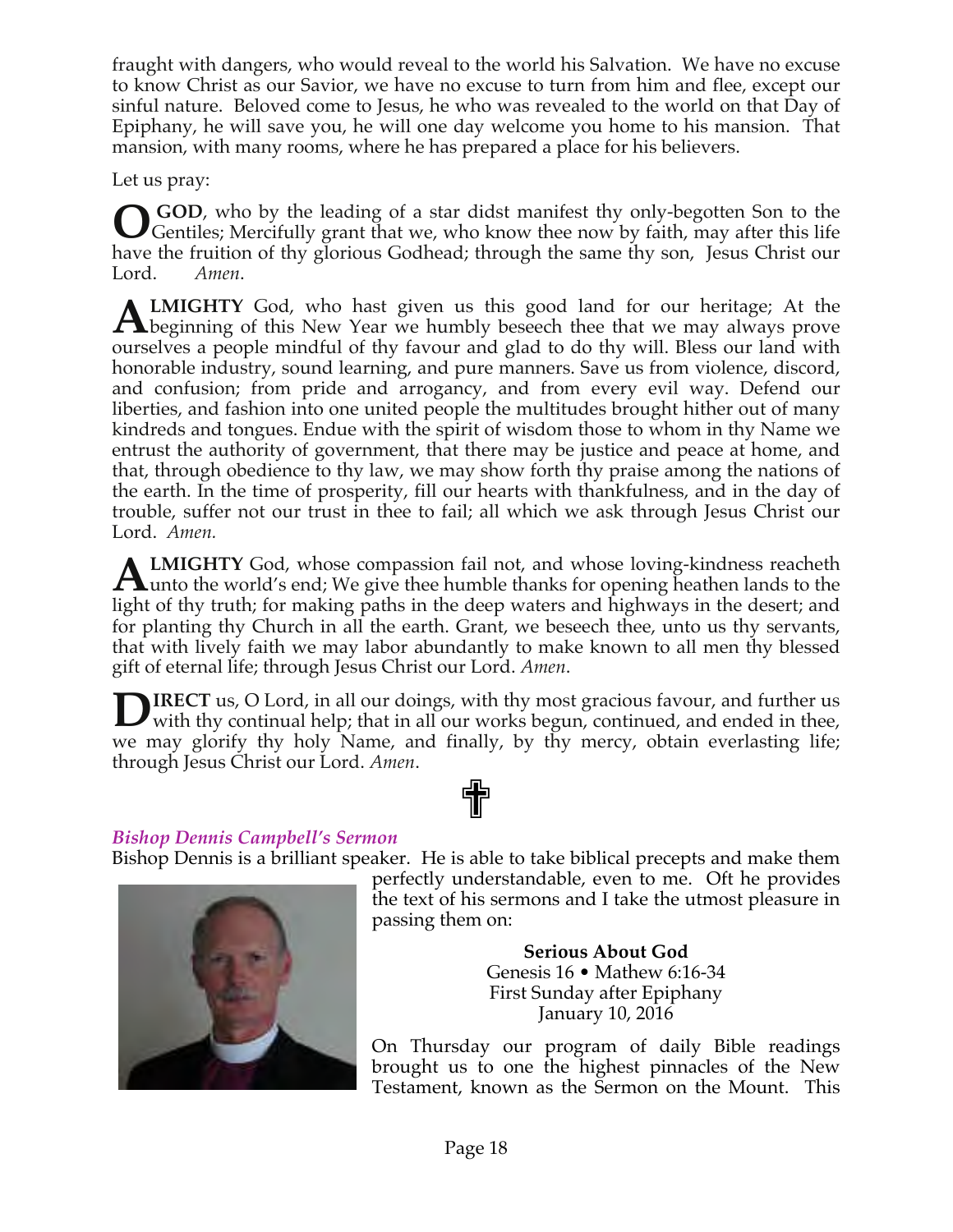morning's reading from Matthew is part of that famous Sermon. Our Lord has been ministering in and around a small city on the shores of the Sea of Galilee, and growing crowds of people have been following Him, but most of them don't understand who He is, and most of them don't understand the message He preaches. So He moves away from the seaside and ascends a small hill, so He can be seen and heard. There, as Matthew 5:2 records, "He opened His mouth, and taught them."

Today most people know about the Sermon on the Mount. Many can quote parts of it, for many of its phrases like "the salt of the earth," have become part of the culture. But many who know the Sermon well, do not know its primary point. If you ask them what its message is, you will probably get a wrong answer, or an admission that they don't know. So, I want to talk about the message, the primary point our Lord is making in this sermon, and I begin by asking, rhetorically, what is the primary point of the Sermon on the Mount?

While you are pondering that question I will give you some hints by telling you what it is not. The primary point is not, "be kind." Kindness is good. It is part of the fruit of the Spirit found in Galatians 5:22. In our King James Version it says the fruit of the Spirit is love, joy, peace, long-suffering, gentleness, goodness, faith, meekness, and temperance. "Gentleness" meaning to deal gently with others, could also easily be translated kindness. So we ought to work at being kind, but that is not the point of the Sermon on the Mount. The primary point of the Sermon on the Mount is not, "trust God to take care of you." Of course we should trust God to take care of us, and, yes, that point is made in this Sermon. Our Lord tells us to "Behold the fowls of the air," and "Consider the lilies." He says God takes care of them, therefore we can trust Him to take care of us (Mt. 6:30). But this is not the primary point of the Sermon on the Mount.

Now let me say what the point of the Sermon is. It is a point that is made often in the Bible. In fact, it is one of the primary points in all of Scripture. It is stated in Matthew 4:19-22, where Christ calls several men to leave everything and, "Follow Me." It is stated in Matthew 11:29 where Christ says, "take my yoke upon you and learn of Me." Our Lord is telling us to learn His teachings and pattern our lives after His. In the Greek, "learn" is a form of the word we usually translate as "disciple." A disciple is a person who devotes himself to a mentor. In the Old Testament, young men often became disciples of the prophets, as Elisha was to Elijah. The men we know as the Apostles were originally called the disciples, because they followed Christ to learn about Him and become like Him. It was only after they learned what they needed to learn as disciples that they were ready to become the Apostles. Before our Lord returned to Heaven, He commissioned the Apostles to make more disciples. The disciples were established in local churches, such as Antioch and Ephesus, which we read about in the New Testament. Some disciples attached themselves to the Apostles as the Apostles had attached themselves to Christ. They traveled with the Apostles, and studied their sermons and lives to learn more fully this wonderful faith Christ has given to the Church. Timothy was a disciple of the Apostle Paul. Mark was a disciple of the Apostle Peter. Antipas, the martyr (Rev. 2:13), was a disciple of the Apostle John.

But let's let the Sermon itself state its main point. It does so in several places. It is stated near the beginning, in Matthew 5:20; "except your righteousness shall exceed the righteousness of the scribes and Pharisees, ye shall in no case enter into the kingdom of heaven." In Matthew 6:24, our Lord says we cannot serve two master; we can't serve God and mammon. One of its clearest statements is found in Matthew 6:33, which is part of our reading for today; "seek ye first the Kingdom of God and His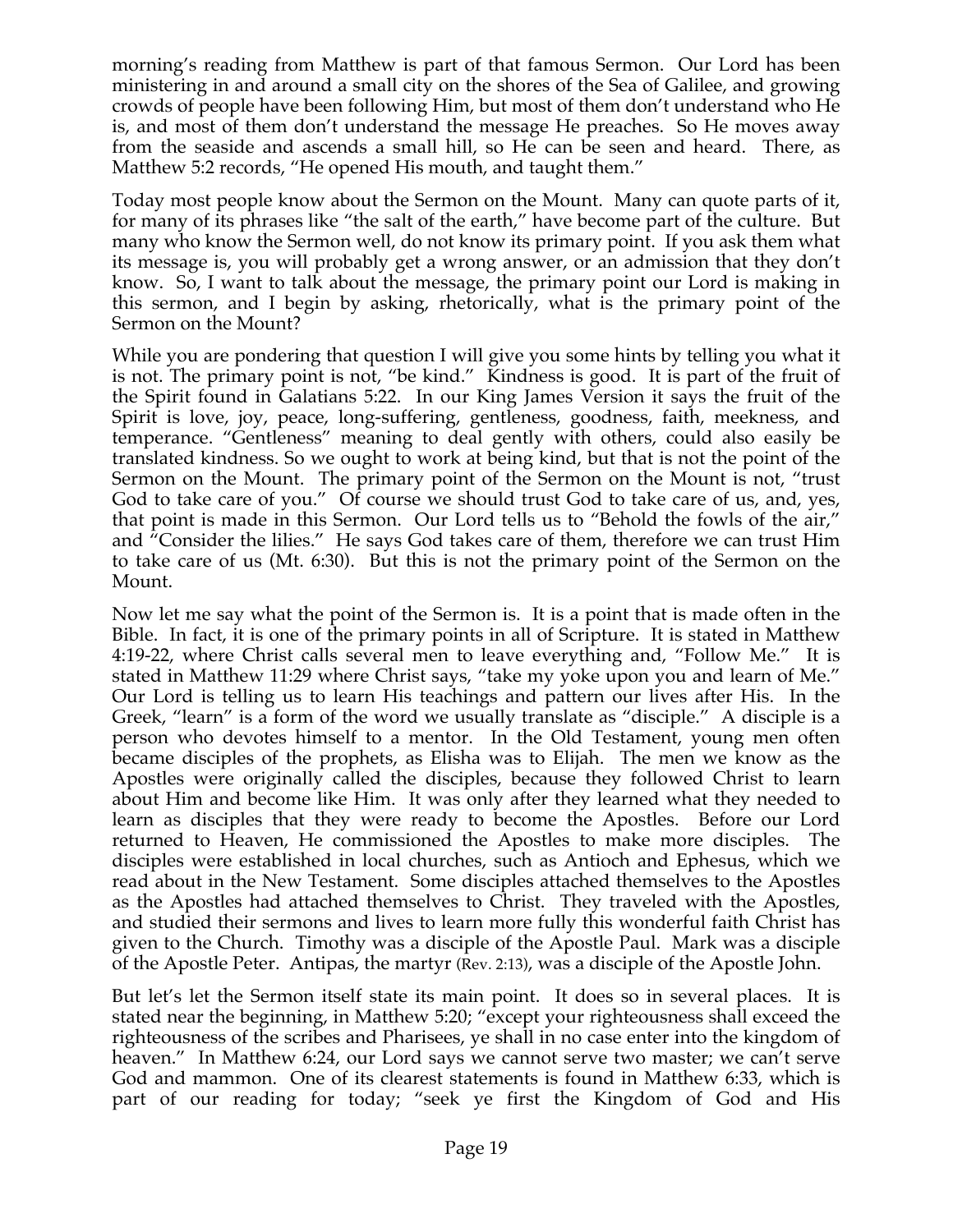righteousness."

"Seek ye first the Kingdom of God." That is just another way of saying what Jesus Himself calls the great commandment; "Thou shalt love the Lord thy God with all thine heart, and with all thine soul, and with all thy mind." In other word, the main point of the Sermon on the Mount is to make God the main point of your life.

Jesus knew the people in His time weren't serious about God. Oh, they believed in God, and they believed they were God's chosen people, and they observed Passover and went to the synagogue every Sabbath, but they weren't serious about God. They were happy to do the religious things they thought earned God's blessings, but they didn't really love God with their whole heart, strength and mind; they didn't even want to love God that way. The best way I can express their attitude is to say they wanted God on their own terms, not God's terms. They were willing to do anything God wanted, as long as it was what they wanted God to want from them.

I remember when people pledged to love one another in monogamous marriage "as long as ye both shall live." They didn't always keep that promise, but they made it. It was a promise to love, honour and cherish in good and bad times, sickness or health, when it is convenient or not, come what may, for life. Then I remember when people didn't like those vows, and they started writing their own. Many removed the "till death do us part" language, and replaced it with words like, "as long as love shall last." That was a significant change. It said, "I'll stay with you as long as I feel like it, as long as you make me happy. But When that stops, I'll leave." In other words, the marriage vow ceased to promise unconditional love, and began to promise love "on my terms." That is the way most of the Jews loved God when Christ walked the earth.

The names and dates have changed, but the story remains the same, doesn't it? We live in a nation where the vast majority of people claim to be Christians. But they don't let their "faith" interfere with their attitudes or morality. They believe in God, but want Him on their terms not God's terms.

The main point of the Sermon on the Mount is that God doesn't accept your terms. He doesn't exist to serve you. He didn't put you here to make you "happy." He is not a commodity to enhance the quality of your life. He is God Almighty. The righteous, holy, and sovereign God. He doesn't owe you anything, but you owe Him everything.

So, what is first in your life? Do you seek first, above all else, even above your own life, the Kingdom of God and His righteousness? Or do you seek first the kingdom of you, and expect God to fit into your kingdom on your terms? We need to always remember that it is not God's duty to change to conform to our expectations and desires: it is our duty to change and conform to His.

-- +Dennis Campbell

Bishop, Anglican Orthodox Church Diocese of Virginia Rector, Holy Trinity Anglican Orthodox Church Powhatan, Virginia www.HolyTrinityAnglicanOrthodoxChurch.org www.lifeinthescriptures.blogspot.com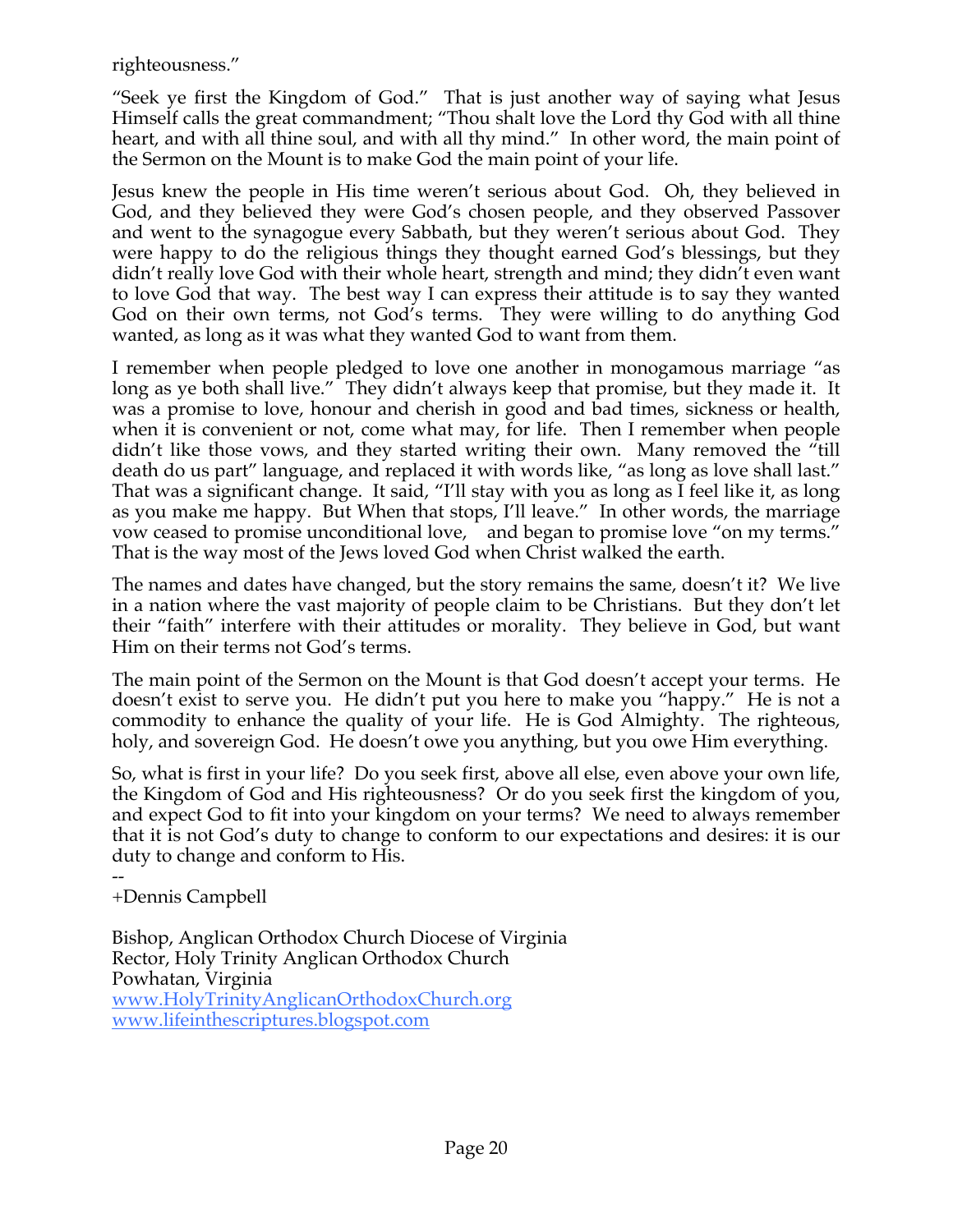#### *Rev Bryan Dabney of Saint John's Sunday Sermon*

We are fortunate to have Bryan's Sunday Sermon. If you want people to come to The

Truth, you have to speak the truth, expouse the truth and live the truth. This is really a good piece and I commend it to your careful reading.

#### **First Sunday after the Epiphany**

**NOW** when Jesus was born in Bethlehem of Judaea in the days of Herod the king, behold, there came wise men from days of Herod the king, behold, there came wise men from the east to Jerusalem,

2 Saying, Where is he that is born King of the Jews? for we have seen his star in the east, and are come to worship him.

3 When Herod the king had heard these things, he was troubled, and all Jerusalem with him.

4 And when he had gathered all the chief priests and scribes of the people together, he demanded of them where Christ should be born.

5 And they said unto him, In Bethlehem of Judaea: for thus it is written by the prophet,

6 And thou Bethlehem, in the land of Juda, art not the least among the princes of Juda: for out of thee shall come a Governor, that shall rule my people Israel.

7 Then Herod, when he had privily called the wise men, enquired of them diligently what time the star appeared.

8 And he sent them to Bethlehem, and said, Go and search diligently for the young child; and when ye have found him, bring me word again, that I may come and worship him also.

9 When they had heard the king, they departed; and, lo, the star, which they saw in the east, went before them, till it came and stood over where the young child was.

10 When they saw the star, they rejoiced with exceeding great joy.

11 And when they were come into the house, they saw the young child with Mary his mother, and fell down, and worshipped him: and when they had opened their treasures, they presented unto him gifts; gold, and frankincense and myrrh.

12 And being warned of God in a dream that they should not return to Herod, they departed into their own country another way.

(St. Matthew 2: 1-12)

We were told of the wise men who came to worship at the feet of the Christ child. The Greek name for a wise man is magos from which we derive our words magic and magician. It is a name which has been used by biblical writers to describe the pagan practitioners of astrology, sorcery and soothsaying.

The wise men (magi) in our lesson, had discovered a special star. As a result of their research about this new celestial object, they found that it heralded the birth of the King of the Jews. But simple research was not enough to satisfy their souls for the Holy Spirit had inspired them to seek him out. So they left their homeland in the east and journeyed westward to Judea that they might find this child and worship him. Given what we know about these men, it is highly likely that they may have possessed some knowledge of the Pentateuch particularly the prophecy of Balaam who was given of God to speak of the Star out of Jacob (Numbers 24:17). For it was by this single event that God directed the path of the magi, first to King Herod in Jerusalem, and then on to Bethlehem where they worshiped our Lord and presented him the gifts of gold, frankincense and myrrh. Their testimony and their actions clearly mark them as

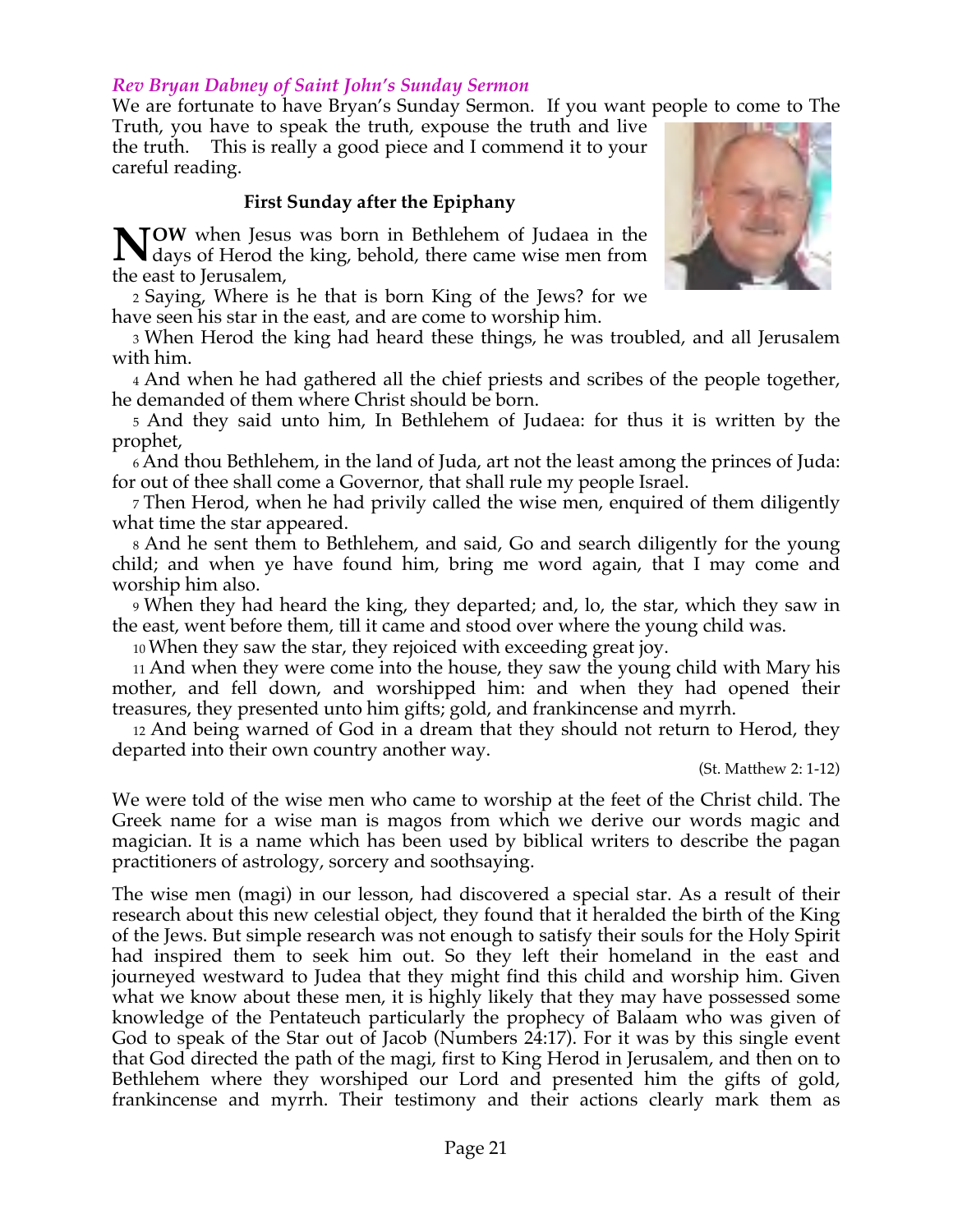believers for as the Rev. Matthew Henry once wrote: "All that have found Christ fall down before him and submit themselves to him."

Some have questioned the decision of the wise men to approach King Herod about the birth and the location of the Christ child. All things being equal, it might appear to be a fair criticism of the wise men. Why go before the established ruler of Judea and state unequivocally that you are searching for another king? However unwise such an action might appear to be, what the critics fail to understand is that their announcement of the Messiah's birth to King Herod was part of God's plan and purpose. If God had not wanted them to go there, an angel would have redirected them just as they were warned to take another way home from Bethlehem. God wanted King Herod to know via these special messengers that the Messiah had come.

Herod called his advisors and questioned them about the birth place of the promised Messiah. The wise men did not know about Bethlehem until Herod's priests and scribes told him and he passed the information on to the wise men. *Then Herod sent them away with the deceitful command of, Go and search diligently for the young child; and when ye have found him, bring me word again, that I may come and worship him also* (St. Matthew 2:8).

King Herod had spent much of his life garnering power for himself at the expense of all around him. He had long before purposed in his heart that he alone was king of the Jews apart from any support or affirmation of Israel's God. His folly was thus made manifest by God's divine message that for all his efforts, he was but an interloper, a usurper, a fraud, a wicked man devoid of divine understanding whose life would soon end in agonizing torment. God had put him on notice that his reign was about to be terminated and that the true king of the Jews had now come.

Also, there is a grave warning in Scripture for all who would place themselves outside of God's commandments as they will face his divine justice which will contain not one iota of mercy or staying of his hand. God has called all people to obedience, and Herod was hardly a humble ruler seeking God's will for if he had been, he too would have gone to Bethlehem and groveled at the foot of that rude manger recognizing that the true king had come. The masses of satanically inspired humanity will not bow their knees before the King until the Judgment *when every knee will bow and every tongue confess that Jesus Christ is Lord to the glory of God the Father* (Philippians 2:10-11).

We know that the wise men were again directed by the star to the very place where the Christ child lay, and that once there they worshiped him and gave him gifts: gold, frankincense and myrrh. Their names were not given to us in Scripture, and only centuries later were they numbered and named. Suffice to say that God knows them and that ought to be good enough for us. Nevertheless, Christians in the centuries following the foundation of the Church created their own mythology concerning the wise men from the East. God intentionally left out certain details, and divine reticence ought to be respected in every case. We Christians are supposed to accept God's word on faith— believing simply because it is his word and his word is truth (St. John 17:17).

Many times the profane histories of mankind have verified bible truths though not on account of the what the Bible said. And in any case where Scripture says one thing and man's secular record says something different, we ought defer to the Scriptures.

In closing, I offer you five questions for your edification and enlightenment:

1. Are you truly searching for Christ much as those wise men of old had done?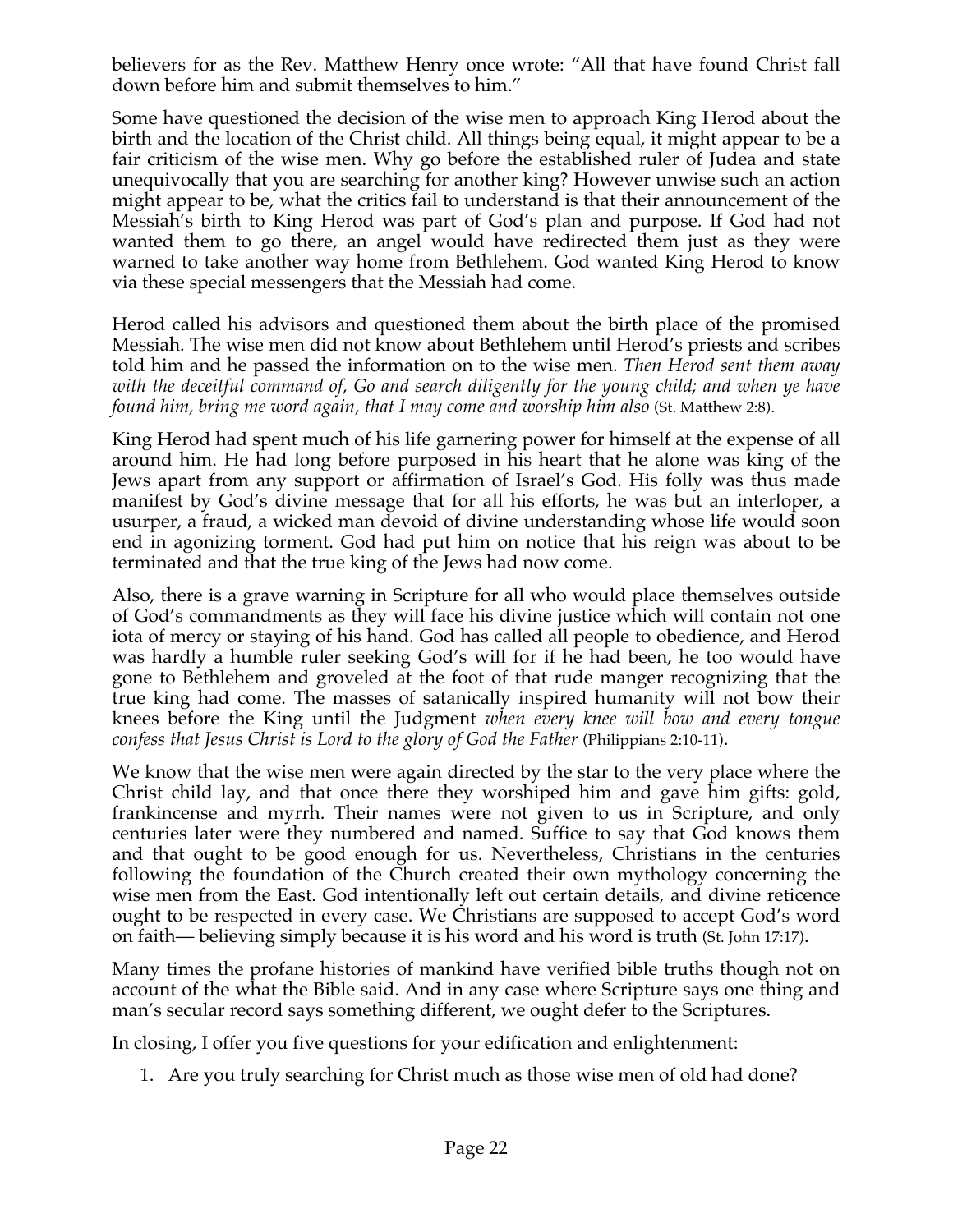- 2. Do you humbly worship our Lord and pray the prayers of our liturgy from the heart, rather than simply saying them?
- 3. Do you truly and earnestly love the Lord by keeping his word and commandments?
- 4. Are you willing to serve him by using the spiritual gifts which God has given you in his service?
- 5. Have you established a prayer time each day to reach out to God and lay before him your sins, your thanksgivings and your concerns?

As God called the magi to come and worship the Christ child, he also calls all humanity to come and do likewise, but with one difference. We worship not a child in a manger, but him who sits at the right hand of the Father and who is King of kings and Lord of lords. The magi worshiped him for what he was born to become, while we worship him as he is and what he will always be. For we have obtained everlasting salvation in his name and through his blood. So let us emulate King David when he said*, I was glad when they said unto me, let us go into the house of the LORD for there we will be received with joy by him who has given us the gift of eternal life* (Psalm 122:1). Therefore in the words the hymn *O Come all ye faithful we ought to, come let us adore him, Christ our Lord*.

Let us pray,

**ATHER**, as we remember with joy the coming of the wise men who announced that **FATHER**, as we remember with joy the coming of the wise men who announced that the King of Glory had come into the world; strengthen also our witness in bearing the good news of Jesus Christ to others around us, that they too may hear and believe on him as their Saviour and Lord. And we ask this in his most precious name. Amen.

Have a blessed week, Bryan+

## *After Church Hospitality*

We would like some pictures of your after service gatherings. Come on! Help out!

#### *People in our Prayers* - http://faithfulcenturionprayerteam.blogspot.com/ **Why? Prayer is an extremely important activity.**

It is not that God knows not our needs, for He surely does. Yet, Jesus commanded us to ask God for those same needs. In addition to the obvious of asking God for help, offering thanksgiving and the like, prayer helps us focus our thoughts on how we might do God's work.

The Prayer Team of the Anglican Orthodox Church was established to help our members and fellow Christians pray for those in need and to give thanks as well for the blessings we have been granted.

#### **Who can be on the list? Do I have to be a member of the Anglican Orthodox Church to be prayed for?**

No! The only qualification to be on the list is that you want our prayer team to pray for you. We are Christians and are happy to pray for you, no matter who you are. If you want help from God, you are our kind of people.

#### **What is the commitment from the prayer team?**

Each member of the team will pray for the desired outcome at last once per day.

#### **How do I get myself or someone else on the prayer list?**

You can email one of the prayer team leaders: Jack - jack@faithfulcenturion.org or Dru dru@ faithfulcenturion.org, or call the office at (619) 659-3608 or fill out a prayer card at your church.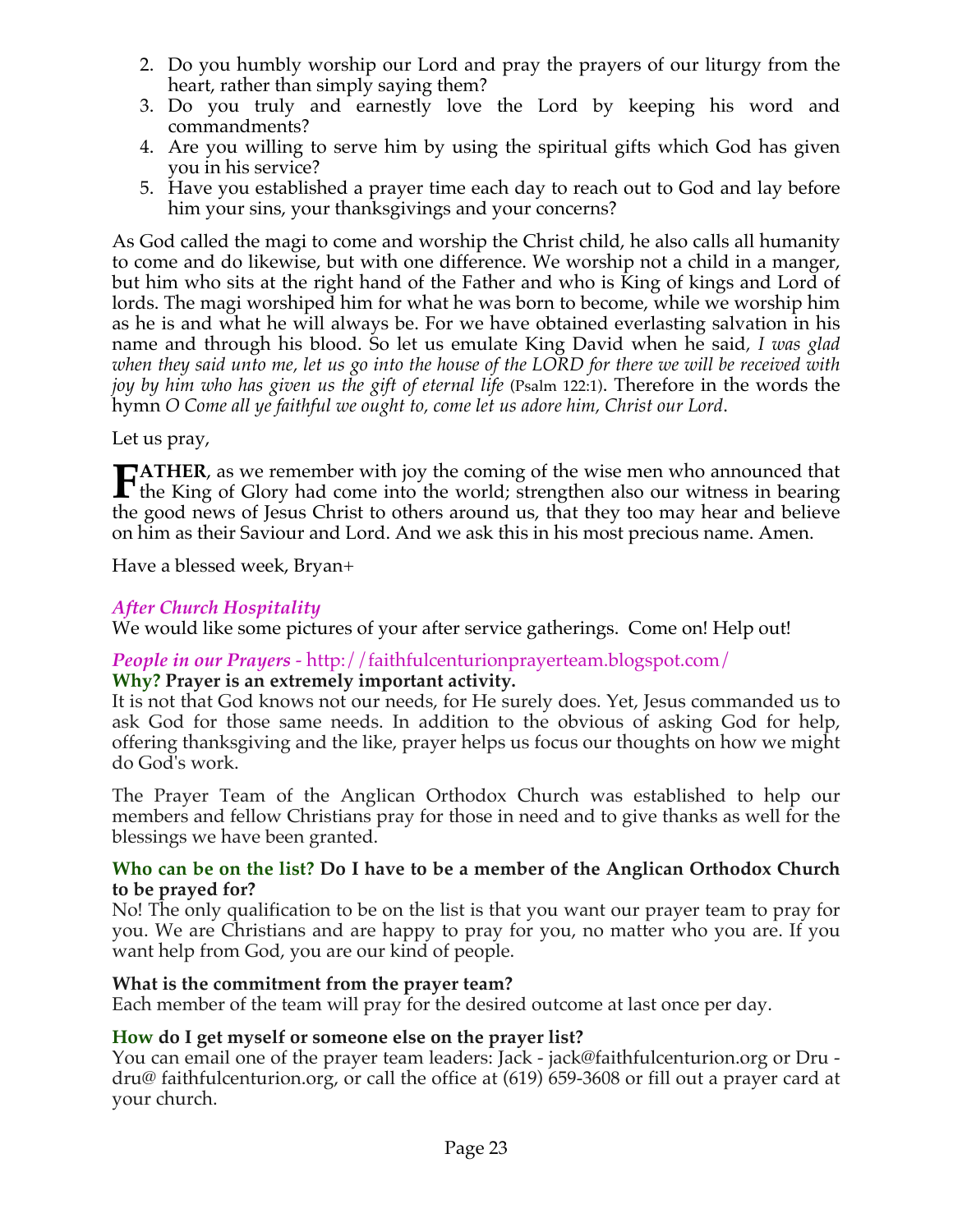## **What should I ask for?**

Depends on what you want. Some people merely want God to be asked to heal their ills and be mentioned by their first name, others want a specific outcome and / or have more of their personal information known to the team. Ask for what you want. It is your desire and need for prayer the team is attempting to meet. For typical examples, see the list below.

## **Updating the Team**

If you are on our prayer list, or if you have submitted a person that you have asked us to pray for, please update one of the team members or Hap in person, by telephone or email. It helps to be able to pray specifically for these individuals including their specific needs; plus if they get better, it is nice to give thanks!

Please note that on the yellow (maybe green or orange if you get an old one) cards at church, you can ask that those to be prayed for have their names disseminated to the prayer team. Those names will be said in church and appear here. Or, you can ask that their names and purpose be kept confidential, then only Hap will know to pray for them.

#### *Prayer List Notice – If you have someone on the prayer list and their needs have changed, please let us know. We'd like to update our prayers to reflect the need and most important to give thanks!*

## *Travel*

*Tuck Arnold, Ken Harris and Patrice Li* are on travel to London for business.

## *Move*

*The Thomas Family* is now in Okinawa for a second short tour. Please pray for this new assignment to go well for Kurt and for Mary and the kids to make new friends.

## *Birthdays*

*Hap Arnold* celebrated his 66<sup>th</sup> birthday on 27 December 2015.

## *Departed*

- *Rev. Jack Bradberry* passed away the morning of 28 December 2015, after an illness of over a month. Please pray for his church and family that they might adjust to the temporary separation.
- *Aditya Prem Prakash* passed away unexpectedly; he was a very young man, a policeman who had been married only three months. Please pray for his wife and family that they might adjust to the temporary separation.

#### *Nearing the end of their time here on earth*

- *Mrs. Tiffany (90)* has chosen to refuse extraordinary care as it will not gain much earthly time. The Tiffanys have been together for a long, long, long time. Pray for Mrs. Tiffany and her husband as together they begin this Journey to be with their Lord.
- *Charles* has tonsil cancer; his treatment was stopped in June 2015. The tumor was too large and prevented surgery. Charles is unable to ingest nutrition and he is in a great deal of pain Please pray for him as he prepares to go home to be with his family who have gone before him. Please pray for comfort, understanding, strength and guidance for Phil and his family who will of necessity remain behind.

*Phil* was taken off life support on 2 April 2015. Please pray for him as he prepares to go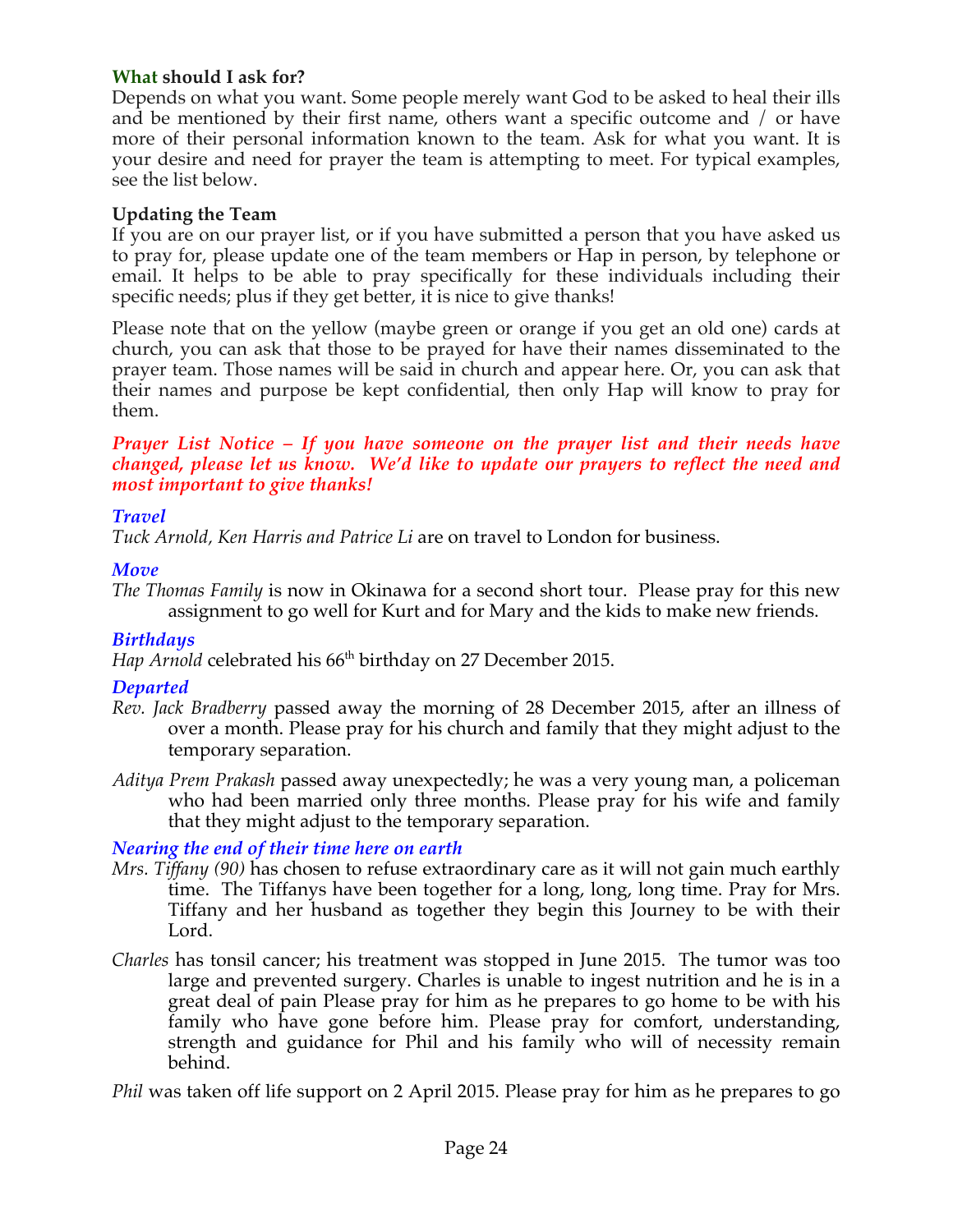home to be with his family who have gone before him. Please pray for comfort, understanding, strength and guidance for Phil and his family who will of necessity remain behind.

- *Maggie* is nearing the end of her time here on earth. Please pray for Maggie and her husband Dub as she prepares to go home to be with her family who have gone before her. Pray for the faith of her family to build and the transition to be good.
- *Alan* is a victim of metastasized colon cancer already destroying his liver. His youngest sister has put aside her hard-earned career to care for her brother in these days on earth. Please pray for him as he prepares to go home to be with his family who have gone before him. Please pray for comfort, understanding, strength and guidance for Alan and his family who will of necessity remain behind.
- *Saundra* is in ICU with congestive heart failure after a heart operation. She is aged and frail. Saundra is near the end of her time here on earth. Please pray for comfort, understanding, strength and guidance for Saundra and her family who will of necessity remain behind. Pray for the love of God to stay foremost in their hearts.
- *Polly* is in hospice care with dementia and spinal stenosis. Please pray for her as she prepares to go home to be with her family who have gone before her. Pray for the faith of her family to build and the transition to be good.

## *In need of a miracle or understanding of God's Plan*

- *Gemma Dillinger* has been treating for breast cancer for over a year now, after surgeries, radiation and chemotherapy, she is reaching the limit of her tolerance with no end in sight. Please pray for her to gain strength and ground on the cancer. Help her to continue with her faith in our Lord, she is not afraid to go home, but wants to make sure it is time. Pray she will be encouraged to not give up until it is her time to go and that her time here on earth with her family will be good.
- *Nathan* has battled cancer for several years and was thought to be in remission. Now, the cancer has returned to his spine. With chemotherapy and radiation ahead and perhaps surgery, Nathan asks your prayers for guidance for those treating him and help for him to continue his trust in the Lord. Pray also the cancer will be driven from him.
- *Janet* has had a blood borne cancer for several years. Her faith in the Lord is great and he is ready to be with Him. Pray she will be encouraged to not give up until it is her time to go.
- *Holly* has had Colon Cancer, Breast Cancer and now it is in her spine. Please pray for guidance for the medical personnel treating Holly, for a miraculous remission; that Holly's remaining time here on earth might be good. Help Holly and her family put their trust in the Lord and let Him carry their sadness, fear, worry and terror. Pray for strength and courage for Holly.
- *Tim* was on a kidney transplant list and started dialysis and was taken off the transplant list for a heart problem that required stents, while putting in stents a leaking valve was found. A port was put in and something happened and it has to be redone. In several days he will have a valve replaced, after heart surgery and recover he will go back on the transplant list. Please remember him in prayer in the days and weeks ahead. Pray he will put his worry on God's shoulders so he might be at peace and rest. Pray for those treating him that they might pay attention and do their best.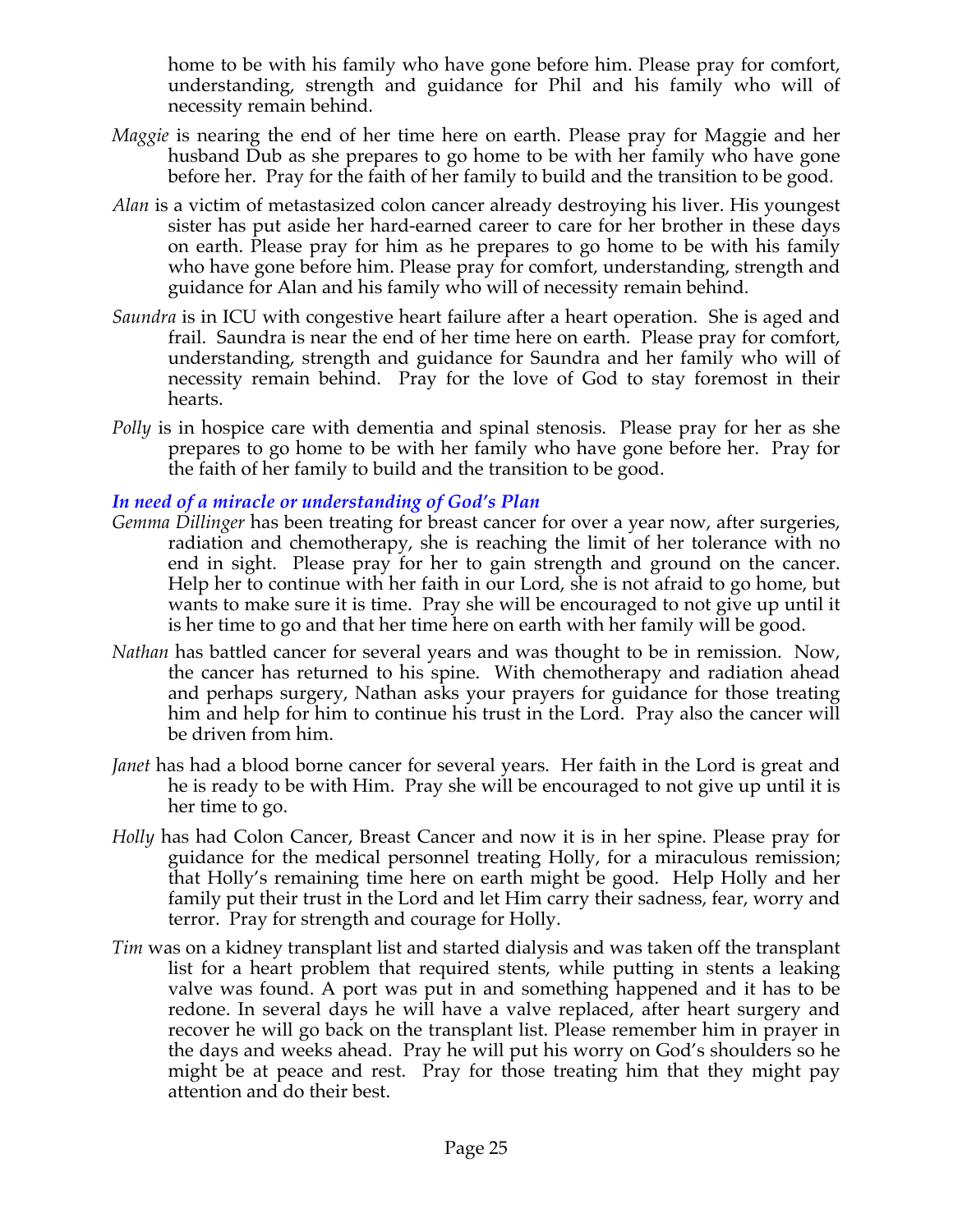- *Marilyn* has been diagnosed with non-operable pancreatic cancer. Please pray for a miraculous remission; that Marilyn's remaining time here on earth might be good. Help Marilyn and her family put their trust in the Lord and let Him carry their sadness, fear, worry and terror.
- *June* found she has a recurrence of colon cancer, which is now Stage Four, that is it has spread. Please pray for a miraculous remission; that June's remaining time here on earth might be good. Help June and her family put their trust in the Lord and let Him carry their sadness, fear, worry and terror.
- *Cindy* has been diagnosed with an aggressive malignant brain tumor. Please pray for a miraculous remission; that Cindy's remaining time here on earth might be good. Help Cindy and her family put their trust in the Lord and let Him carry their sadness, fear, worry and terror.
- *Leon McKay* suffered a stroke a few weeks back that has left him unable to speak and while undergoing evaluation the doctors also found he has a very aggressive cancer. Please pray for a miraculous remission; that Leon's remaining time here on earth might be good. Help Leon and his family put their trust in the Lord and let Him carry their worry.
- *Rev. Thomas Brooks* is not improving and being kept alive by artificial machines. Please pray for a miraculous recovery and if that not be God's Will, a rapid passing to home. Help Thomas' family put their trust in the Lord and let Him carry their worry
- *Ronnie* has kidney cancer that has spread and the surgeons are very concerned. Please pray the medical team to formulate a successful treatment plan and for a miraculous remission; that Ronnie's remaining time here on earth might be good. Help Ronnie and family put their trust in the Lord and let Him carry their worry.
- Levi was cancer free for 4 years and just discovered he has kidney cancer. Levi has a great deal of faith and said whether he is healed or God takes him home he will be fine. Please pray for the medical team to pay attention and to their best and for a good outcome. Pray also that Levi and family will be able to put their worry on God's shoulders. In particular, please pray for pain relief; Levi is 22 years old.
- *Ray Daley* is a member of the Royal Canadian Legion and served his country during the Korean War era. Ray is taking chemotherapy treatments for cancer. Meanwhile his son Trevor is in the hospital in a coma and seems to have lost the will to live.
- *Pat* has been under treatment for colon cancer for sometime. He has had major complications the last few days and your prayers will be appreciated by family and friends.
- *Dorothy* had pneumonia, on checking her lungs they found tumors which permeated the lung area. Further investigation found a primary site in the colon, with the lung being secondary. It would appear there is no viable treatment at this time. Please pray for a miraculous remission; that her remaining time here on earth might be good. Help Dorothy and her family put their trust in the Lord and let Him carry their worry.
- *Becky* has fourth stage metastasized lung cancer and is not doing well with chemotherapy treatments. Please pray for Becky and her husband as they are together during this difficult time in their lives.

*Jane* has fourth stage cancer and is not doing well. Please pray for Jane and her family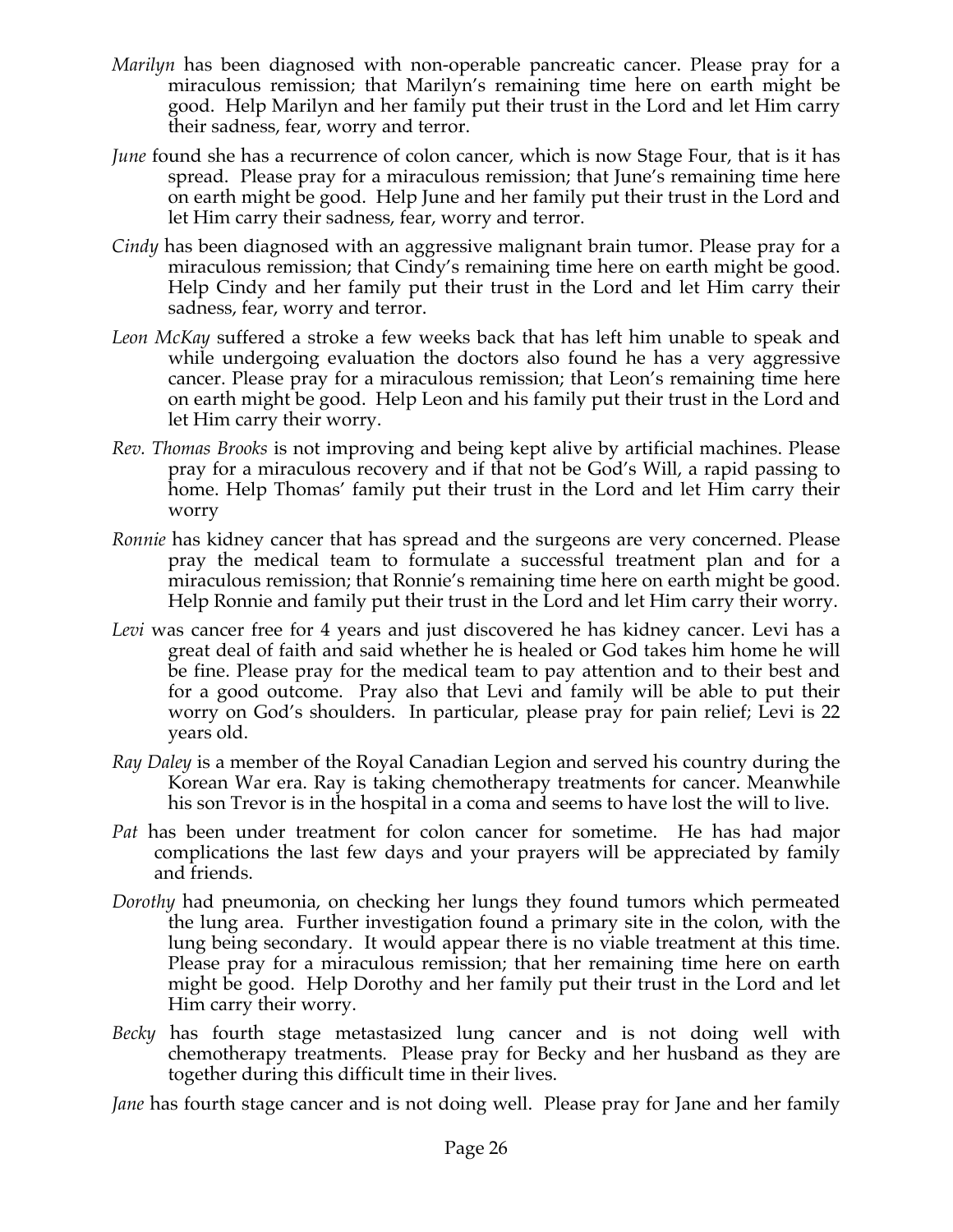as they are together during this difficult time in their lives.

- *Colleen* has been battling pancreatic cancer over the last year and it has now spread to one of her lungs. Please keep her and her family in your prayers.
- *Christine* has cancer of the colon, which spread to her liver; she is receiving chemotherapy and is having difficulty eating. Please pray for the medical team treating her to pay attention and do their very best; pray also for confidence in our Lord for Christine and her family.
- *Todd* and *Kenny* have both been fighting osteocarcinoma for over five years and have been told their time here on earth is nearing its end, absent a miracle from God. Both are ready to go home and leave the pain, but would like to stay. Please pray for them and their families.

## *Homebound or Infirm*

- *John* has Alzheimer's; pray he will call on God to help him as he deals with this time in his life.
- *Steve,* brother in law of Paul Martin, appears to have early onset dementia. Steve had teenage children and is very concerned for them. Please pray for the disease to stall or abate and for peace of mind for Steve and his family.
- *Emma Lee* is in a Nursing Home and while moving her she was dropped and her femur was broken. She was operated on and her femur was repaired and she is in rehab. She is not responding well and your prayers will be appreciated.
- *James* is on oxygen all the time, this is bothersome to him and terrifying as well. Please pray for James to put his worry, his bother and his terror on the Lord. Pray for strength and guidance for James and his family. They suggest this verse, "I am thine, save me, for I have sought thy precepts."
- *Joan* has had serious medical problems that have kept her confined. Please pray her health will remain stable.
- *Norma, Sara's mother* is in a state of deteriorating health, both physically and mentally, with both dementia and Alzheimer's. She is slowly drifting away, though she still recognizes Sara and prayer gives her a sense of peace. Please pray for both Sara and her mother to put their cares and worries on God's shoulders so they can deal with the many problems involved.

## *Surgery*

- *Joey* a young man with colon cancer is having surgery the week of 28 December 2015. Pray the surgical team will be open to guidance, pay close attention and do their very best. Pray for peace of mind and trust in God for Joey and his family.
- *Jenny* is having surgery on 15 December 2015, to have two kidney stones removed and will be operated on Tuesday Morning. Pray the surgical team will be open to guidance, pay close attention and do their very best. Pray for peace of mind and trust in God for Jenny and her family.
- *Steve* had a Pace Maker put in mid-December 2015,other problems came up. Steve has lost 5 pints of blood and your prayers will be appreciated.
- *Ashiei* had surgery on Tuesday 1 December 2015, to remove a tumor from her chest; complications ensued. Please continue Ashiei in your prayers and pray for the medical team to be open to God's guidance on further treatment, to their best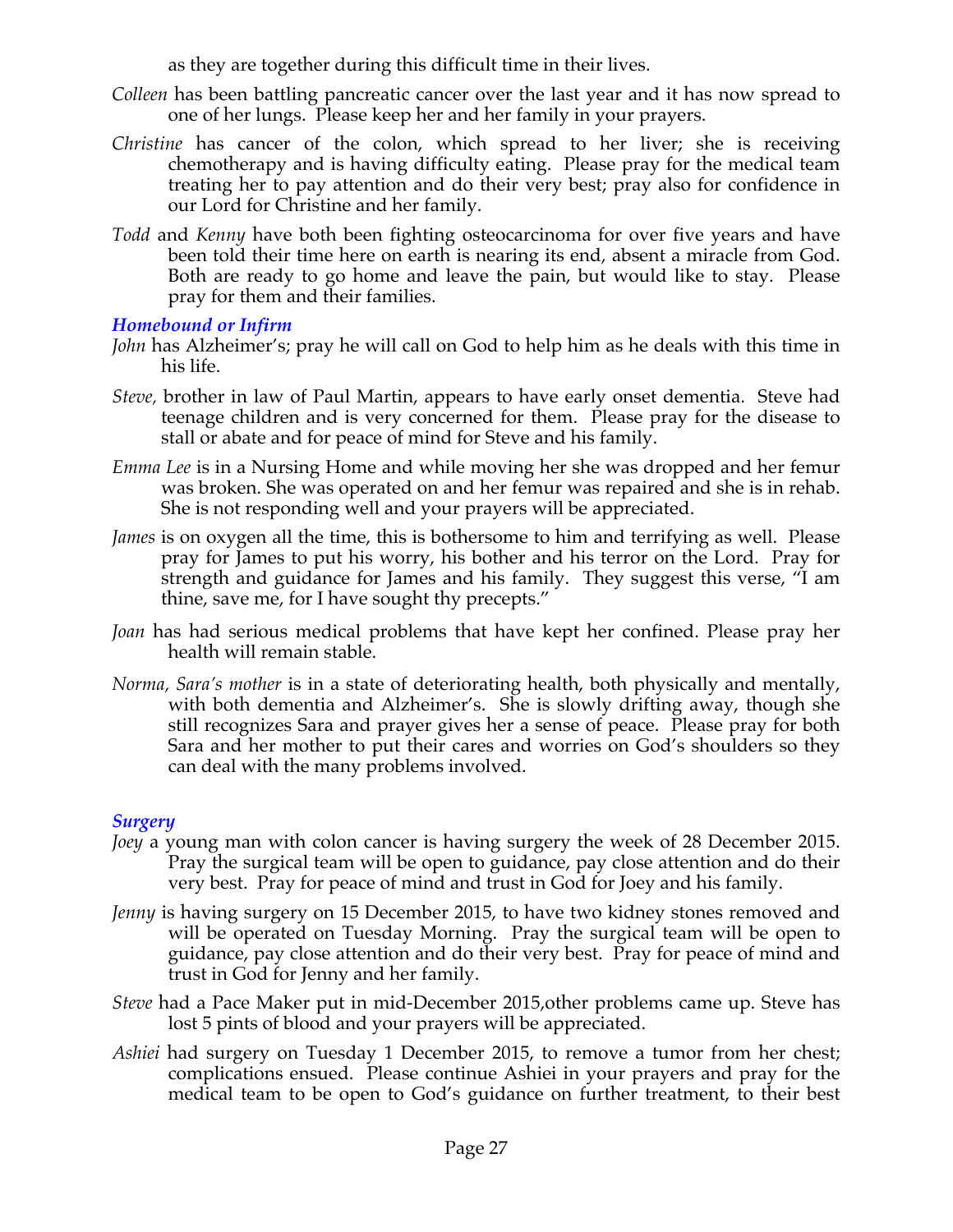and for a good outcome. Pray also Ashiei and her family will be able to put their worry on God's shoulders.

- *Marcia* has had a biospy of a mass in her breast which indicated a tumor that must be removed. Pray the surgical team will be open to guidance, pay close attention and do their very best. Pray for peace of mind and trust in God for Marcia and her family.
- *Edware* is having his fourth back surgery (in the last four years) Please pray for the medical team to pay attention and to their best and for a good outcome. Pray also that Edware and his family will be able to put their worry on God's shoulders.
- *Jeff* has been undergoing surgery, chemo and radiation since October for pancreatitis and Pancreatic cancer. Please pray for the medical team to pay attention and to their best and for a good outcome. Pray also that Jeff, his wife and family will be able to put their worry on God's shoulders.
- *Albert* had a pacemaker installed recently. He will require surgery soon for a leaking heart valve and has just been told he has esophageal cancer. Pray he will turn to God and come to know Him on a more personal basis as the days go by.
- *Jane* underwent heart valve repair surgery on 3 July 2014. Please pray for full recovery. Pray also Jane and her family to put their worry on God's shoulders.
- *Mario* has early-diagnosed prostate cancer and had surgery. Pray for complete remission and that Mario and his family will be able to put their worry on God's shoulders.
- *Eddie* has upcoming bladder surgery. Please pray for the surgical team to pay attention and to their best and for a good outcome. Pray also that Eddie and family will be able to put their worry on God's shoulders.

#### *Testing and Treatment*

- *Mary Lee* has bleeding into her stomach and they cannot find the sources. Mary Lee is in CCU and her husband *Maurice* is not eating until she returns home for is so upset. Please pray for the physicians treating her to be guided in their assessment and treatment plan, for a full and speedy recovery to good health and for trust in the Lord for her, Maurice, as well as the rest of the family in this worrisome time.
- *Glenn Porter, MAJ USMC Retired,* has Interstitial Pulmonary Fibrosis, which causes him to be unable to get enough oxygen into his system without supplemental oxygen all the time. The only real treatment is a lung transplant, without a transplant he has between two to five years here on earth. Please pray for him to continue in his faith and for a set of lungs to become available.
- *Kathy Cardin* appears to have macular telangiectasia, a degenerative eye condition which ultimately results in blindness for which there is no apparent cure. Please pray for the physicians treating her to be guided in their assessment and treatment plan, for no loss of vision and trust in the Lord for her, her husband Ron, as well as the rest of the family in this worrisome time.
- *Eileen Jacob* wife of Bishop Ernest Jacob in Pakistan, has idiopathic facial paralysis due to hypertension. She has, by God's Grace, avoided a major stroke. Please pray for the physicians treating her to be guided in their assessment and treatment plan, for a full and speedy recovery to good health and for trust in the Lord for her,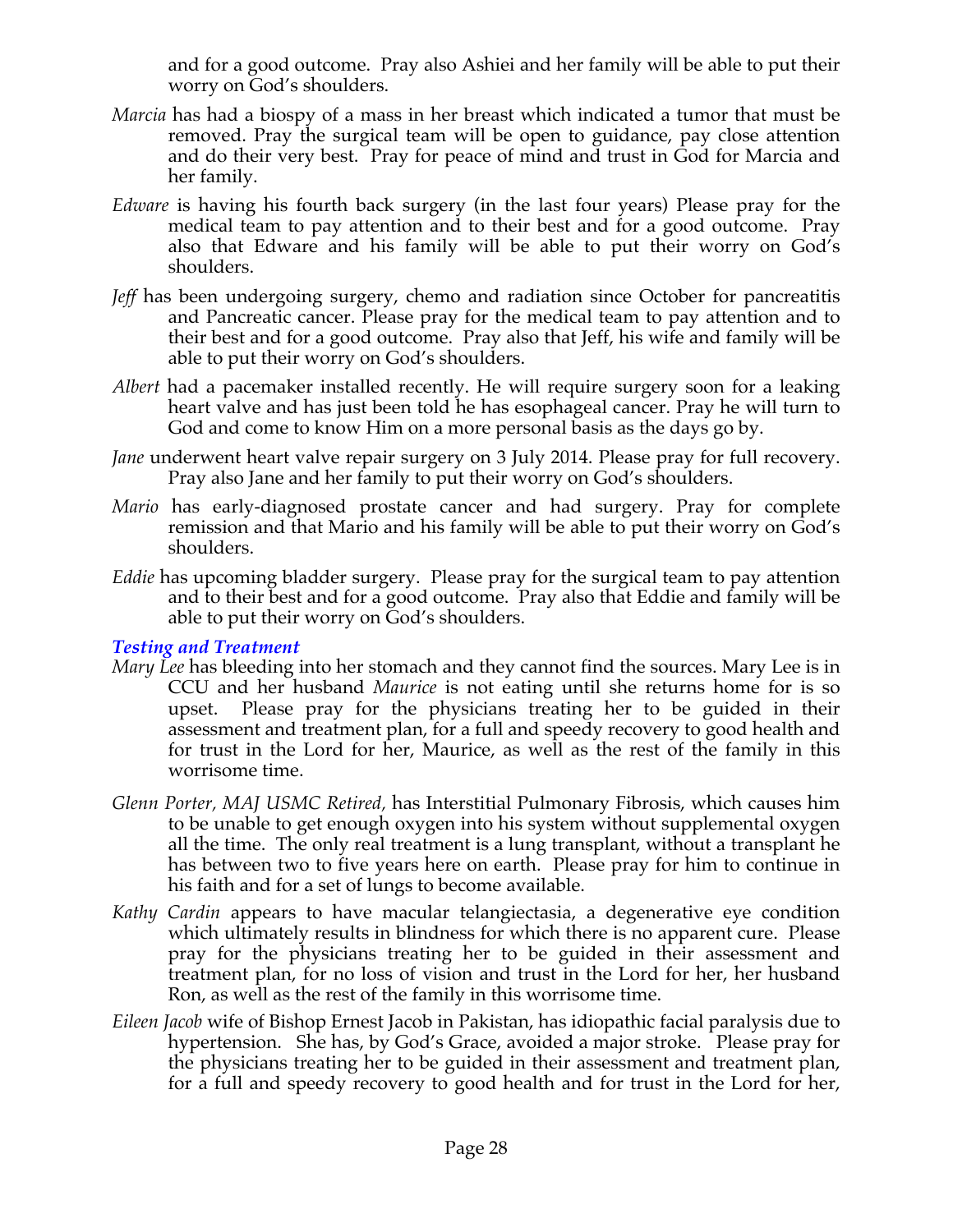Jacob and their daughter Erma, as well as the rest of the family in this worrisome time.

- *Pat* has an aneurism of the brain, Pray she will make the right decision on how to treat this problem and it will be healed.
- *Gwen Savarese* (Sandy Patton's mom) had what was thought to be a min-stroke this week, when they looked at her carefully, they found a large mass, thought to be a tumor. At this point, it appears it can stay. Please pray for continued guidance for the medical team treating Gwen and patience and trust in God for Gwen, her husband and family. Pray also for a full recovery for Gwen.
- *Dan* is very sick with cancer and is starting an experimental treatment. This treatment will take Dan away from their family business and put even more stress on him and his family. Please pray for Dan's wife who is meeting with Steve who plans to keep the family business going while Dan is ill. Pray for Steve as he has many new responsibilities.
- *Timothy* has brain cancer. He had surgery and is waiting for the pathology report to find out what kind of chemo he will need. Please pray for continued guidance for the medical team treating Timothy and patience and trust in God for Timothy and his family. Pray also for a full recovery for Timothy.
- *Mike Wysocki* has a fluid buildup due to unknown reasons. He is being given diuretics which seem to reduce the fluid buildup. Please pray for continued guidance for the medical team treating Mike and patience and trust in God for Mike and his wife Wendy. Pray also for a full recovery for Mike.
- *Melanie Zimmers* was hospitalized for a serious stomach area bleed on 15 September 2015; this is on top of heart problems. She had an angiogram on 10 August 2015, which turned out clear, but there are problems. Her heart's has only a 20% ejection fraction, with no symptoms. They hope medications can get the fraction to above 45 percent or mechanical changes will have to be made. Please pray for continued guidance for the medical team and patience and trust in God for Melanie and her family, particularly her husband Mike. Pray also for a full recovery for her.
- *Helen* was admitted from her doctor's office 15 July 2015, as the result of a blood test, to the University of Pennsylvania Hospital with an extremely high white blood count. She and her husband are very active in the ministry of their church and are asking for believers to pray for them and their family, as they are facing very serious problems in the days to come. Please pray for guidance for the medical team and patience and trust in God for Helen and her family. Pray also for a full recovery for her.
- *Vickie* has been falling and passing out and hurt herself. Pray the medical team treating her will find out the problem and bring it to an end.
- *Steve Thornell* is undergoing cancer treatment at University of California Irvine, please pray for continued guidance for the medical team and patience and trust in God for Steve and his family. Pray also for a full recovery for him.
- *Red Thornell* has mass in his neck, which appears likely to be cancerous. He has had a biopsy on 22 May 2015 and expects the results after a PET scan on Tuesday 26 May 2015. While there is an infection, his temperature is now normal; he is not for he sleeps 19-20 hours a day. Please pray for trust in our Lord for Red and his wonderful wife Vickie as they try to get through this nightmare.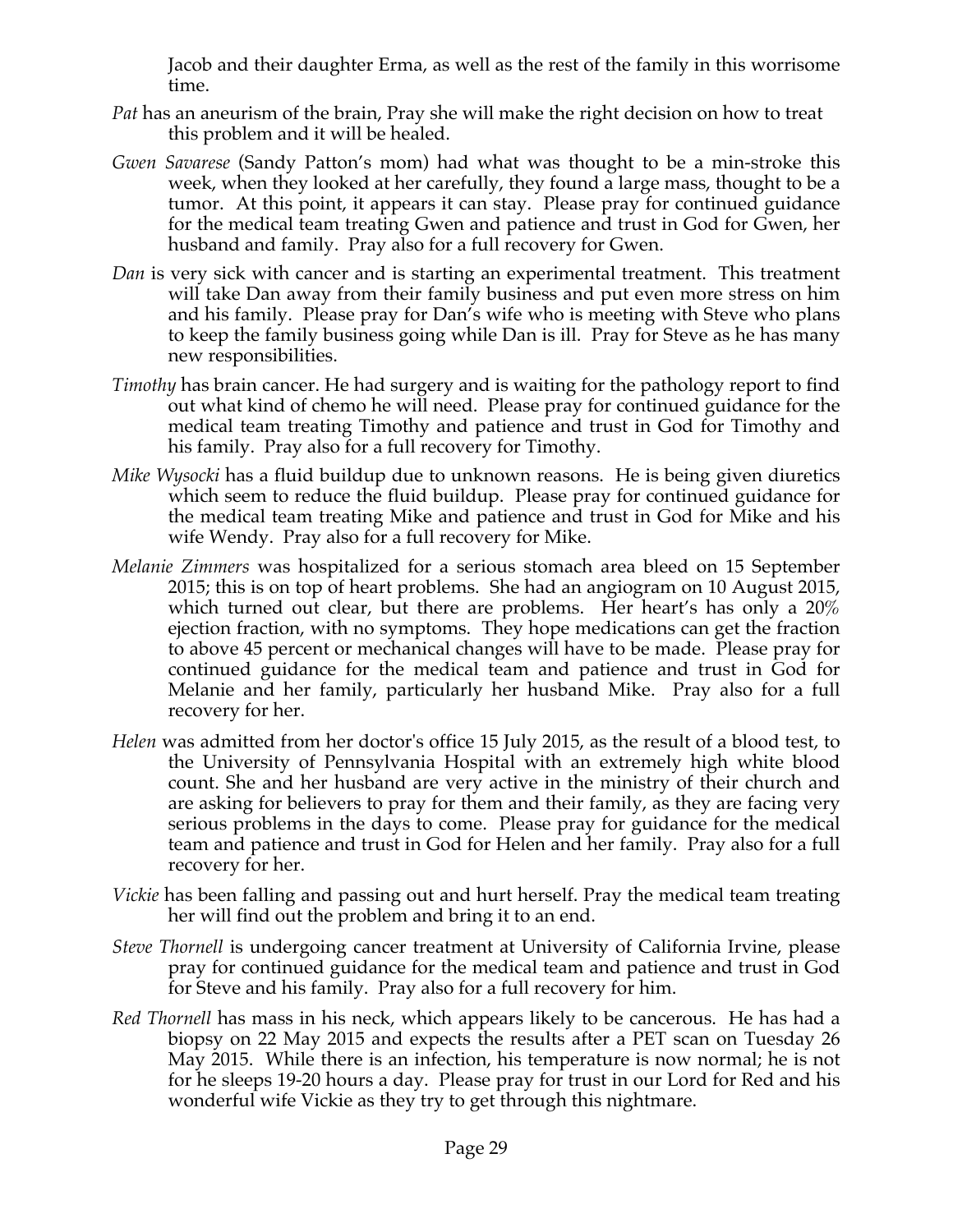- *Elma* has been suffering with headaches for a long time. Doctors have not been able to discover the reason for them. Pray for strength, courage and understanding for Elma and her family; as well as for God's guidance for the medical people caring for her that they might find the best treatment method to banish the headaches completely.
- *Corissa* has been diagnosed with a blockage. As soon as the Physicians determine the exact problems they expect Major Surgery will proceed.
- *Barbara Apple* was more or less bedridden after a fall. She was hospitalized in great pain and had been transferred to a skilled nursing facility where they hope to be able to control the pain level. Pray for inspiration for those caring for her that they might find the appropriate treatment. Please pray for Barbara to put her trust in the Lord, look to Him for strength and for her to gain energy so she does not lose the mobility she has; pray for a full and rapid recovery. Please pray also for her husband Bob who is taking care of her that he might be comforted and strengthened in this time of stress.
- *Bob Apple* was at the hospital picking up his wife Barbara to bring her to the skilled nursing facility when he experienced chest pain. Barbara's release from the hospital was delayed until Bob underwent an angiogram and had his medication adjusted. Please pray for comfort and strength for Bob and his continued healing.
- *Deborah* has had a stroke, she is doing much better and out of the hospital. She has a problem with anemia and is taking supplements for that. Pray our Lord will be close to her and her family. Pray for strength, courage and understanding for Deborah and her family; as well as for God's guidance for the medical people caring for her that they might find the best treatment method to allow her to heal completely.
- *Rev. Steve Boardman* has been diagnosed with stage 3 cancer. Pray that Jesus will be close and comfort his family and members of his congregation*.*
- *Hang So Ryu* has cancer. Please pray for medical team contemplating and evaluating the treatment that they might be guided to the correct choice and do their very best. Pray also for peace of mind and trust in God for him and his family, as well as physical strength.
- *Olivia,* age 7, has been diagnosed with Stage 3 Lymphoma. The prognosis is good at this time, please pray for medical team contemplating and evaluating the treatment that they might be guided to the correct choice and do their very best. Pray also for peace of mind and trust in God for Olivia and her family, as well as physical strength.
- *Paul* has been hospitalized recently several times because of persistent high fevers. He is being tested and checked by physicians and seems to have a slight scoliosis, a node and Schuermann's disease. Please pray it will be discovered how to treat these problems and healing will begin so he will be inspired to continue his education.
- *Carol Anne* needs God's comfort and healthy test results as she is anxiously undergoing tests related to previous hysterectomy and experiencing symptoms in the surrounding area.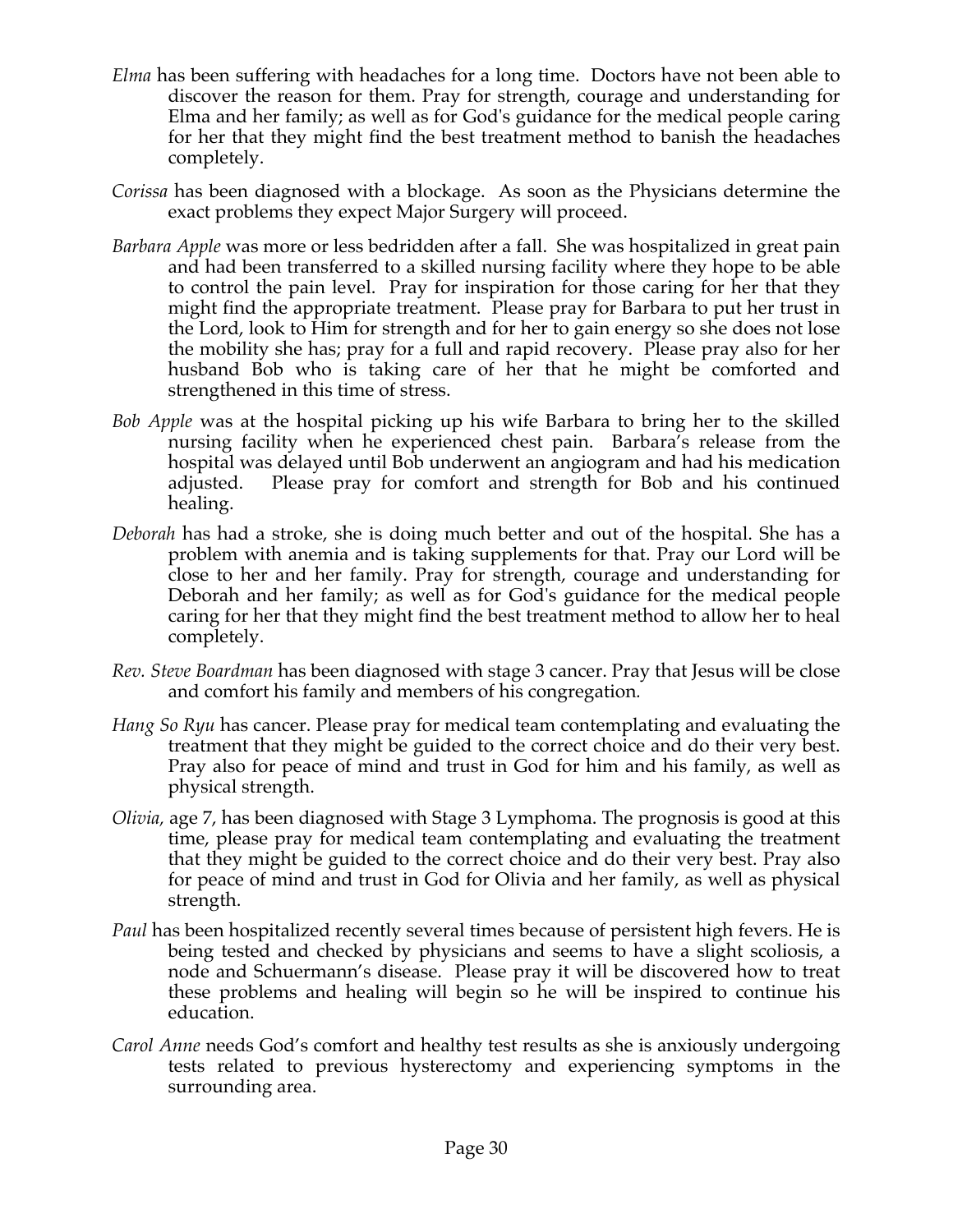- *Jennifer* has some lumps on the right side of her neck; they have grown and multiplied. In the last few months she has been having problems swallowing. Jennifer has an appointment with specialist in several weeks to try and discover what it is. She is having a great deal of anxiety as she waits for her Doctors appointment and will appreciate your prayer for anxiety and health.
- *Rick* has heart problems. Please pray for guidance for the medical people treating him that they might pay attention, do their very best and make the right recommendations regarding treatment. Pray for help for Rick and his wife Wanda to keep their trust in the Lord and let Him carry their worry.
- *Clay* has melanoma. Please pray for guidance for the medical people treating him that they might pay attention, do their very best and make the right recommendations regarding treatment. Pray for help for Rick and his wife Pam to keep their trust in the Lord and let Him carry their worry.
- *Atina* has been diagnosed with skin cancer, which turned out to be a melanoma. A routine CT scan found a 9mm (3/8 inch) lesion in her left lung. The melanoma appears to be spreading; they need to remove the offending tissue and test the sample. Pray for guidance for the medical people treating her that they might pay attention, do their very best and make the right recommendations regarding treatment. Atina's faith is being tested, she has difficulty in praying and accepting the outcome, she wants what she wants and is perplexed about her faith in Jesus. Pray for help for Atina to keep her trust in the Lord and let Him carry her worry.
- *Evelyn* has been diagnosed with bone cancer. Pray for guidance for the medical people treating her that they might pay attention, do their very best and make the right recommendations regarding treatment. Pray for help for Evelyn to keep her trust in the Lord and let Him carry her worry.
- *Stacy* has Multiple Sclerosis and was hospitalized for what turned out to be food poisoning. Pray for trust in God for Stacy and Chris as they deal with Stacy's illness.
- *Liz Strauch* had a pineal cyst, which in the end responded well to a surgical draining last year. Since November 2013, similar symptoms have returned. A CT Scan turned up what is thought to be either a new cyst or an enlarged pineal gland. More testing, including an EEG is in the works. She can no longer work. Pray for strength, courage and understanding for Liz and her family, in particular her husband Ken and sons Caleb and Nathan; as well as for God's guidance for the medical people treating her that they might find the best course of treatment and allow Liz to heal completely.
- *Faye* is in the hospital because she is weak has been receiving blood transfusions. Pray for strength, courage and understanding for Faye and her family; as well as for God's guidance for the medical people treating her that they might find the best course of treatment and allow Faye to heal completely.
- *Tom* has heart and kidney problems. Pray for strength, courage and understanding for Tom and his family; as well as for God's guidance for the medical people treating him that they might find the best course of treatment and allow Tom to heal completely.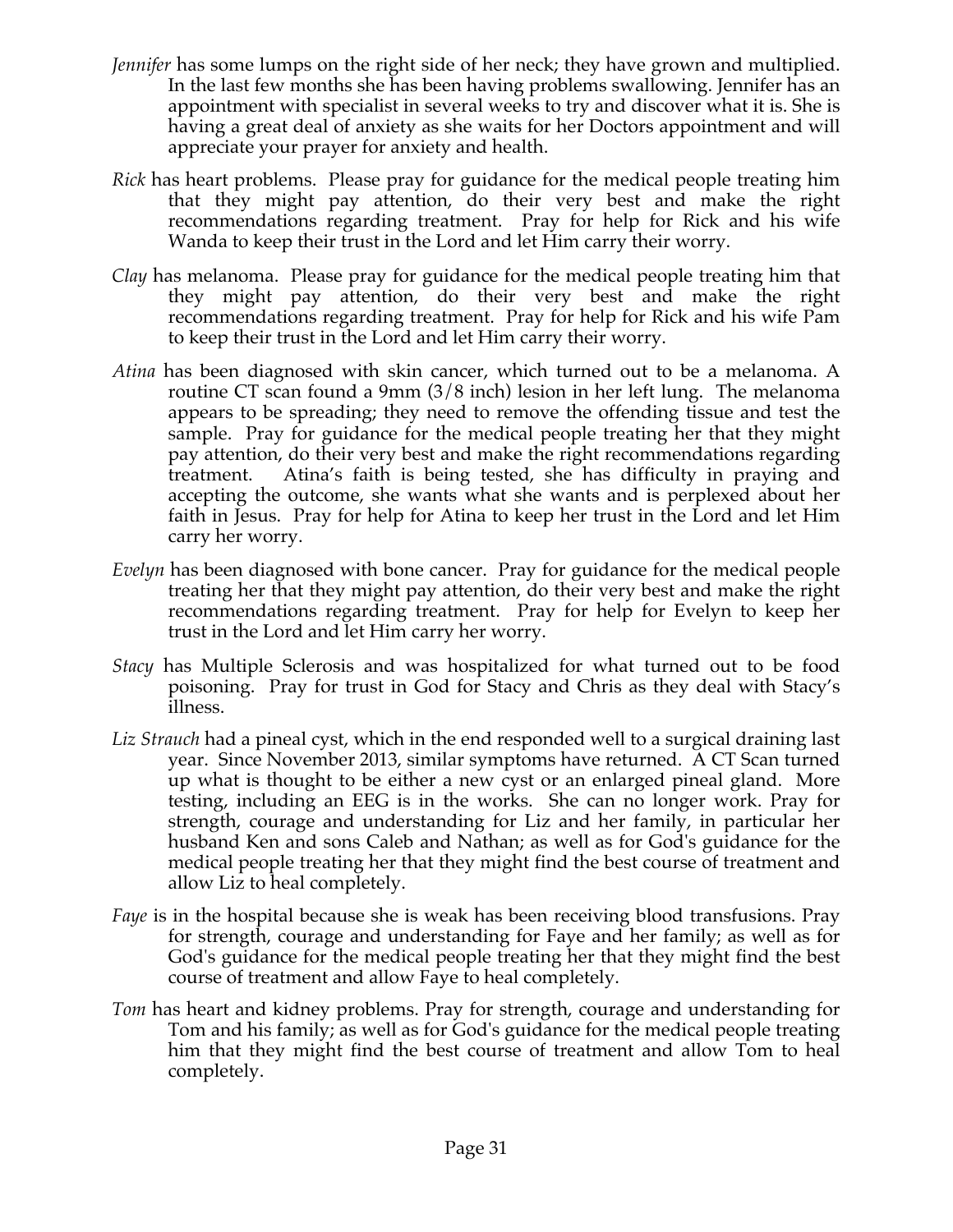- *Harold* has had a severe stroke. He is now home, but his family is looking for a rehabilitation facility to help him recuperate. Pray for strength, courage and understanding for Harold and his family; as well as for God's guidance for the medical people caring for him that they might find the best treatment method to allow Harold to heal completely.
- *Joe* has had a preliminary ALS diagnosis. Pray the final diagnosis will something that will allow him to continue taking care of his devoted young family. Pray for strength, courage and understanding for Joe and his family; as well as for God's guidance for the medical people treating him that they might find the best course of treatment.
- *Mark Wilson* has been under tremendous strain both physically and with work; he passed out just before New Years Day and awoke in the hospital. Please pray for peace of mind and trust in the Lord for Mark, as well as for his family.
- *Preston* is reacting poorly to recent neck surgery and now has problems with his liver count; Physicians feel that dialysis will help. There may be a blockage in the bowel and an operation might be necessary. Please pray for the medical team to pay attention and to their best to determine how to help Preston and for a good outcome. Pray also that Preston and family will be able to put their worry on God's shoulders while Preston does his best to facilitate a return to good health.
- *Erica* has a non-malignant Brain Tumor which cannot be surgically removed due to the size and location. They are going to attempt chemotherapy. Please pray for peace of mind and trust in the Lord for Erica, as well as for her family, and for God's guidance for the medical people treating her that they might find the best course of treatment.
- *Brenda* is in the hospital because of bleeding on her brain. Please pray for peace of mind and trust in the Lord for Brenda, as well as for her family, and for God's guidance for the medical people treating her that they might find the best course of treatment.
- *Mackenzie* is a young girl with leukemia. Please pray for peace of mind and trust in the Lord for Mackenzie, as well as for her family, and for God's guidance for the medical people treating her that they might find the best course of treatment.
- *Mack* has had diabetes most of his adult life. Circulation in his legs is very bad and doctors are considering amputation. Please pray his medication will help and he will not face amputation. Please pray for peace of mind and trust in the Lord for Mack and for God's guidance for the medical people treating him that they might find the best course of treatment.
- *Michael* has been diagnosed with lung cancer recently after making it through gastro intestinal cancer last year. Please pray for peace of mind and trust in the Lord for Michael and his wife Gayle; as well as for God's guidance for the medical people treating him that they might find the best course of treatment.
- *Adriano* is in the hospital due to high sugar and high blood pressure. He is very weak and will appreciate your prayers.
- *Heather* recently found out she has cancer. Please pray for peace of mind for her and for the medical team treating her will be guided to the right solution.
- *Jim* has had an aneurism and blood clots. Pray that healing will come.
- *Georgia* has liver and pancreatic cancer. The doctors are evaluating whether to do surgery and how to tackle the disease. Georgia is a faithful Christian and appreciates your prayers. Pray for God's guidance for the medical people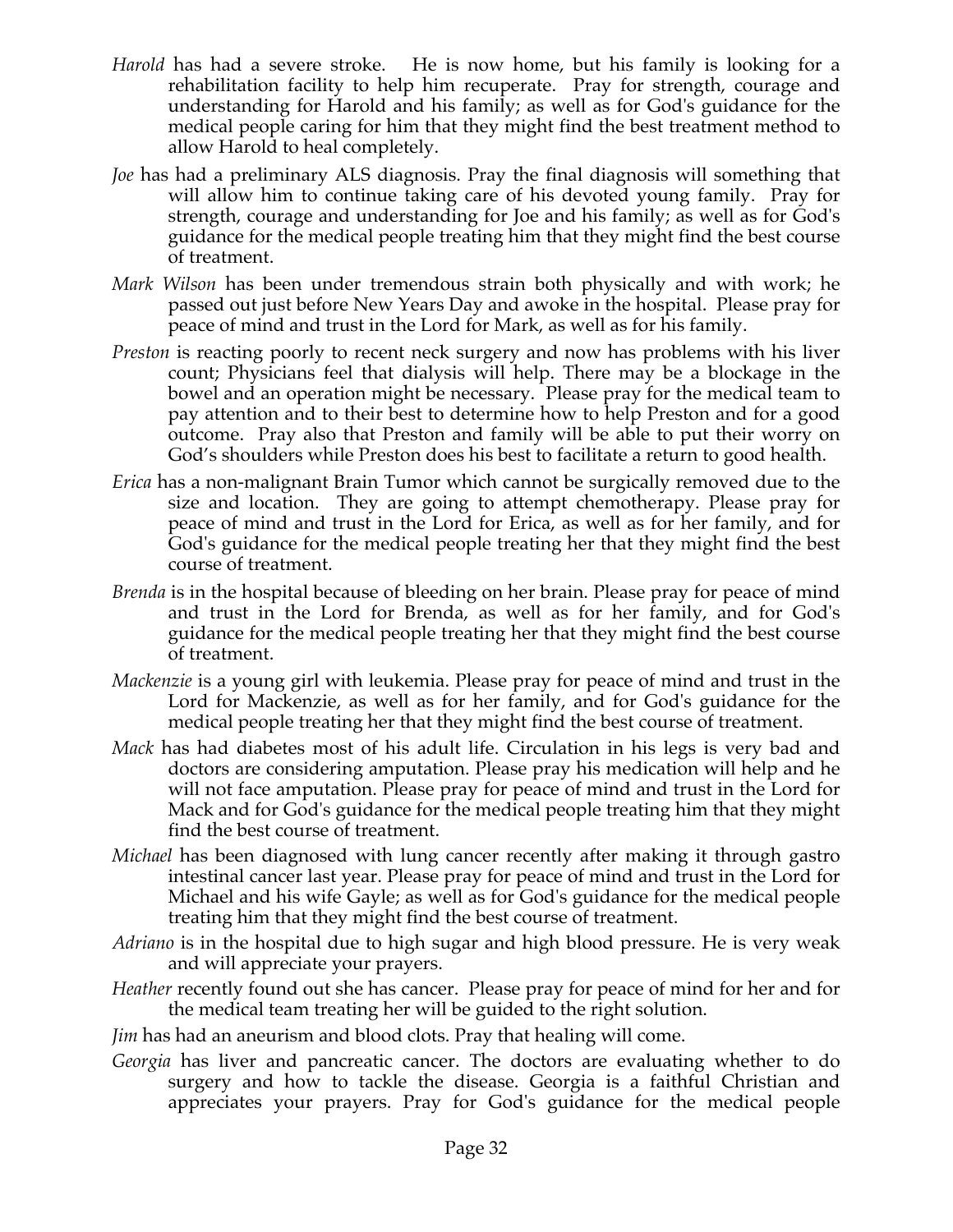treating her that they might find out the source of the problem and best course of treatment. Pray also for peace of mind and trust in God for Georgia and her family.

*Lana's* doctor found something on her lymph nodes and ovaries. Pray for God's guidance for the medical people treating her that they might find out the source of the problem and best course of treatment. Pray also for peace of mind and trust in God for Lana and her family.

## *Healing*

- *Felipe* had to have his right leg amputated just below the knee due to diabetes complications. Please pray for a full and rapid recovery, adjustment to a prosthetic leg and return to work for him, as well as regulation of his diabetes so he does not have further problems.
- *Rev Bill* had a stroke. Pray he will stay comfortable and Jesus will be close by, please pray for a full and rapid recovery.
- *Dennis* will begin chemotherapy for an active cancer spot on his spine on 17 September 2015. Please pray for a good result and tolerance of the treatment for him.
- *Vickie* has been bothered with Migraines and all that go with the headaches. Please pray for relief from the pain for Vickie.
- *Amelia Perez* had a small stroke on 11 July 2015 and drove herself to the emergency room, she was admitted for three days, had her carotid artery opened up and is recovering. Amelia's faith and spirit are strong. Please give thanks for the progress so far, for her continued and full recovery and her faith to continue to support her. Pray also for her family who are still quite worried for her.
- *Jon* has Stage 4 mantle cell lymphoma There is good news in that he is in remission; however the chemotherapyis producing neuropathy in his legs so that it is a challenge for him to get around. Please pray that he will be as comfortable as possible; he has been a Marathoner runner so this is especially difficult.
- *Margaret,* from California, fell and broke her on 7 July 2015, while visiting her daughter in Arizona. She will stay in Arizona for the rehabilitation and return to her home when able. Furthermore, Margaret is in good spirits; however she will be away from her church family which is important to her for an extended period of time.
- *Cindy* is very ill, she is young and has children, she and her family need your prayers that they might stay close to our Lord and Saviour Jesus Christ as she heals.
- *Diana*, age 15, broke her leg while in school and now has a cast on. Pray she will adjust and be healed soon
- *Amy* has melanoma in her lungs, liver and kidneys; they have found a treatment for her that has a high success rate however the side effects are debilitating. Please pray she will be able to tolerate the side effects and the treatment is successful. Amy has full trust in the Lord, but would still appreciate your prayers.
- *Debbie* is just beginning chemotherapy for cancer of the lymph nodes. Prayer she will be able to tolerate the therapy acceptably and remain strong as she remembers the Lord is with her at all times.
- Liz had a massive stroke at age thirty-seven. The prognosis is good but she has a long road ahead. . Please pray for guidance for those treating her, for trust in our Lord for Liz and her family, for healing.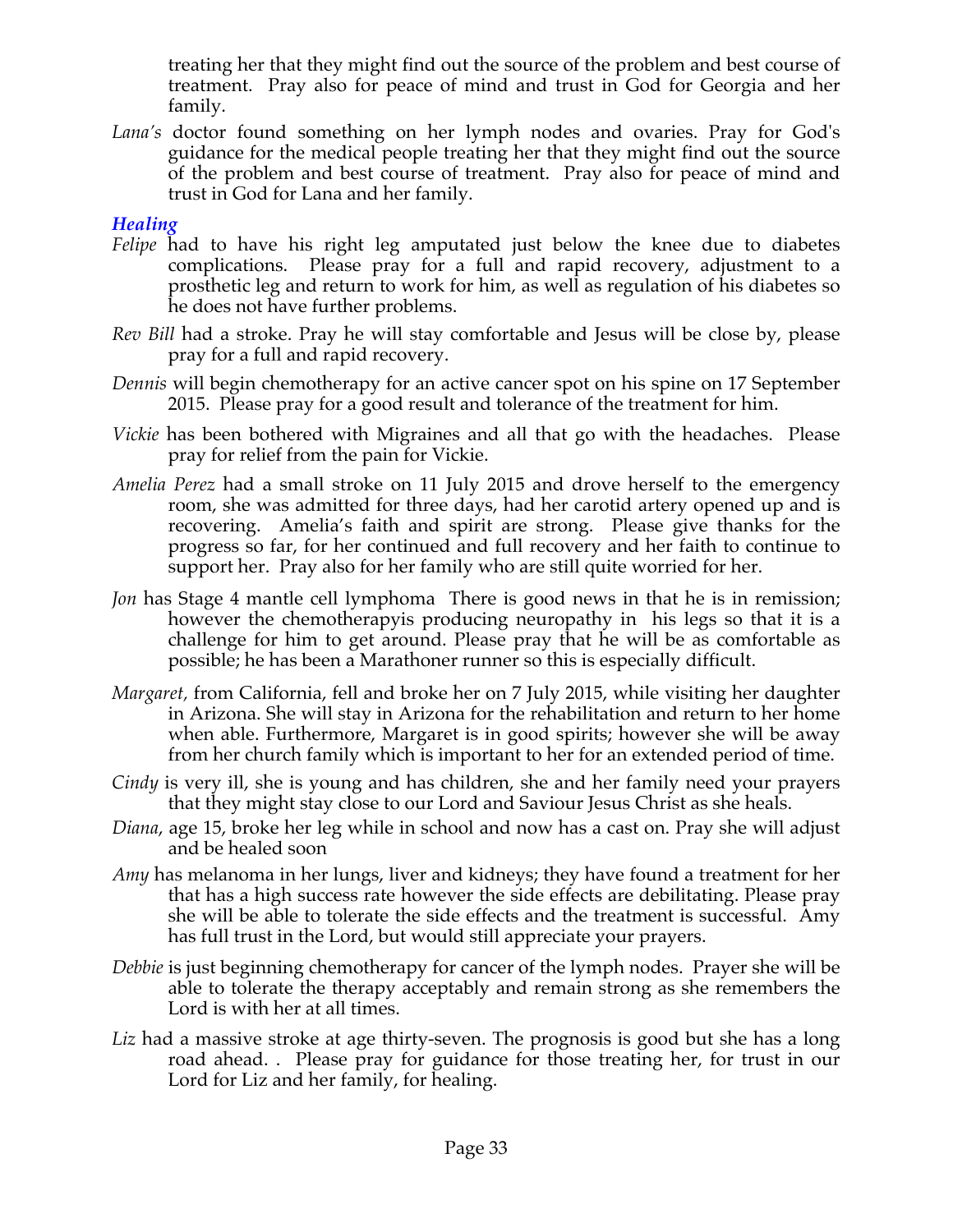- *Ebick* is suffering from a severe ulcer but the Doctors cannot give her the proper dosage of the medicine due to her six month pregnancy. Please pray doctors will find an alternative avenue for treatment or that God will provide.
- *Stan* is going through chemotherapy and radiation treatments for cancer. He is elderly and the treatments are tiring him. Please pray for his wife *Marvelene* as they do this together.
- *Meg* recently found out she had heart problems causing low blood oxygen levels, loss of focus resulting in an emergency room crisis. As a result of the symptoms she made errors on the job that caused her to lose her job. She is grateful for the excellent medical care she has received and optimistic, feeling with God's intervention in her life her health may be reversed and a new job will become available.
- *Donald* is in the hospital and had his leg amputated on 14 April 2014. Pray he will adjust and healing will begin.
- *David* has many concussions and unable to go to school, read books, watch TV and has headaches and migraines. He has trouble sleeping and his family will appreciate your prayers for this 10 year old young man.
- *Gladys* has breast cancer and has had a lumpectomy. She needs to take a year off of her work to have chemo treatments.
- *Alwin Jack* has had a stroke and recently has had a relapse. Please pray for those who treat Alwin that they might chose the best possible treatment and pray for peace of mind for Alwin during the recovery phase.
- *Carolyn* has Multiple Sclerosis with complications. Pray Carolyn and her children will be close to our Lord Jesus Christ as they and family members help to ease the problems.
- *Gil Garcia* has been in the Long Beach VA Hospital for eight months now and hopes to get out before Thanksgiving. It is quite a trip for Mary, so please pray he will recover fully and quickly. Pray for strength for Gil and his wife Mary as they deal with the stresses of Gil's paraplegia and the general aging process.
- *Mary Garcia* had surgery, she is home, but not healing as well as she hoped. Please pray for her continued healing.
- *Bill* had malignant growth removed from a lip last month and seems to be experiencing a re-growth of the cancer. He asks your prayer for the medical team treating him and for peace of mind for himself.
- *Hank* has osteoporosis, which has caused him a great deal of pain and inconvenience in the past few years. Pray for his healing and that his medical bills will be met.
- *Evelyn is* an elderly woman who has had problems with her eyes and is now blind. It appears some sight will return shortly, pray for that to happen!
- *Joanne* has begun kidney dialysis as a result of kidney failure due to extensive chemotherapy. Additionally she cares for an adopted drug addicted baby who is now nine years old. Please pray for her to keep her faith, to let the Lord carry her worry and concern and to give her strength. Pray also for those treating her that they might pay attention and do their best.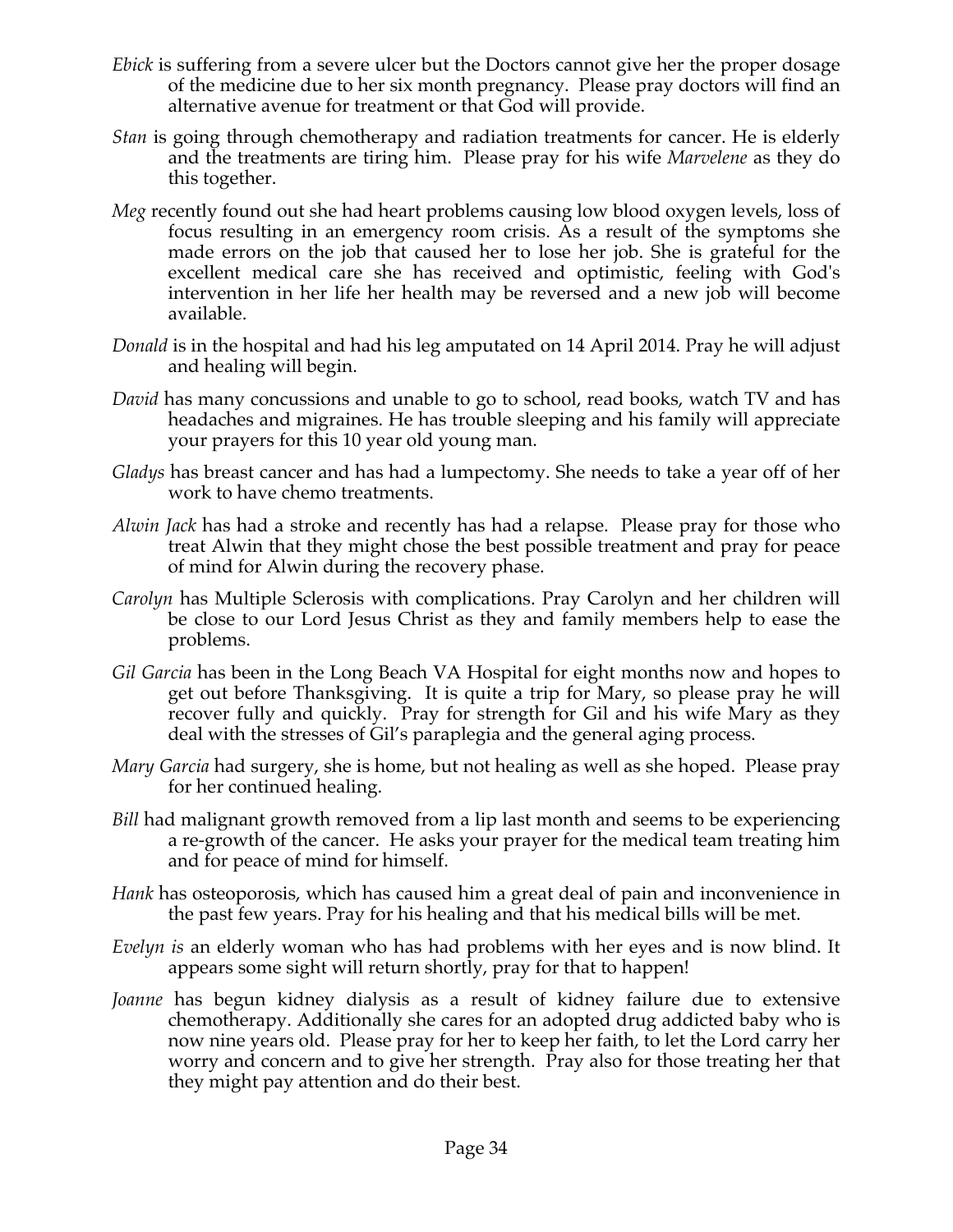- *Mr. N. Anand* is in the hospital and is seriously ill. He is being encouraged to pray for repentance of his sins and to depend upon our dependable God for a cure and recovery of his health. Pray that he will be a strong witness for Christ.
- *Jacob* has been going through some dental procedures and has some pain and aggravation with the numbness. Please pray for comfort and strength for him, as well as for guidance for the medical team treating him that they might pay attention and do their best.
- *Bud and his wife* for their continued welfare and enthusiasm. Bud has been advised of an aneurism in his heart of a size not mandating immediate surgery. This comes at a time when he has sole care of his wife who recently broke two vertebrae and thereafter sustained pneumonia.
- *Virginia* has Sinus and Allergy problems giving her severe problems. Pray that the Doctor will discover why it continues and find a cure.
- *Steve Thornell* had a brain aneurysm, which was found before it burst. He is home from the hospital and working hard on recovery. He lacks energy from seven days in the hospital. His doctor told him he has to make serious life changes. One of the two main arteries in the back of the head is now completely closed. He must take blood thinners, he has thick blood and recent chemotherapy made it worse. Steve has always operated at 110 percent, he needs help to slow down. Please pray for trust in the Lord and a full and rapid recovery. Pray for peace of mind for Steve and his family.
- *Arlen* is receiving treatment for lung cancer and recently experienced a ruptured colon during treatment. She is alone in Oregon but does have a friend who has traveled a great distance to be at her side. Please pray for guidance for the medical team treating her and for strength and trust for Arlen.
- *Oscar* discovered some time ago he had blood clots in his leg and lung. He has been treated for them and has not been cured. He now will be facing surgery. Please keep him in your prayers.
- *Angela* had an ischemic stroke (clot). Please pray for guidance for the medical team treating her and for strength and trust for Angela. Please pray also that she and her family might put their worries on our Lord's back so she can work hard towards recovery.
- *Nora* had a stroke mid February 2013. Please pray for guidance for the medical team treating her and for strength and trust for Nora. Please pray also that she and her family might put their worries on our Lord's back so she can work hard towards recovery.
- *Linda* has been hospitalized for several days with a gastrointestinal problem. Please pray for guidance for the medical team treating her and for strength and trust for Linda.
- *Dester* is suffering from unknown skin and diseases. Please guide the medical team treating him to find out what the problem is and cure it. Pray also for Dester to trust in the Lord.
- *Lee* has Arterial Fibrillation, sheis doing much better and she and her family thank you for your prayers. Her pain level is high and some medications have bad side effects. Please continue her in Prayer in the weeks ahead as she heals.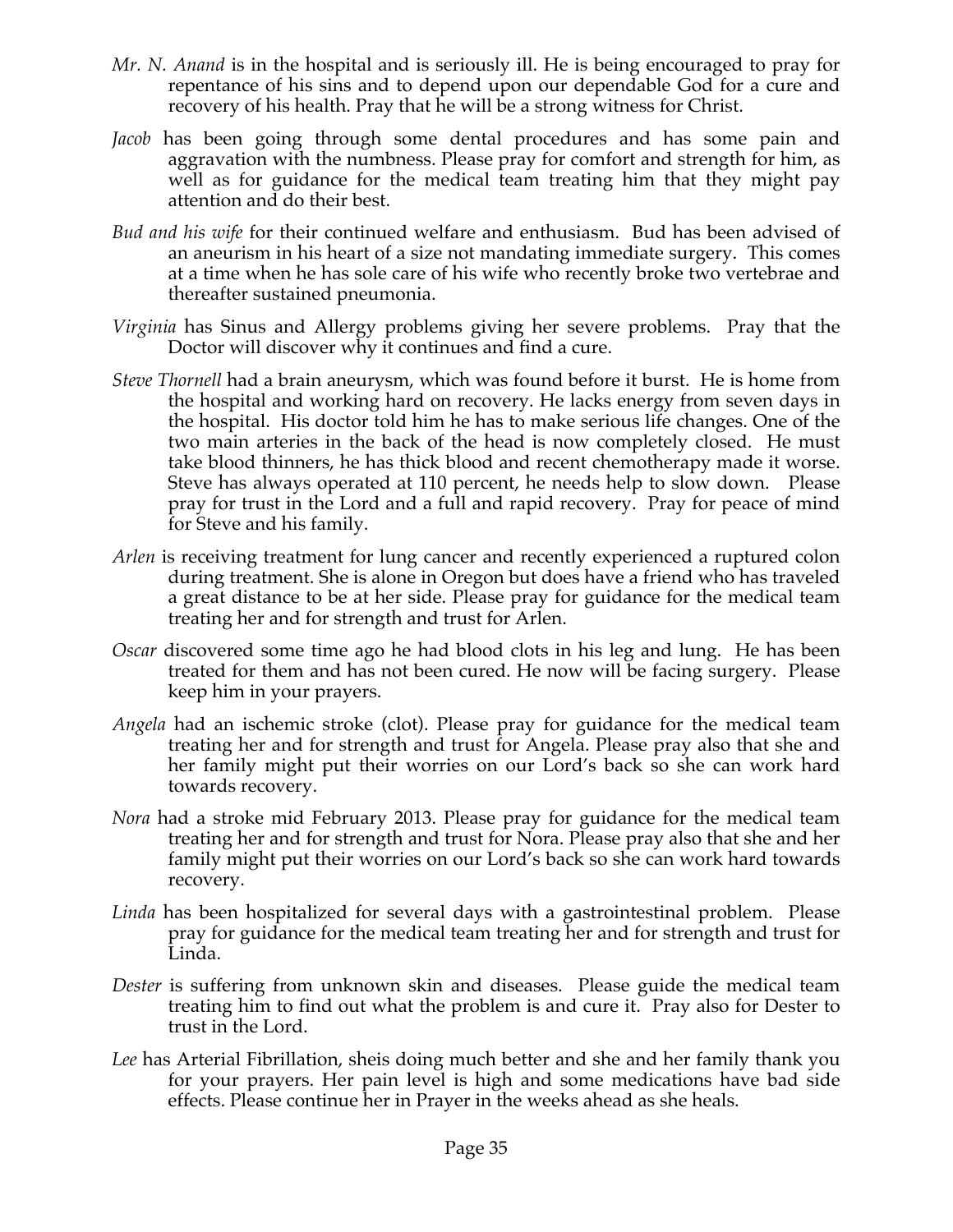*Nell* recently adopted two children and has just been diagnosed with multiple myeloma.

- *Mary Lou* has been suffering with seizures. She was in the hospital with a 24 hour monitor and is being sent home from the hospital with two medications and orders to return in 2 months for another MRI to review whatever is going on in her brain. Please pray for guidance for the medical people treating her, as well as peace of mind and trust in God for her and her family.
- *Kathleen* has spent the last two weeks in the hospital. She has been diagnosed with colitis, shingles and possibly colon cancer. Pray she will be comfortable and begin to heal.
- *Rachel* has Mitochondrial Myopathy. This is a hereditary disease of the muscles and they do not have a cure for it. Part of her pain is her family does not believe she is indeed ill, as she appears to be just fine. Please pray her family will learn the truth and be supportive of her; pray also the medical people treating her will find the right measures to minimize the disease. Most particularly pray for Rachel's trust in God.
- *Nicolas* is in the hospital with serious symptoms of a heart disorder. Please pray for peace of mind for him and guidance for the medical team looking for the cause and cure.
- *Juanita* is a young girl who was in a coma because of a blood disease. She has not come out and is gaining strength. They are awaiting results from blood samples. Her family thanks you for your prayers and asks that you continue.
- *George* had foot surgery. Please give thanks for the surgery and pray for a full and rapid recovery.
- *Nellie* is in the emergency room of a hospital in a great deal of pain. Please pray for peace of mind for her and guidance for the medical team looking for the cause and cure.
- *Lauralee Meade* underwent a lumpectomy on Friday after Thanksgiving. A further anomaly has been discovered and she had additional preventative radiation treatment. Please pray for a complete remission of the cancer. Pray also Lauralee will maintain her great attitude and trust in God.
- *Bill, Sara's husband,* had a third abdominal surgery on 22 November 2011, to remove a tumor. Bill is doing better keeping the doctor's instructions, for which we are all grateful, including taking chemotherapy once a day for one more year. He has decreased the consumption of alcohol and eating at least mostly properly. Please pray for help for him to continue do all this. Please pray also that Bill might turn his heart outward to help those around him, as well as live a long and healthy life to the honor and glory of God. Pray also for peace of mind for Bill and his wife Sara.
- *Kay Denton* (Mrs. Kay) has had another chest infection, perhaps viral, this one is pretty bad. Please pray for her full and rapid recovery and for her ability to breathe to return quickly. Please pray for continued peace of mind for Mrs. Kay and her family. Give thanks for her trust in the Lord and her positive attitude.
- *Matt Alcantara*, age 16, came back with ZERO SCANS again in August 2014! Matt has Osteosarcoma (bone cancer), a very rare and often lethal form of cancer with limited treatment options. This is a disease that is about 90 percent fatal in a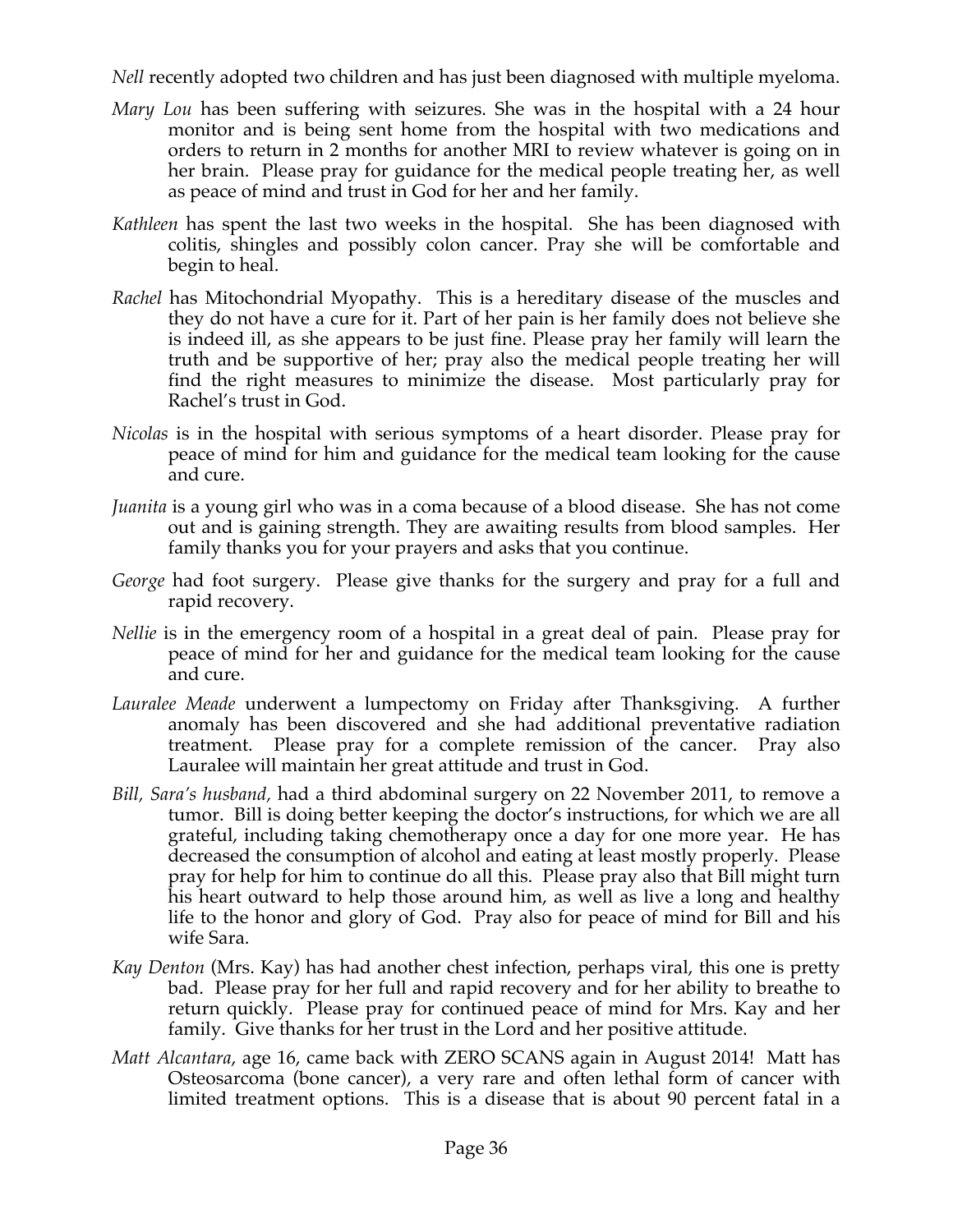couple of years. He has no hip joint on one side, but he walks and swims! Courage? Guts? You bet! Please also give thanks for the great faith of Matt and his entire family. Their faith and trust is a wonderful example for each and every one of us. But, now is not the time to stop praying. Actually, it never is the time to stop praying!

- *Judith Clingwall* is afflicted with Multiple Sclerosis (MS). She is currently in Laurel Place, an extended care facility in Surrey, British Columbia. Judith's condition has worsened recently. Please pray for her to take an active part in her own life, for her strength, peace of mind, trust in God and remission of the disease so she might return home to her family. Pray also for strength for her husband Martin as he deals with all the problems and stress of Judith's situation.
- *Vince (age 15), reoccurrence of Osteosarcoma, recent testing found a nickel sized tumor* in his lungs. The doctors are consulting with a specialist in Houston. Please pray for guidance for the medical team and for peace of mind for Vince and his family.

## *Healing and Patience*

- *Diane* spent a month in the hospital because of an inability to breath., due to Chronic Obstructive Pulmonary Disease (COPD) apparently from chronic bronchitis. She is home, still very weak and learning to live with this progressive disease. Pray she will let the Lord help her be calm in her new circumstances and that healing will come.
- *Kym* (43) has various hip problems which seems to be related to osteoarthritis. And, her mother *Ruth* is in the early stages of dementia. Pray for guidance for those treating both of them, as well as patience and trust in the Lord for both of them.
- *Christopher* has had problems with his leg for some time. Now he has to have it casted and it will stay that way for what to him seems an interminable time. Pray for patience and peace of mind for this young man who has much he wants to do.
- *James* for the Lord's healing of health issues and give a remedy for many personal challenges at the moment

## *Thanksgiving and Continued Healing*

- *Jose Francisco Vidas* was in a terrible automobile accident on Friday 11 December 2015 as he was on his way to work when an unlicensed driver in a jacked up pickup truck ran a red light and destroyed his car. Francisco has massive internal injuries, swelling of his brain and unknown orthopedic injuries. His family and co-workers are with him around the clock. He is making gradual progress towards recovery; please give thanks and continue to pray for physical and spiritual strength for Francisco, his wife, daughter and co-workers, particularly Scott, Roger and Mark; pray for the medical team treating him that they might be open to God's guidance and do their very best. Pray for trust in our Lord for all concerned.
- *Linda* had successful dental surgery on 15 December 2015, she is also on a course of chemotherapy and this type of surgery was not recommended for people while they are taking chemotherapy. But, it was an emergency and had to be done. Please give thanks all went well and pray for continued healing and for peace of mind and trust in God for Linda and her family.
- *Shamu* had surgery on 20 October 2015, for a disruptive colon. Please give thanks for the successful surgery and pray for her full and rapid recovery. She is having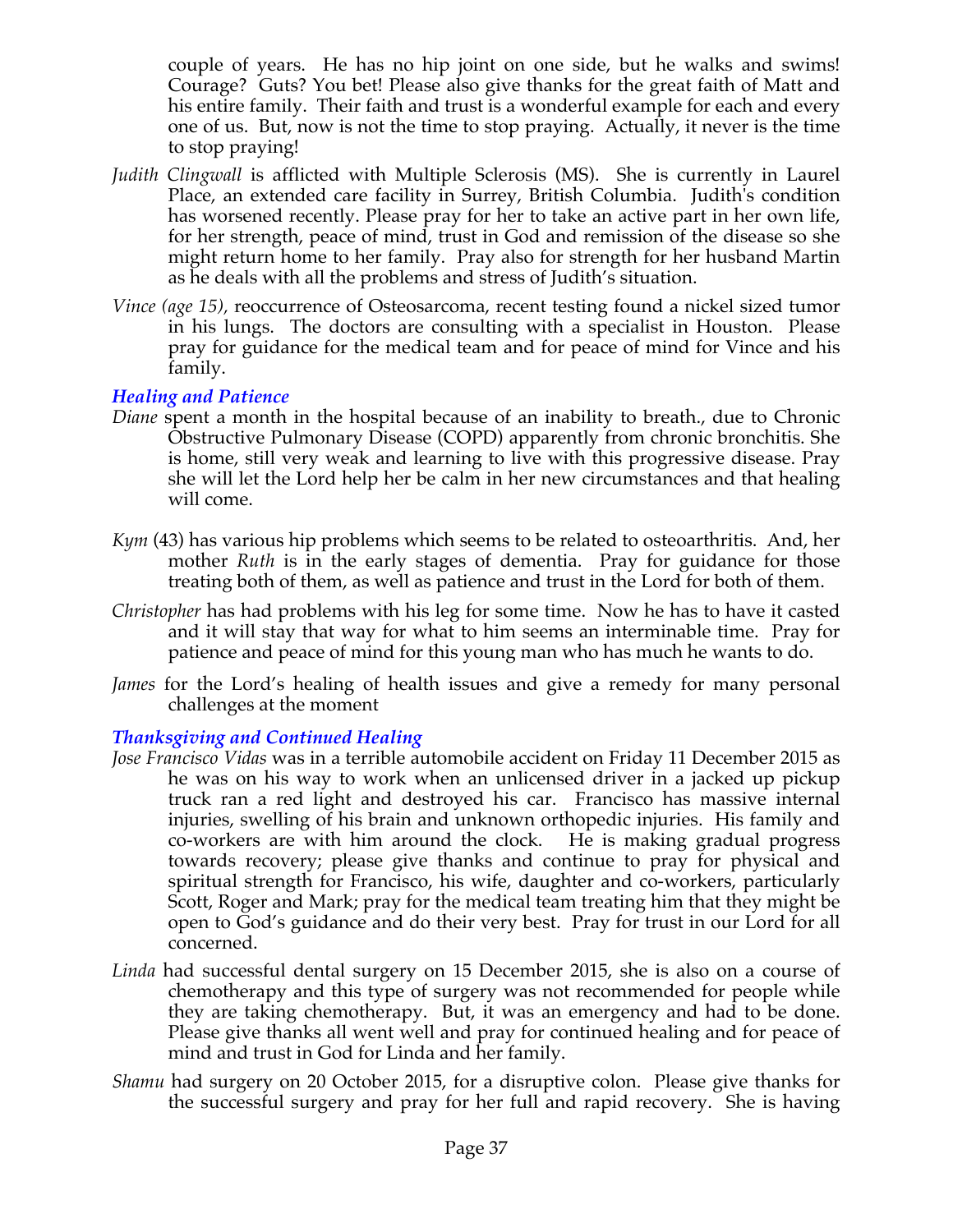some problems with post surgical infection, please pray for that to be overcome and pray also for her to continue her trust in our Lord as she goes through this difficult time.

- *Ruby* broke her hip on 10 December 2015, surgery was successful. Please give thanks for the successful surgery and pray for her full and rapid recovery.
- *Terry* was undergoing radiation treatment for cancer, which he had to stop to amputate his leg below the knee due to diabetes. The surgery was successful, he has been fitted with a prosthetic leg and foot. He is in good spirits and positive about the remainder of his treatment. Please join Terry and his family in giving thanks for the successful surgery and continue to pray for his return to radiation treatment and then to chemotherapy, ask God to give Terry, his wife and seven year old son trust in him for peace of mind and heart, as well.
- *Cynthia (Cindy) Olufson* (Melanie Zimmer's sister) had surgery to remove Harrington rods put in her back 25 years ago because of an infection. The surgery went well, please give thanks for the great result and pray for a full and rapid recovery for Cindy.
- *Daisy Lee* is recovering from necrotizing fasciitis, which manifested on 30 January 2015, causing the loss of her right arm and her left hand, as well as parts of both feet. This is very very hard, but Daisy has kept her faith. As she becomes more well, less in people's thoughts and prayers it will be a lot tougher for her. Please pray for strength for her and her family and friends as time moves on. Her family is thankful for all the support they have received during these past couple weeks and hopes all will continue to pray for Daisy's speedy recovery.

Pray for peace of mind and trust in God for Daisy's family, her husband and children Tiffany and Chris.

- *Michael Lenahan* known to all as *Bullet* was hospitalized on 18 March 2015, and had a stent placed in a cardio artery. All went well and he is recovering nicely. Please give thanks for the great result and pray for a complete and rapid recovery for Bullet.
- *Janet Jessup* had a stroke on 3 July 2014 and heart problems that were causing huge issues for her. They seem to have gotten her stabilized and she is going home from the hospital. Please join the entire family in giving thanks for this wonderful development. Please pray for those treating her to find the appropriate treatment and for trust in God and peace of mind for Janet and her family, in particular her husband of 43 years, Rev Roger Jessup, retired minister of Saint Joseph of Arimathea Anglican Orthodox Church.
- *Arch Crittenden* has Multiple Myeloma (cancer cells in bone marrow); without this treatment life expectancy is one to two years. The treatment has apparently been effective. Arch and his lovely wife Kathy ask that you pray for their trust in God to remain strong and for a good outcome.
- *Sam* had surgery on his entire large intestine that had become infected. At the time of the operation he was just hours away from a complete organ shutdown. He had had turmoil in his life over the years. Sam is now in the ICU and his Minister visited him and explained to him God had given him another chance for him to make things right with his Lord. Pray for his good health and his spiritual life with Jesus.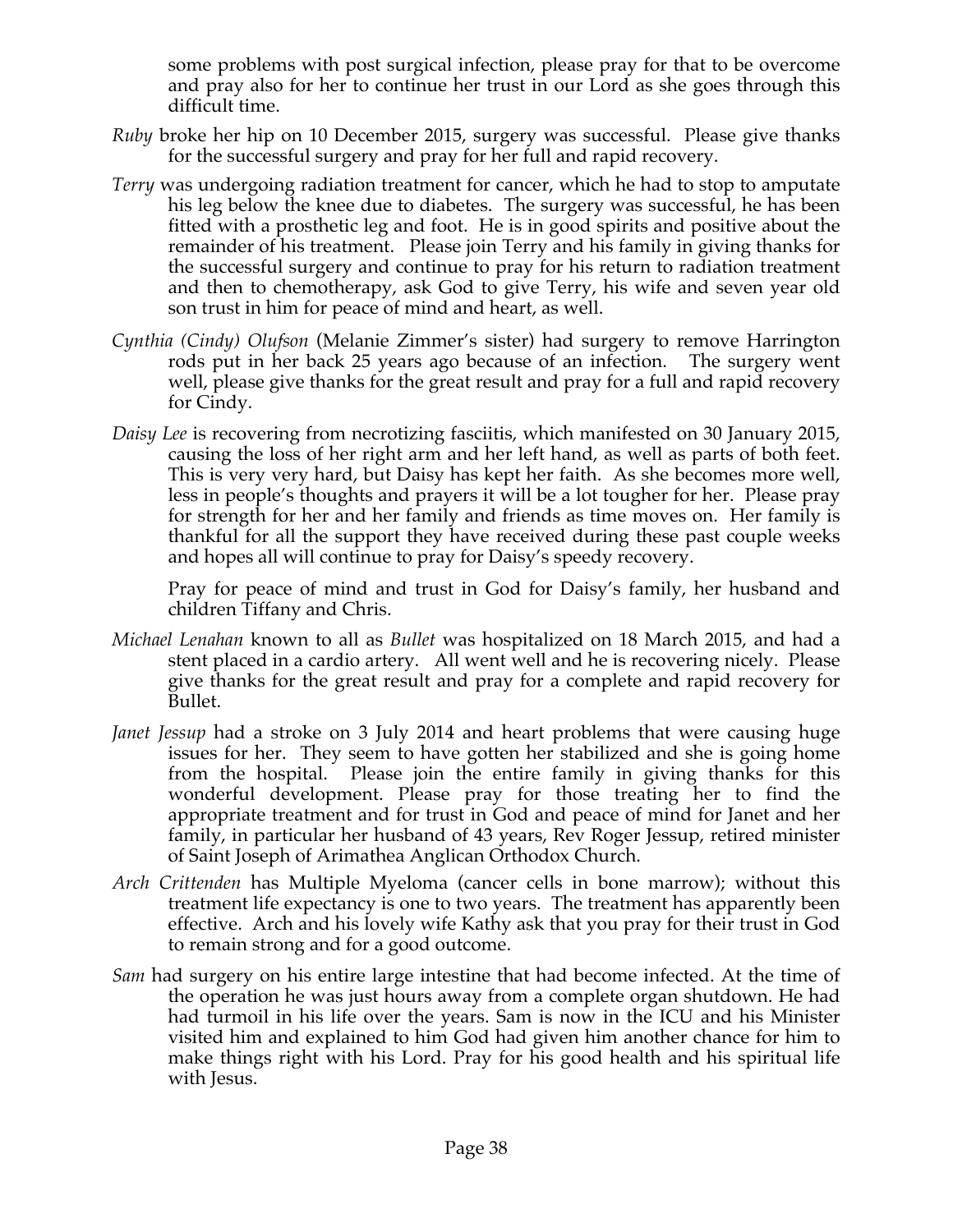- *Ian* had surgery to remove excess skin rendered a nuisance by controlled lost of 200 pounds. Please give thanks for the successful result and for those treating him to have paid attention and done their very best on the lengthy surgery, taking the best possible care of him. Please pray for his continued recovery and strength for his Mother who will be in charge of his after care.
- *Jenniffer* had surgery for breast cancer on 15 October 2014, which seemingly went well; please give thanks for that. She has had other complications which preclude her from making a full recovery in particular, the reconstructive surgery seems to have gravely affected her back muscles and nerves, resulting in both very limited mobility and extreme pain, the drugs are making her terribly sick; please pray those will be overcome. Pray for help for Jenniffer to keep her trust in the Lord and let Him carry her worry and concern as she recovers. Please pray also for strength and courage for her family as they try their best to help her.
- *Mary Thornell* has been battling colon cancer for three years now, she is currently treating at the City of Hope. Things seem to be going well, the numbers seem headed in the right direction. Please pray for guidance for those treating her, as well as strength, guidance and peace of mind for Mary and her husband Jim, as well as daughter Janice and son Jimmy, as she undergoes treatment.
- *Jim Thornell (Jet)* seems to have recovered from the five stomach ulcers and now is dealing with blocked coronary arteries and taking care of Mary. Please give thanks for the great result and also for the strength, guidance and peace of mind our Lord gave Jet and his wife Mary, as well as daughter Janice and son Jimmy, as he underwent treatment.
- *Elma* is suffering from cancer. She was taken home from the hospital on the advice of her Doctor. We were asked to pray that Elma's remaining time here on earth might be good and that Elma and family might put their trust in the Lord and let Him carry their worry. Since then, Elma's Bishop told us a great Miracle of the Lord is working over Elma. Doctors sent her home to die, but now she seems to be doing all right. On behalf of her, thank you for all of your prayers. Please continue praying for her complete healing.
- *Dennis* has heart problems; now the medical people treating him discovered a large mass on his liver which turned out to be a cyst! Please give thanks for this great development and pray for peace of mind and trust in the Lord for Dennis and for God's guidance for the medical people treating him that the contemplated surgery might go well.
- *Dwight* had major oral surgery, for which he gives thanks. He is recovering slowly and asks your prayers to speed the process.
- *Mike* is a veteran who has served his country when she called. Please pray he will open his heart to God so He can make Mike's crooked road straight and pull him towards the summit rather than to the pit.

#### *Business*

*Mark's* business is in difficulty. He works in a shrinking field, of which he is one of the country's true masters, but there is little work available. He asks that you pray that he can find a way to survive in his industry, which he loves and needs his talents. Pray he can find new sources of business and new ways of doing things, perhaps someone to partner with to better use his talents. Pray also for those who work for and with him that they might do their best to help.

#### *Financial Guidance and Employment*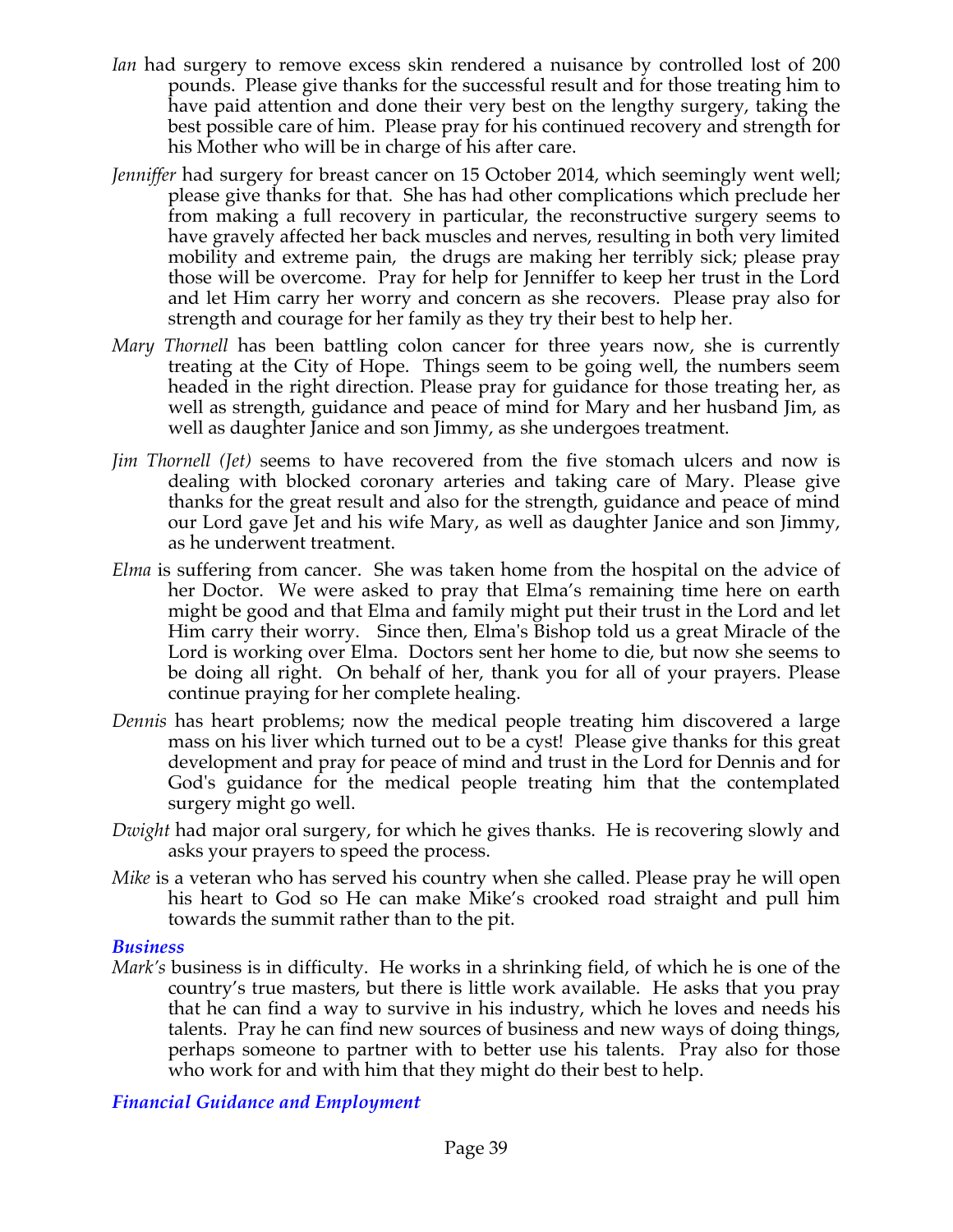- *Anne* is unemployed and just interviewed for a position. Please pray she will be employed, if not at this position then that this interview will lead to better prospects. Pray for her ot be encouraged and strengthened by the Holy Ghost.
- *Doug* recently became unemployed from his job of 18 years. He has been applying for jobs, but unable to get one at this time. His wife is working; this is not enough for the family. Please pray he will find employment with a firm that will be able to use his considerable skill and hard work to benefit both the firm and the family.
- *Catherine and Lewis* are at a low ebb due to a struggle for employment. Your fervent prayers will be appreciated.
- Lori is considering a potential change in her employment. Please pray for God's guidance in considering all aspect of her potential work.
- *Sara* is concerned about the future with her company. She would appreciate prayers for her continued employment and that her firm might find more and better ways to use her considerable skills.

## *Financial Guidance and Healing*

- *Clark* is in need of salvation; for God's Will to be done in his life. Pray his family will be blessed with the financial miracles that come from doing His Will.
- *Timothy and Sharon* had their home foreclosed the morning of 15 April 2014. They are experiencing spiritual, emotional and financial crisis at the current time. Please pray for God's guidance as to how they might handle the financial difficulties in which they have found themselves and more importantly have them draw closer to God and each other.
- *Linda, Rick, Christian and Sawyer* are a family experiencing spiritual, emotional and financial crisis at the current time. Please pray for God's guidance as to how they might handle the financial difficulties in which they have found themselves and more importantly have them draw closer to God and each other.
- *David and Lorna* are having financial problems. They are trying to find a smaller home which may be more affordable. *Lorna* has had an ongoing battle with brain cancer, her trips back and forth to the hospital have drained their finances to the point they sometimes struggle to have enough food in the house. Pleaser pray for Lorna's healing and guidance on how they might handle the financial difficulties in which they have found themselves.

## *God's Strength and Peace of Soul*

*Charlie McCormack* is really feeling down as the holiday season approaches. He cannot say why; on the one hand knowing rationally things are pretty darn good and on the other hand feeling what he knows to be irrationally that doom is impending. He asks your prayer that the Holy Ghost might fill his heart with light and drive the darkness far away.

#### *Guidance*

- *Thomas* recently learned as the result of a parole violation he will not be allowed to return to society for the remainder of his life. He is despairing and fearful of his inability to cope with this new news and God's plan for his life. Please pray he will be able to work with God to live with the choices he has made and go forward.
- *Shyla*, age 8, has been suffering for five years with OCD (Obsessive Compulsive Disorder). She is extremely disturbed and thinks she would be better dead; pray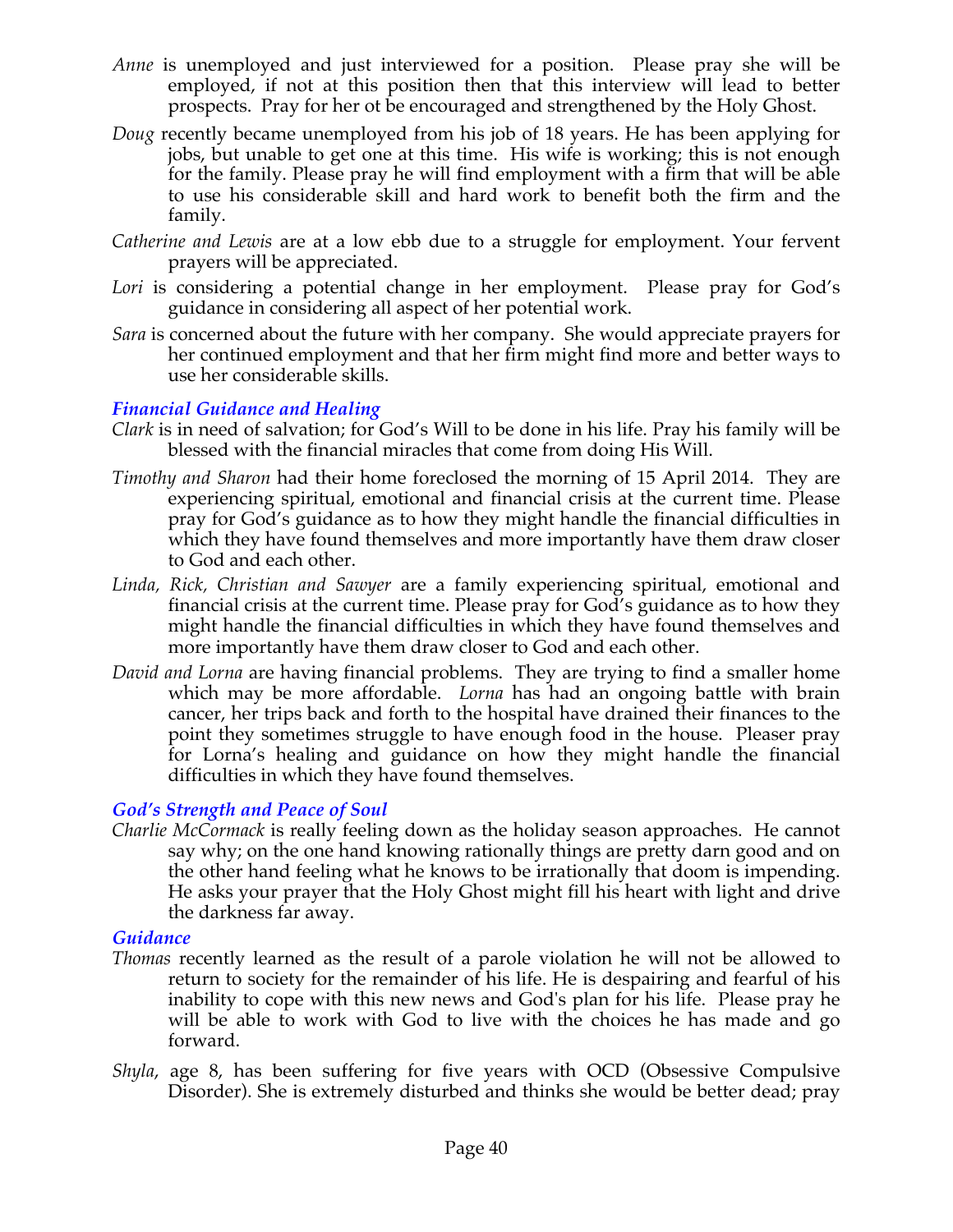the Holy Ghost will bring an understanding of what our Lord Jesus Christ expects from her so she can have peace of mind and give her family guidance that they can find someone who can help Shyla with her problem and that all the family will remember God's love for them.

- *Anne* has been helping a woman; the woman has turned against her and become very mean. Pray she will better realize God is with her and that He will help with the problems.
- *Holly and her two sons Brandon and Bailey* need your prayer. Holly is in need of employment and her two sons have turned their back on God and are walking into the world and making their way down that broad smooth boulevard which leads to The Pit. They now wish to be not only in the world, but of the world. Please pray Holly will remain strong and preserve in her faith and that she can find help in the Holy Ghost to help her return her sons to the Word in which they were raised and back to that narrow path that leads to the summit; help them to distinguish fun from happiness and to see the signs of Donkey Island before it is too late for them to turn back.
- *Maria Legumana* will graduate with a Bachelor of Education Friday from the University of the South Pacific Fiji. The ceremony will be in Honiara Solomon Islands so her family will be able to be with her. Pray that she will continue to seek God's guidance as plans for the future come into her life.
- *Cam* has gotten into some of the issues being with the wrong crowds, too much dinking and making the wrong decisions. Pray he will ask God to send the Holy Ghost in to straighten things out and he will listen when He speaks to him.
- *Paul* recently had his large toe amputated due to diabetes and is having a difficult recovery filled with fear about dying. He recently accepted Jesus as his savior and his family Rosie and Brenda are very grateful. Pray for strength for both Rosie and Brenda who are staying by his side through it all encouraging him on.
- *Steve* is addicted to alcohol, pain pills and gambling. Pray for wisdom, courage and strength to stick with treatment and follow God's plan for his life.
- *Eli* has some mental issues and has lost his way. He was admitted to the hospital for psychological evaluation to get a proper diagnosis and medications and has been discharged. He has yet to come to grips with the demons chasing him. Pray he will return to the Lord and his family. Eli's brother *Carl* has gotten little to no support from the family, he being the one to get Eli into treatment. Daughter Katie seems to be the least helpful. Pray they will ask God to send the Holy Ghost in to straighten things out and they will listen when He speaks to them. The family has been open to the Prince of Darkness and needs help.
- *Debbie* has family problems that must be dealt with and she asks God's guidance in making the correct decisions and how to stand.
- *Edward (45)* had the opportunity to meet with a Christian during the conversation she discovered Edward had some background about God but thought He was not relevant to this day. Edward asked many questions about the Bible and was surprised at the answers and continued to ask questions. They both went their separate ways and the Christian told Edward that she would pray for him. Will you join in prayer for Edward, please?

*Michael and his Family* ask your prayers for wisdom as they are under trial and affliction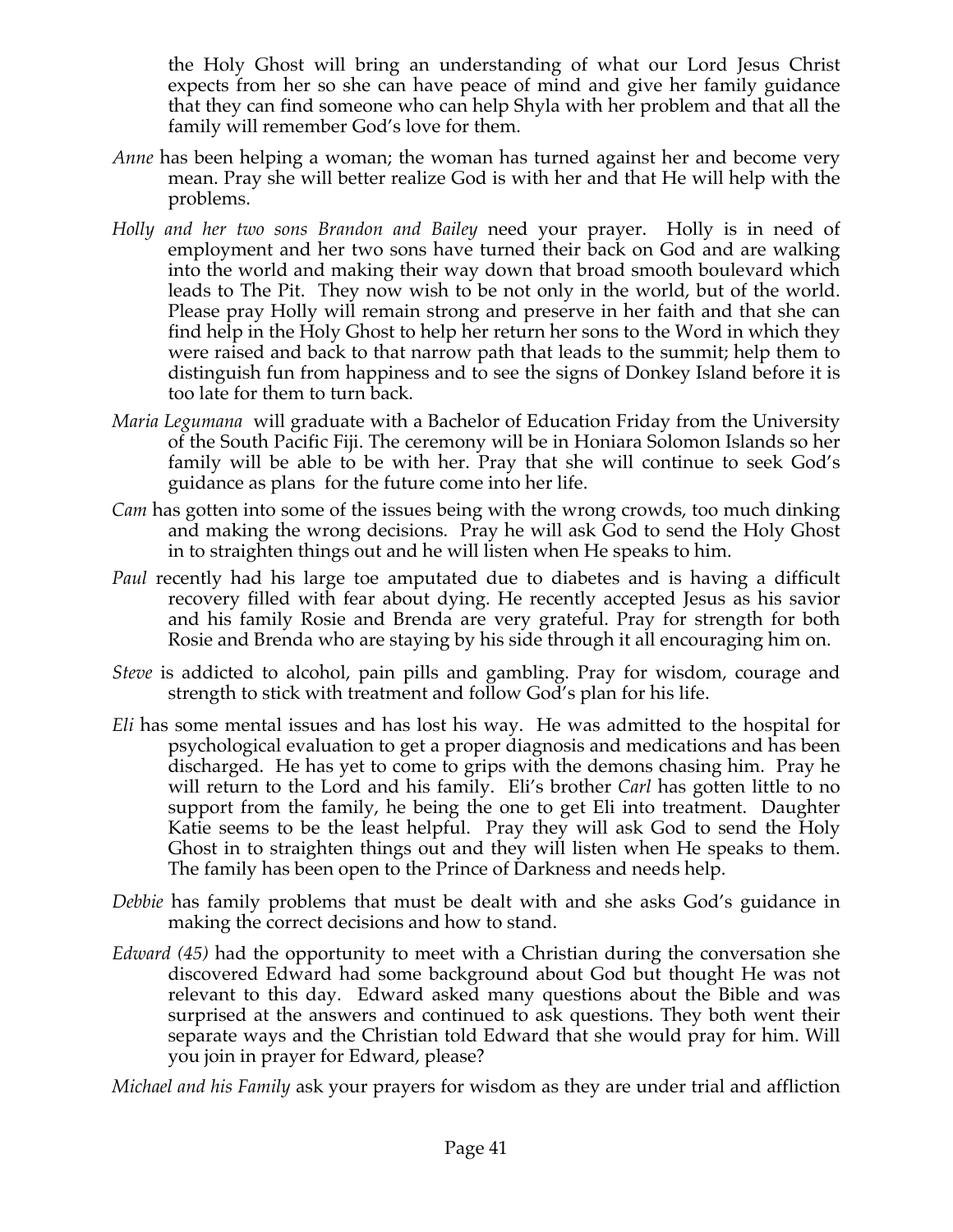to follow the law of the land and yet honor God in so doing.

- *Flora* is in remission with cancer, but has high blood pressure and fatigue. Flora's Mother recently died and this has caused added stress. Please pray that she will be able to let God carry her worry and sorrow so she can do the things she needs to do.
- *Elizabeth and Gunner* need your prayers for their general well being. Pray they might see the Light of the Lord and let Him guide their lives. Pray they will open their hearts not only to the Lord, but to each other to become one in Him and happiness.
- *Eli* has lost his way both spiritually and mentally, please pray for him and his parents Ed and Barb, who are having great struggles seeing their son, go through these afflictions having brought up in a Christian home. Please pray his parents can find a way to help Eli.
- *Mitten* has a Christian talking to him about Christ. Mitten does not believe and does not seem to care. Please pray Mitten will see the light.
- *Kristen, Rickey and their two children* ask you to pray for grace, wisdom and understanding as they attempt to cope with infidelity, separation and possibly divorce as a result of backsliding from the Lord into the World.
- *Helene and her family* ask your prayers for them as they deal with the loss of Alan, husband and father.
- *Stephanie* seems to be very deeply into post partum depression after her baby was born prematurely. Please pray for her Mother in Law who is going a great distance to help Stephanie and her new Grandson. Pray that Stephanie will be able to direct her attention outward, rather than inward.
- *William* is an elderly man living with his Son and Daughter in-law. William is causing trouble in the family because of his demanding ways and continually using bad language. The family is at wit's end to know how to handle him and will appreciate your guidance and prayers.
- *Caitlin* is in the grip of the Prince of Darkness; she thinks there is escape from reality in drugs. The saddest part is that reality is not as she sees it. Her family is despairing as they can do nothing to help her and ask that you pray for the Holy Ghost to enter into heart and show her the need for change before it is too late.
- *Nathaniel* is in spiritual turmoil. His family and friends will appreciate it if you will keep him in your prayers for him to find the root of his trouble and accept God's help.
- *Sam* and her *two children* that have been living in a shelter and are to lose their place there. Please pray a place will be found they can stay in and recover.
- Please pray *Darlene* will surrender her life to Christ.
- *Norrie* is facing daily exams in the weeks ahead. Pray for calmness and concentration and to do the best possible.
- *Jonathan* is addicted to drugs. He is now in jail awaiting trial. His parents and friends will appreciate it if you will keep him in your prayers for him to find the root of his trouble and accept God's help to heal addiction.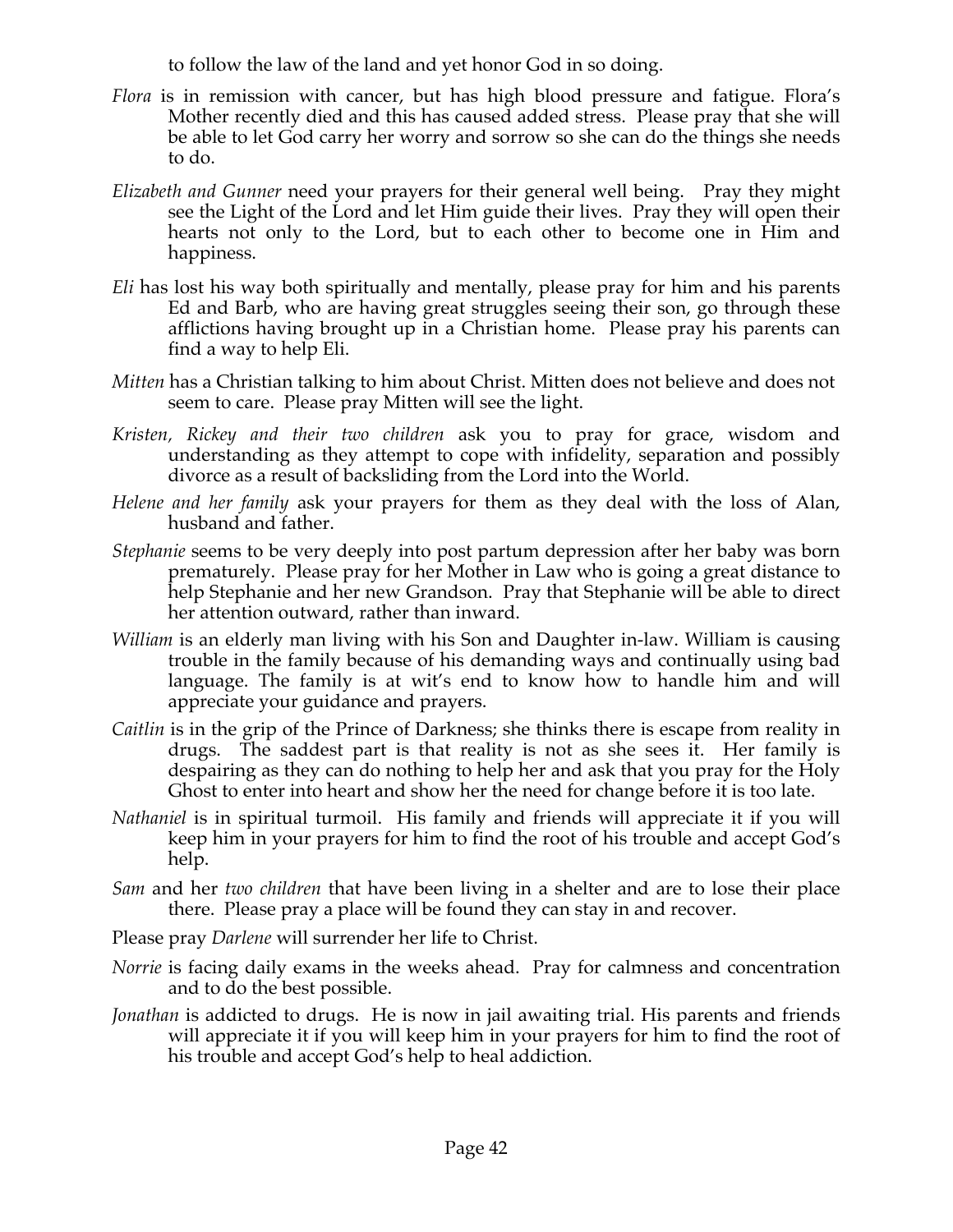- *Beth* is suffering from ungodly treatment in her marriage. Please pray God will guide her in her behavior, actions and thoughts that she might be able to lead her husband to God so her marriage might prosper to the benefit of them.
- *Jeanette* has had many members of her family die from diabetes and several are near death now. Jeanette does not know the Lord and is despondent and perplexed about her family and herself. Please pray she can open her heart to allow the Holy Ghost in to bring her knowledge and understanding.
- *Dr. Elizabeth Raj* is teaching a biblical approach to the psychological problems facing many in our society today. She is battling against the growing influence of worldly psychology adopted by the churches themselves. Elizabeth constantly stresses answers are found between the covers of that precious Book, the Holy Bible. Please pray for encouragement, strength, fortitude and courage for her.
- *Abigail* is a teenager who has behavior problems. She feels she is in an area of mental darkness. Please pray that she might look to God for help and not within herself.
- *Sara* asks that you pray for guidance for her as she deals with the stresses of her family and life. Pray that she can separate those things which she can affect from those things which she cannot and give her grace to accept that she cannot do everything and can only change those things within her control. She asks for God's help for her business so that she might remain gainfully employed while keeping up with the needs of her mother and husband and healing her own problems.

*Jacquie* to open her heart to God and accept His Love and Grace.

#### *School Challenges*

Destiny, Blake and Janet

#### *Anglican Orthodox Church*

#### *Kenya*

The Anglican Orthodox Church is making plans for establishment of a presence in *Kissi, Kenya.* There are six parishes, a total of 161 members, 68 adults, 93 children with two ministers. Please pray for the church there and guidance for the people involved.

#### *Indonesia*

Please pray for the Lord's will regarding the establishment of an AOC church in Indonesia.

#### *Pakistan*

The forces of evil are strong in Pakistan. The force of God stronger. Pray for our Christian family there.

> *Ernest Jacob* Presiding Bishop Pakistan

#### *Serbia*

Rev. Igor Djurcik leader of Anglican Orthodox Church in Serbia asks us to pray for his students. He has excellent young people in Belgrade who are having services and classes on the Bible.

#### *Philippines*

Please pray a *Minister* will be found who would like to serve in Tabuk, in the Philippine Islands. The Anglican Orthodox Church has an established Church there and in the surrounding areas and need a Shepherd to lead the flock*.*

*Diocese of the Epiphany*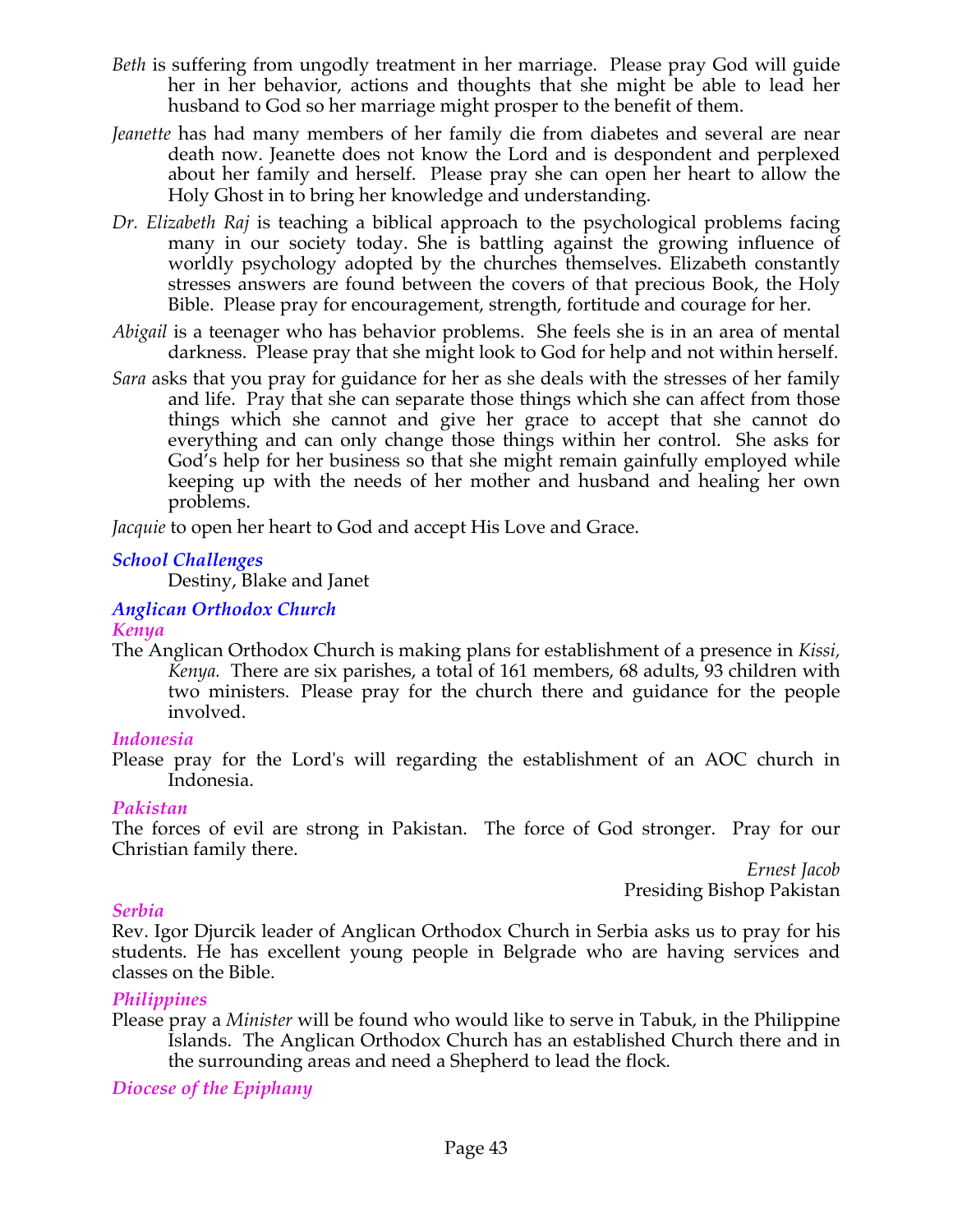*Saint Paul's, Moberly, Missouri* would like your prayers that the Holy Ghost might enter more fully into their hearts so that they might be more effective in spreading the Word of God.

#### *Atlanta*

*Bishop Jerry* was in Atlanta, preaching at a church who has in attendance many members of another church founded in 1887 that has closed. Many of those are older, in their late 70s and early 80s. Please pray they will see this is a parish where they can be one with other believers. Please pray the Holy Ghost might enter more fully into their hearts so that they might see their way to come together.

## *Diocese of Virginia*

*Saint Joseph of Arimathea Anglican Orthodox Church* is under a lot of stress. We all are, but they need even more prayer. Rev Roger Jessup, their wonderful minister, had to retire as he was so pressed by the duties of a primary care giver, in addition to all the worries of this world. Pray for trust in God for each member of the parish and for them to find economic relief.

## *Armed Forces & Contractors*

Dustin (USAF - Middle East), Kristyna Thomas (Army – Fort Lewis, Washington), Airman Donny Patton (USAF - Hulbert Field, Florida), Jordan Brown (USMC – Fleet Marine Force - Pacific), Trevor Jennings (USAF - KC-10 Boom Operator – New Jersey), Trevor Di Marco (USN – Whidbey Island, EF-18 Pilot), Kurt Thomas (USN – Camp Foster, Okinawa), Ethan (US Army Airborne – Southwest Asia)

*Dustin* - USAF and has been in Kuwait for the last six months and during this time he was promoted to SSgt. Dustin is now on his way home to the USA for a visit and he and his family thank you for your prayer and ask you to continue as he serves his country and Lord.

## *For Our Country*

Our country has lost its way. Over half the people that vote, voted for a government that promises them things it cannot deliver in return for their souls which it can, will and does take. Our foreign policy backs the rise of Islam, we turn our backs on those who would follow God and arm those who murder them. Pray God will raise up a leader from among the people who can turn the country's course 180° and attempt to come back to God. Pray the people will recognize that they are headed down a smooth wide road into the pit, a road that will get smoother and smoother, steeper and steeper until the only possible way is down. Down, into the depths of the pit. Pray people will recognize there is:

- One True and Triune God who is goodness in and of Himself
- All religions are not equal
- All ways of life are not equal;
- The Bible holds the Key to Life;
- All rights come from God, not the State;
- Good;<br>• Bad·
- Bad;
- Evil;
- Right;
- Wrong;
- Allah is the Devil;
- Abortion is no more than sacrifice of children to Baal.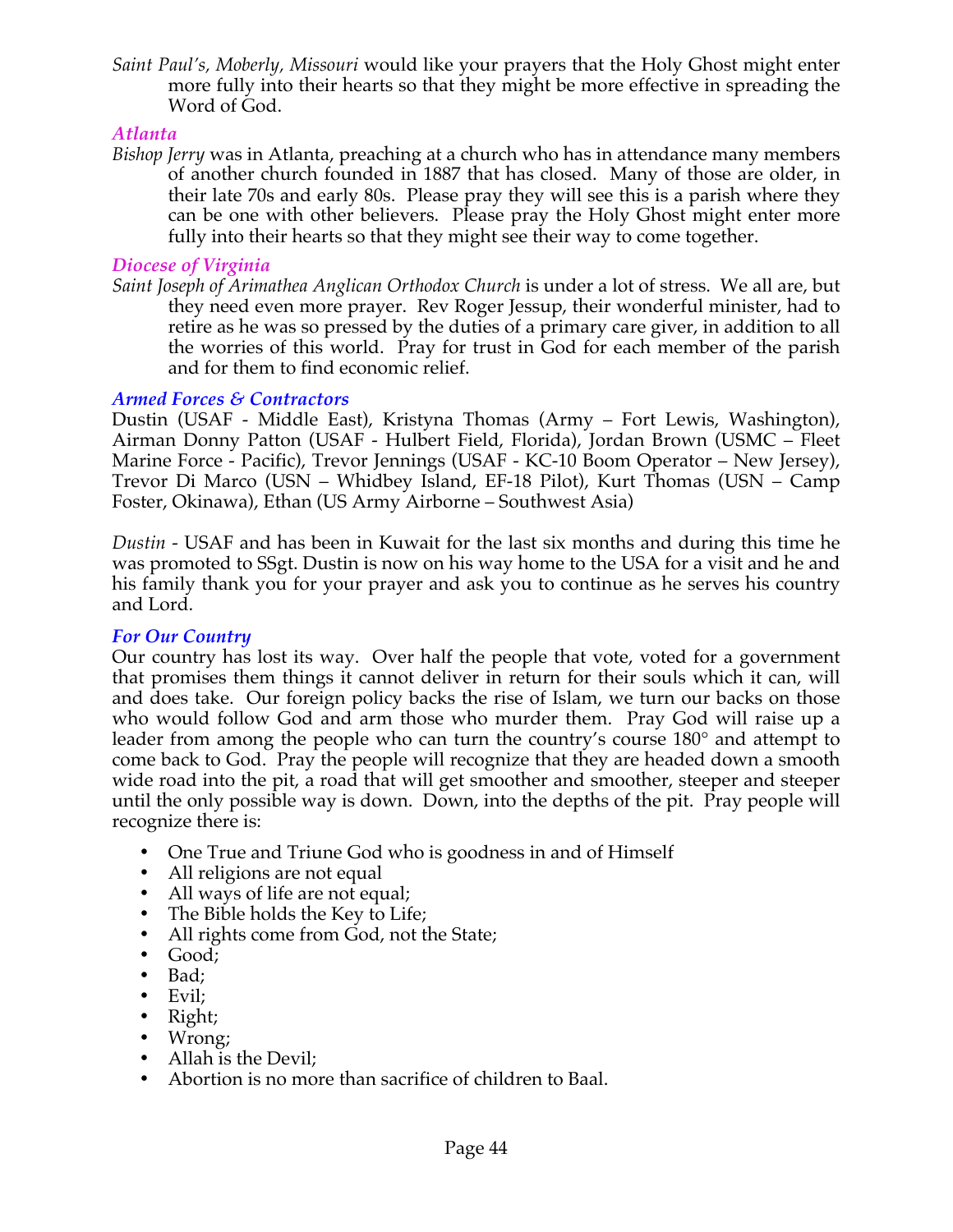Pray this recognition will not come too late. Pray we will, each of us, do our duty to God, Country and Family, putting His Honor above all.

## *Persecuted*

- The Islamist group (ISIS) took over Quaragosh, the biggest Christian city in Iraq; 164 men, women and children were beheaded. People ask where is God? The real question is where are the people to enforce God's will. Pray the people of the world will see Allah for who he is, the Devil. Pray for those who remain behind that they might find a way to safety.
- Around the world, Christians are under attack, not only in the Muslim world, but from Hindus and others in India. Also, they are under continual attack in the name of "Separation of Church and State" in the western world, as it becomes actively atheist or pro-devil buddy. Please pray for God's guidance and protection for all persecuted Christians and those around them.

#### *Education*

- *Aaron* is trying out a new job area as an intern and asks that you pray he might decide if this is a career field and way of life he might enjoy. Please pray he might open his heart to God's guidance and see what he needs to do to fulfill his potential and live his life in a manner which will bring true happiness to him.
- *Thomas Dabney* is attending Delta State University in Cleveland, Mississippi, to finish his Bachelor's Degree. Please pray for Thomas to focus on education and do his very best at school.

## *Various Special Requests*

- This is a horrible time for the *people of India, Christians in particular*; they are having problems with Hunger, Bank Closings, Transportation and Schools not functioning. Pray for the Leaders and Members of our Church in Eluru Andhra Pradesh. Pray their basic needs will be met and God will be close to them in this time of need.
- We ask that you pray, please ask God that the Holy Ghost might give you insight into how you might make the lives of your friends and family better. Remember helping others is not just those who you don't know!

#### *The near future, as well as Next Sunday*

6 January 2016 – The Epiphany – Evening Prayer - Service start time 1800 (6:00 pm); welcome or gathering songs before the service at 1745 (5:45 pm); **Time 1800 (6:00 pm); Location – 10603 Burrell Way, Descanso, CA**

17 January 2016 – Second Sunday after Epiphany – Holy Communion - Service start time 1000 (10:00 am); welcome or gathering songs before the service at 0945 (9:45 am); **Time 1000 (10:00 am); Location – 10603 Burrell Way, Descanso, CA**

24 January 2016 – Sexagesima – Morning Prayer - Service start time 1000 (10:00 am); welcome or gathering songs before the service at 0945 (9:45 am); **Time 1000 (10:00 am); Location – 10603 Burrell Way, Descanso, CA**

31 January 2016 – Septuagesima – Morning Prayer - Service start time 1000 (10:00 am); welcome or gathering songs before the service at 0945 (9:45 am); **Time 1000 (10:00 am); Location – 10603 Burrell Way, Descanso, CA**

7 February 2016 – Quinquagesima – Morning Prayer - Service start time 1000 (10:00 am); welcome or gathering songs before the service at 0945 (9:45 am); **Time 1000 (10:00 am); Location – 10603 Burrell Way, Descanso, CA**